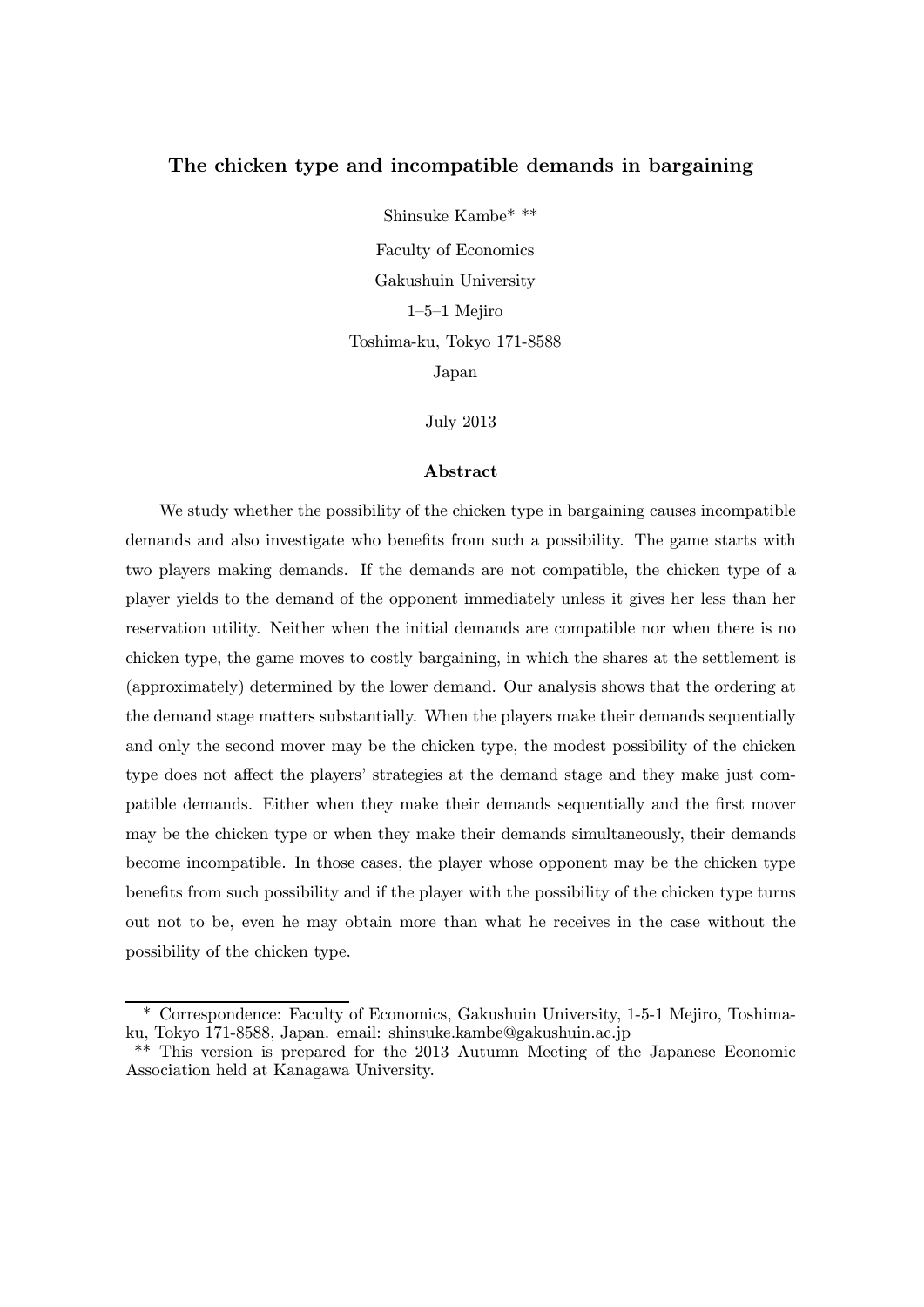# 1. Introduction

In the real bargaining, some people behave in a way which cannot be rationalized on the basis of the materialistic objective. These players are often referred to as behavior types and the previous analyses have shown that the possibility of them has a strong effect on the bargaining outcome. For example, Myerson (1991), Abreu and Gul (2000) and Kambe (1999) have shown that, when a player is considered to be a stubborn type with a higher probability, she tends to obtains a higher payoff. In this paper, we study another behavior type, who is prone to yield to the demand of the other at the early stage of the negotiation. We call it the chicken type. This type is often observed in the reality and is thought as the cause for high demands that some players make initially. This paper studies the effect of the chicken type on bargaining and, in particular, investigates whether the possibility of the chicken type causes incompatible demands and also who benefits from such a possibility.

The mere presence of the chicken type may not cause inefficiency. For example, if we introduce the possibility of the chicken type into the alternating offer model by Rubinstein (1982), the players may make high demands in the first two rounds in order to exploit the chicken type but, afterward, the continuation equilibrium becomes exactly what is predicted in the original model without such possibility. Namely, if the initial demands do not have any lasting effect, the possibility of the chicken type does not cause meaningful inefficiency. On the other hand, when the initial demand is irrevocable, introducing the possibility of the chicken type may not affect the outcome unless its probability is considerably large. Consider the demand game by Nash (1953) and suppose that one player, say player 2, is the chicken type with the probability  $\gamma$ . (We assume that the other player, player 1, is known not to be the chicken type.) Then, there are equilibria in which player 2 obtains a positive share and, in any pure equilibrium of such kind, the players make compatible demands. In any situation in which the incompatibility of initial demands causes the complete loss of the joint surplus, the players will have a strong incentive to avoid it in equilibrium. Thus, in order to study the inefficiency that is caused by the possibility of the chicken type, this paper considers the situation in which initial demands have some effect on their payoffs even in the later stage of the game and also its incompatibility does not cause the total loss of payoffs.

Specifically, we consider the following model. The two players negotiate over the partition of one dollar. We assume that there are three types for each player: the rational type,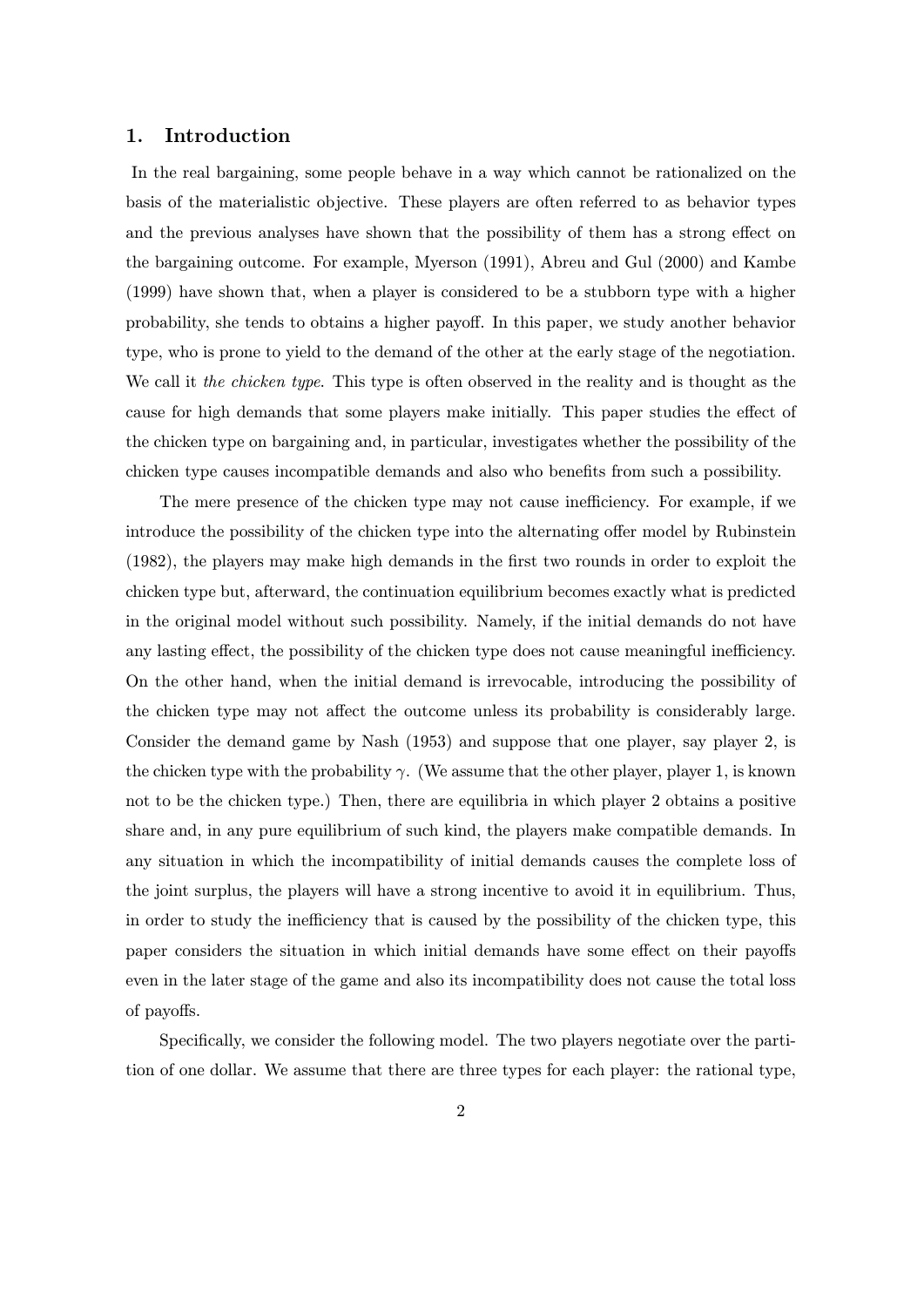the chicken type and the stubborn type. The rational type tries to maximize the discounted value from the settlement while the other types behave according to their specific concerns. The chicken type yields to the demand of the other as soon as she discovers the initial demands are not compatible. (In the analysis, we assume that she has some reservation utility and leaves the negotiation if the offer of the other falls short of it.) The stubborn type never accepts the demand of the other when the negotiation comes to the bargaining which is conducted as the war-of-attrition. We assume that a player learns her own type just after she makes her demand and that, during the negotiation, she is never able to tell the type of the other. The negotiation starts with the players making demands. We consider two scenarios. In the *sequential demand game*, we suppose that player 1 makes her demand first and then player 2 makes his demand. In the simultaneous demand game, we suppose that two players announce their demands simultaneously. If the demands are compatible, they split one dollar accordingly. If not, the chicken type immediately yields to the demand of the other unless it gives her less than her reservation utility. If no player yields, then the players pay some cost and initiate a formal bargaining. We study two situations with respect to how the players negotiate there. In both Section 3 and Section 5, we suppose that the more modest demand is used to determine the players' shares at the settlement. We call this way of partition the equitable rule. In Section 4, we suppose that the players engage themselves in the so-called war-of-attrition, in which a player chooses the time to accept the demand of the other.

We have two key findings from the analysis. First, whether the player with the possibility of the chicken type makes the first demand or not is critical in causing incompatible demands. In the sequential demand game, when player 1 does not have the possibility of the chicken type but player 2 does, the players do not make incompatible demands as long as the probability of the chicken type is not so large. This is because player 1 fears that a high demand from her is going to be exploited by player 2 when player 2 turns out to be the rational type. Because the probability of the chicken type is not so large, it deters player 1 from making a high demand. On the other hand, when player 1 has the possibility of the chicken type, either if she makes her demand first or if the players make their demands simultaneously, player 2 wants to exploit its possibility. In the sequential demand game, player 2 makes the highest demand that the chicken type accepts. Knowing that he makes a high demand, player 1 also demands a moderately high demand, which player 2 will accept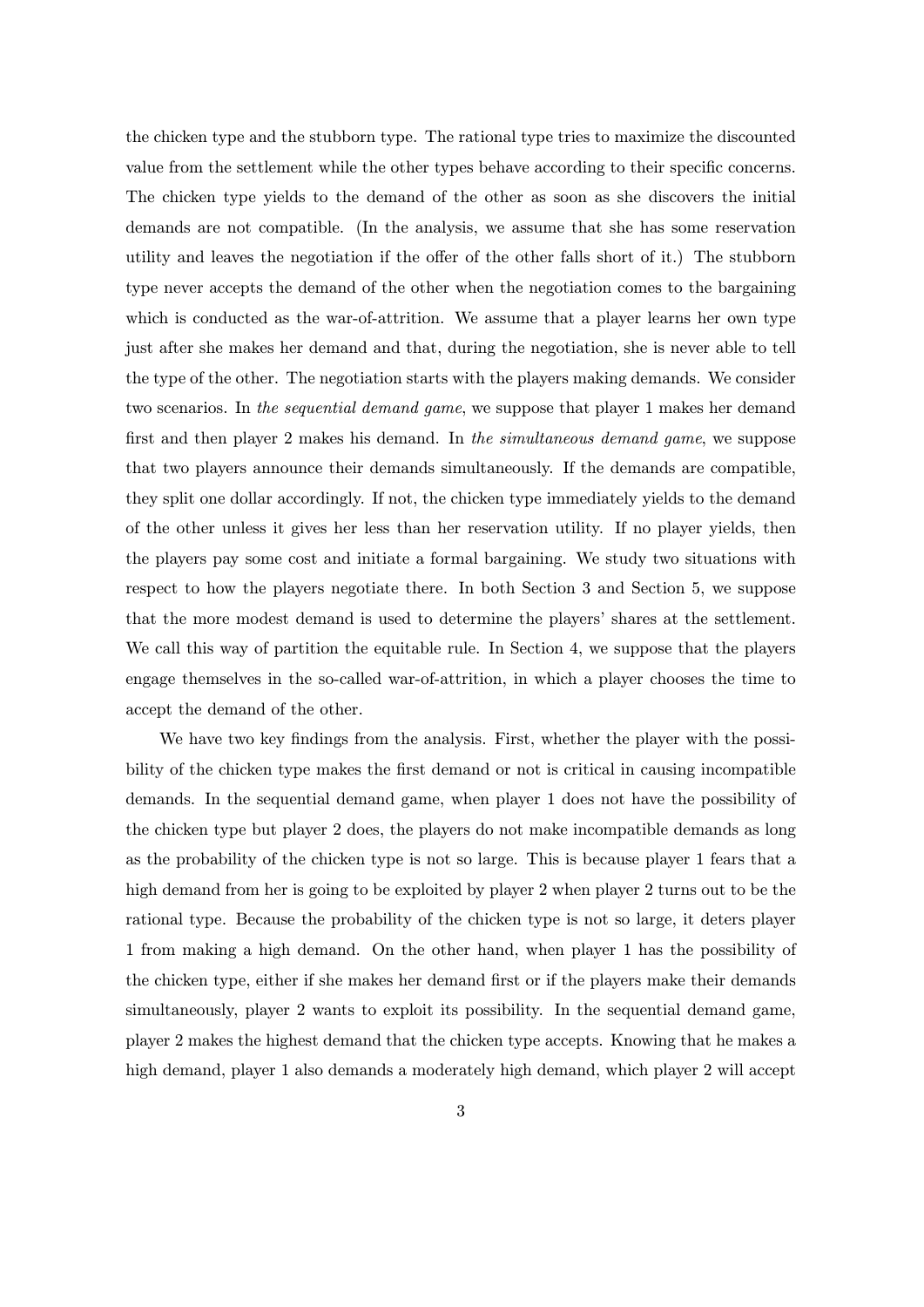if player 1 turns out not to be the chicken type. In the simultaneous demand game, in addition to these considerations, the players have an incentive to underbid the other. Thus, they randomize their demands between the highest demand that the chicken type accepts and some lower demands. In both cases, the demands become incompatible. An interesting point in those cases is that even the player whose opponent is known not to be the chicken type also makes a high demand. Because of it, in the sequential demand game, both players may gain by the possibility that one player may be the chicken type.

We describe the basic model in the second section. The following two sections both assume that the demands are made sequentially but have different formulations for the ensuing bargaining stage. In Section 3, we study the situation where the equitable rule is used to determine the bargaining outcome once the bargaining stage is reached. Section 4 supposes that the players play the non-cooperative game at the bargaining stage in which a player chooses the time to accept the demand of the other. In Section 5, we study the situation where the demands are made simultaneously and the equitable rule is used to determine the bargaining outcome once the bargaining stage is reached. All the proofs are relegated to the appendix.

### 2. Basic Model

Two players, player i and player j  $(i, j \in \{1, 2\}$  and  $i \neq j$ , bargain over the partition of one dollar. (To clarify the identities of players, a generic player, player 1, and player  $i$ take the female identity while her opponent, player 2, and player j take the male identity.) We assume that each player is one of three types: a rational type, a chicken type, and a stubborn type. We explain the detail about the types shortly.

The negotiation is comprised of three stages. The demand stage occurs at the beginning. In the following analysis, we study two different timings in terms of making demands. In the sequential demand game, the two players sequentially announce their demands with player 1 as the first proposer. Both Section 3 and Section 4 suppose the sequential demand game. In Section 5, we study the *simultaneous demand game*, where the two players simultaneously announce their demands. Player i makes the demand  $x_i$ , which indicates the offer of  $1 - x_i$ to player j. We say that the demands are *compatible* when  $x_1 + x_2 \leq 1$  and that they are incompatible when  $x_1 + x_2 > 1$ . When  $x_1 + x_2 = 1$ , we say that the demands are just compatible. We say that player 2 makes the just compatible demand when player 2 makes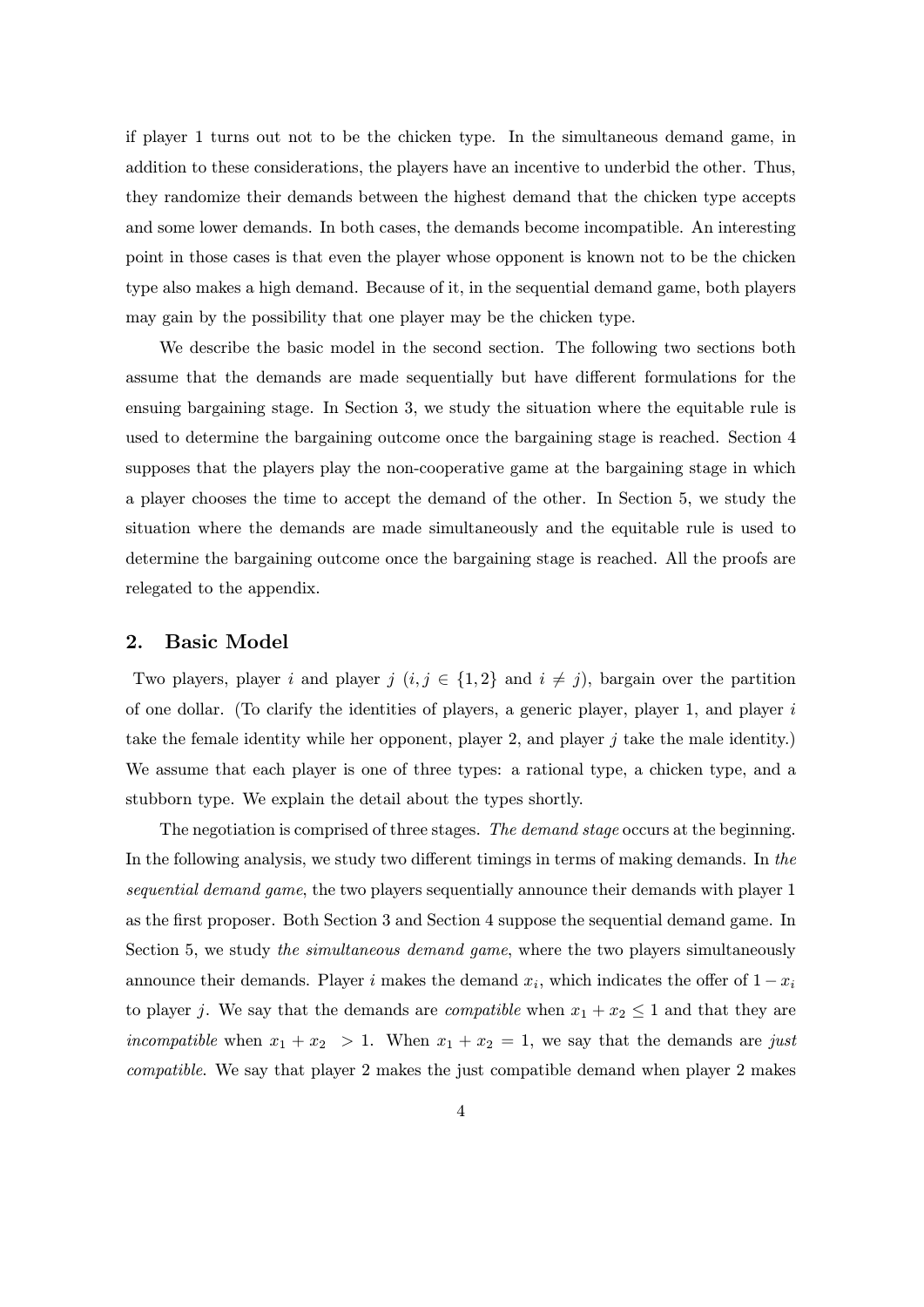the demand of  $1 - x_1$  given player 1's demand  $x_1$ . If the demands are compatible, the game ends and the players split the difference in addition to their own demand, i.e., player i receives  $x_i + (1-x_1-x_2)/2 = (1+x_i-x_i)/2$ . When their demands are not compatible, the yielding stage begins. At this stage, the players become aware of their own types. However, a player never observes the type of the other player. We assume that player i becomes the chicken type with the probability  $\gamma_i$ , the stubborn type with the probability  $\xi_i(1-\gamma_i)$  and the rational type with the probability  $(1 - \xi_i)(1 - \gamma_i)$ . (Note that, given that player *i* is not the chicken type, the conditional probability that she is the stubborn type is equal to  $\xi_i$ .) This probability is independent across the two players. We generally suppose that  $\gamma_i$ is positive but small, and that, whenever  $\xi_i$  is positive, it is close to zero. This is based on our casual empiricism that the players are quite likely to be rational. The chicken type has the reservation utility  $1-\hat{x}(\geq 0)$  and, at the yielding stage, she yields to the demand of the opponent and accepts his offer if and only if it gives her no less than her reservation utility. As specified later in each section, we generally suppose that  $\hat{x}$  is high. (When it is either equal to one or close to it, any of the conditions imposed later will be satisfied.) When the demand of player i is higher than  $\hat{x}$ , we suppose that the chicken type of player j leaves the negotiation without settlement<sup>1</sup>. In contrast, the other types do nothing in the yielding stage. When only one player, say player i, is the chicken type, she yields and obtains  $1-x_j$ , and player j obtains  $x_i$ . When both players are the chicken type, they obtain what the other offers and then split the remaining: player i obtains  $1 - x_j + (x_i + x_j - 1)/2$ . If no settlement is made at the yielding stage, the game moves to the bargaining stage. After the yielding stage but before the bargaining stage, we assume that each player incurs the fixed cost d:  $0 < d < 1$ . We call this the bargaining cost. It corresponds to the time and the

An alternative assumption is that, faced with a demand higher than  $\hat{x}$ , the chicken type does not yield to that demand and goes into the bargaining stage. The analyses in Section 3 and Section 5 are unaffected because no player has an incentive to make a demand higher than  $\hat{x}$  and the settlement at the bargaining stage is dictated by the equitable rule. In Section 4, whether the chicken type can concede or not becomes an issue. If so (or not), she behaves as if she were the rational type (or the stubborn type respectively) in the war of attrition. With this modification, the qualitative nature of the results are unchanged. In the current model, the players' incentive to make a high demand originates from the possibility that the chicken type may accept it. Hence, under either assumption, no player demands more than  $\hat{x}$ . In order to simplify the analysis, we make this particular assumption Another interpretation is that the chicken type is extremely impatient and thus seeks an immediate settlement either by yielding to the opponent's demand or by taking the outside option.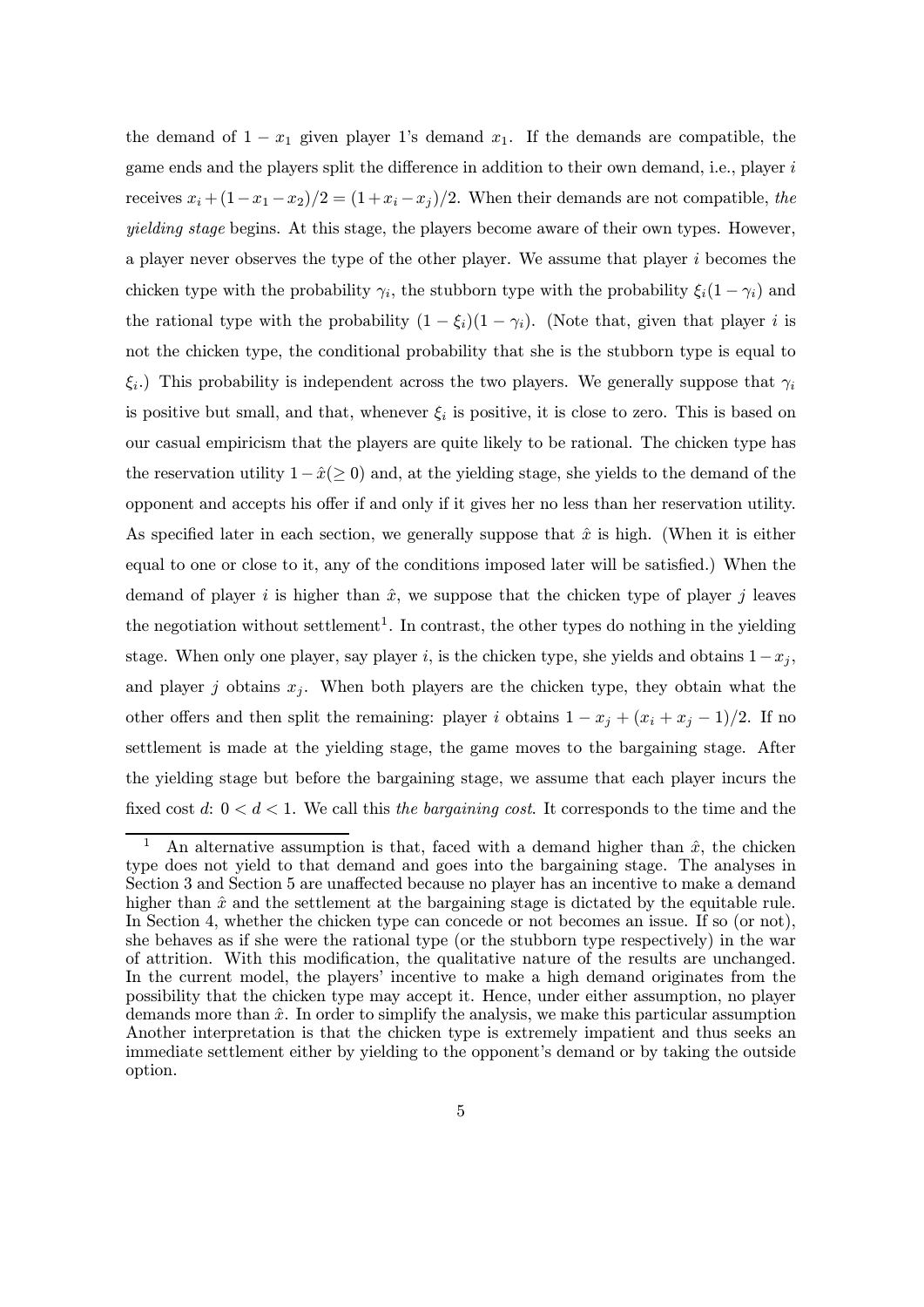efforts needed to initiate a formal negotiation. Because of this, the players as a group are better off by concluding the negotiation before the bargaining stage is reached. The rest of the specification of the bargaining stage including what either the rational type or the stubborn type can do is given separately in the next three sections.

The rational type of each player wants to maximize her expected payoff. On the other hand, the other two types are behavior types and do not maximize their expected payoffs. For simplicity, we assume that these types have constant payoffs irrespective either of the obtained amounts or of its timing. Thus, we assume that, at the demand stage, each player tries to maximize the expected payoff of her own rational type. Because of this, when we refer to (expected) payoffs in the following, we always refer to the (expected) payoffs of the rational type. Our equilibrium concept is the perfect Bayesian equilibrium. Namely, a player updates her belief by Bayes' rule whenever possible and takes the best response to it. (When the equitable rule is applied at the bargaining stage, the belief does not affect the players' strategies and thus the equilibrium concept there is equivalent to the subgame perfection. This is because the players do not know their own types at the demand stage.)

# 3. The sequential demand game under the equitable rule

In this section, once the bargaining stage is reached, we suppose that the settlement is imposed by the following simple rule: when  $x_j > x_i$ , player i obtains  $x_i$  and player j obtains  $1 - x_i$ , and when  $x_i = x_j$ , both players obtain  $1 - x_i (= 1 - x_j)$ . Namely, the more modest demand is used to determine the partition at the settlement. (If the demands are same, the players receive what the other offers.) In the sense that the settlement gives a more equal division out of two demands, we call this rule the equitable rule. One reason that we use this particular rule is that it approximates the outcome for the symmetric case of the non-cooperative bargaining game that we examine in the next section. By simplifying the bargaining stage, we aim to illustrate the role of the chicken type in bargaining in the sharpest way. Alternatively, this rule can be viewed as the one that a mediator may use in the final offer arbitration because of its equitability. The analysis of this section applies to both situations.

Given this formulation, the stubborn type plays no role and thus in this section, we simply ignore its possibility and assume  $\xi_i = 0$  for  $i \in \{1,2\}$ . In order to focus on the effect of the chicken type, we suppose that the bargaining cost is small compared to the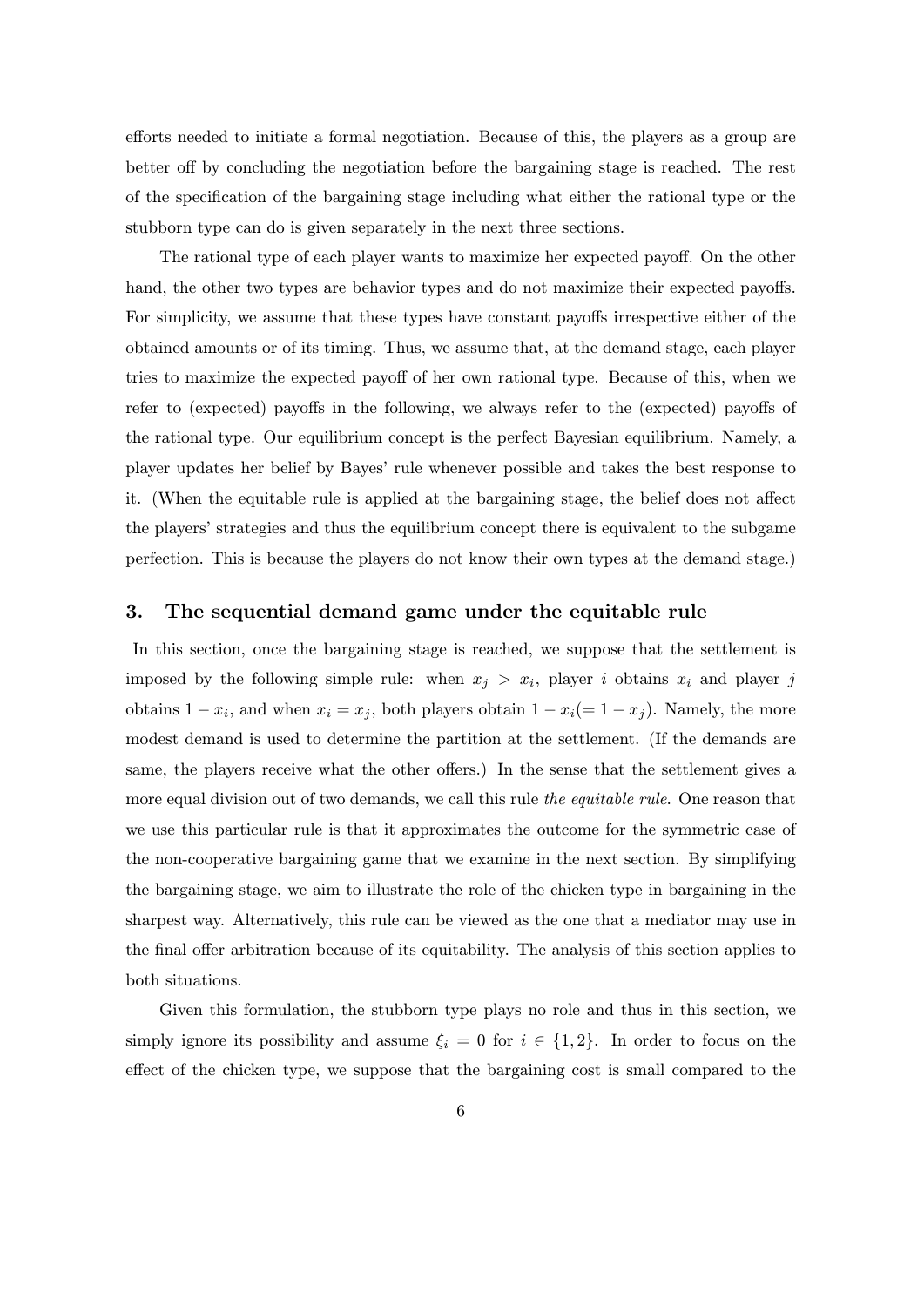highest demand that the chicken type accepts and assume that  $\hat{x} > (1 + d)/2$ . Note that this inequality is satisfied when the reservation utility of the chicken type is zero  $(\hat{x} = 1)$ because  $d < 1$ . Throughout the analysis of this section, we assume these two, which we call Assumption A hereafter.

# Assumption A

- (i)  $\xi_i = 0$  for  $i \in \{1, 2\}$ , and
- (ii)  $\hat{x} > (1+d)/2$ .

Because the equitable rule specified above is not continuous in the demands, a player may want to make her demand lower than her opponent's but as close to it as possible. In other words, the best response is not necessarily well-defined. In reality, there is a minimum unit of money and thus the highest offer among those lower than a certain value is easily specified. Let  $x_i$  be player i's demand and let  $x_i - \epsilon$  be the highest feasible demand in the monetary unit among those lower than  $x_i$ . Then, we make the monetary unit smaller and denote the limit of this demand by  $[x_i]_+$ . By abusing the notation, we sometimes regard it as the best response of player j when he wants to set his demand to be lower than  $x_i$  and as close to it as possible. By the definition of the limit, given the demands  $(x_i, [x_i]_+)$ , the payoff of player i converges to  $1 - x_i$  from the above and that of player j converges to  $x_i$ from the below. Throughout this section, when we refer to  $[x_i]_$ , we use this convention in the evaluation of payoffs.

Before studying the effect of the chicken type, let us characterize the equilibrium when there is only the rational type. Because the bargaining stage costs  $d$  for each player, player  $2$ would accept the offer of player 1 if the alternative does not improve her payoff by more than d. This creates the first mover advantage for player 1. On the other hand, the equitable rule causes the race to the middle. When player 1 sets her demand too high, player 2 underbids her  $(x_2 < x_1)$  and, under the equitable rule, is able to obtain what he demands. As the consequence of these two effects, player 2 prefers underbidding player 1's demand if and only if  $x_1 > (1 + d)/2$ . Because the underbidding by player 2 is detrimental to player 1, it is optimal for her to demand  $(1 + d)/2$ . Then, player 2 responds to it by the compatible demand  $(1 - d)/2$ . The plus (or minus) term is the first mover advantage (or disadvantage respectively). Except for these terms, their demands are located at the middle. They reach the settlement at the demand stage.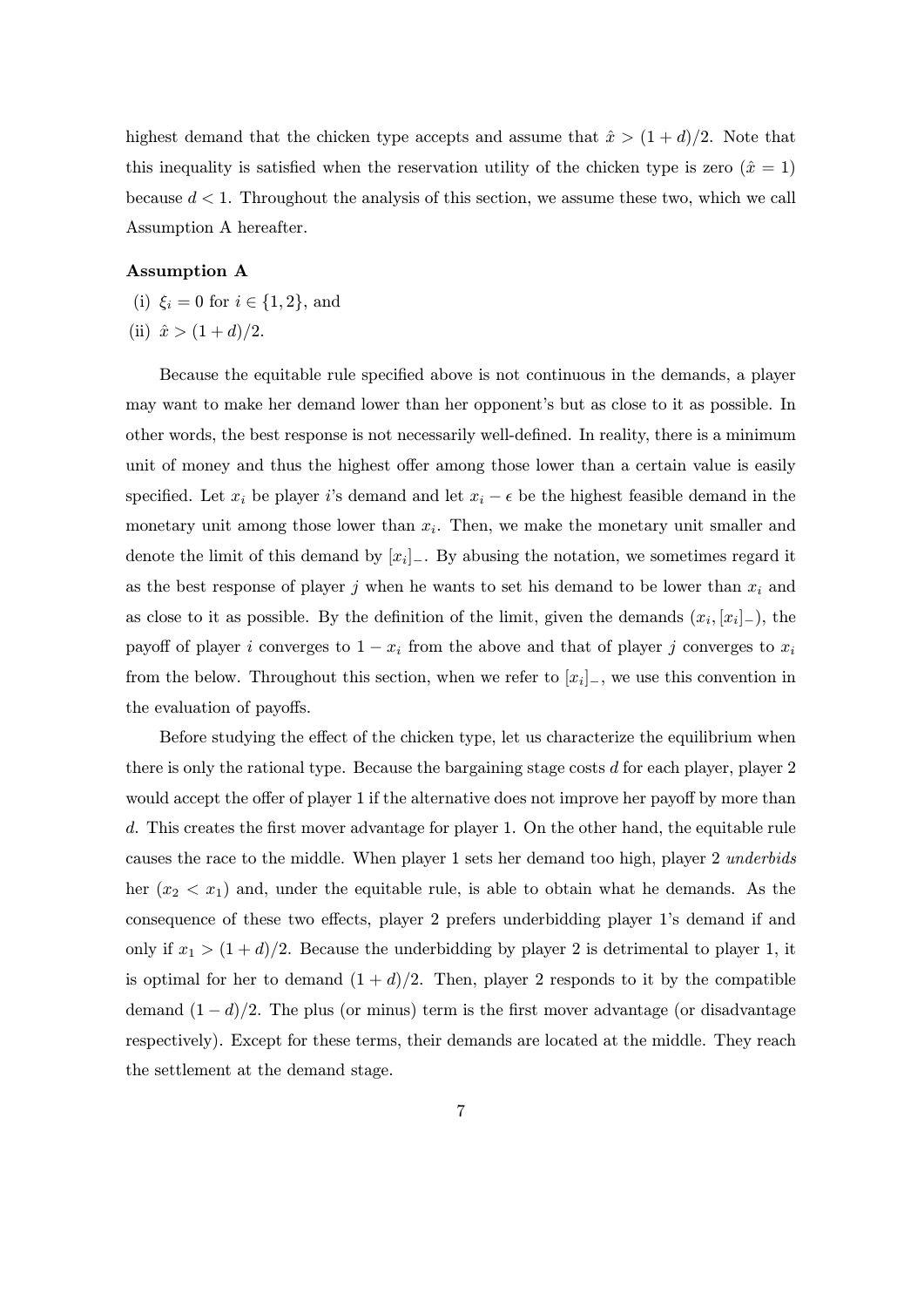#### Proposition 0

Suppose that Assumption A is satisfied and also that  $\gamma_1 = \gamma_2 = 0$ . In the unique equilibrium, player 1 demands  $(1 + d)/2$  and player 2 demands  $(1 - d)/2$ . They reach the settlement at the demand stage.

Next, consider the case that only player 2 has the possibility of the chicken type. Because the chicken type yields to the demand of the other that gives him no lower than his reservation utility, we may think that player 1 substantially increases her demand from one half and takes advantage of it. As shown in the next proposition, this conjecture turns out to be incorrect when only the second mover may be the chicken type and its probability is less than one half.

#### Proposition 1

Suppose that Assumption A is satisfied and moreover that  $\gamma_1 = 0 < \gamma_2 < 1/2$ . In the unique equilibrium, player 1 demands  $(1+d)/2$  and player 2 demands  $(1-d)/2$ . They reach the settlement at the demand stage.

This proposition shows that, when the player with the possibility of the chicken type moves second and the one without it moves first, their demands are exactly equal to the ones that they make when there is no possibility of the chicken type. Namely, in this case, the possibility of the chicken type does not affect the bargaining outcome and, in particular, does not cause incompatible demands. To understand this result, let us examine the payoff of player 1 when she tries to exploit the chicken type of player 2. Specifically, suppose that she makes a demand which is higher than  $(1 + d)/2$  but not higher than  $\hat{x}$ . The chicken type of player 2 yields to this demand. Then, player 1 obtains  $x_1$ . On the other hand, because player 1 is known to be the rational type, the best response of player 2 is to underbid this demand by the demand of  $[x_i]_-\$ . Given this response, player 1 obtains a payoff close to  $1-x_1$ . Hence, player 1's expected payoff is approximately given by  $\gamma_2 x_1 + (1 - \gamma_2)(1 - x_1 - d)$ . Under the assumption that  $\gamma_2 < 1/2$ , this is strictly decreasing in  $x_1$  and is lower than  $(1 + d)/2$ . Namely, for player 1, the decrease of her payoff against the rational type of player 2 outweighs the increase of it against the chicken type. Because of this, player 1 makes the highest demand that does not cause player 2 to underbid it. In other words, fearing the underbidding by the rational type of player 2, player 1 does not try to take advantage of the chicken type.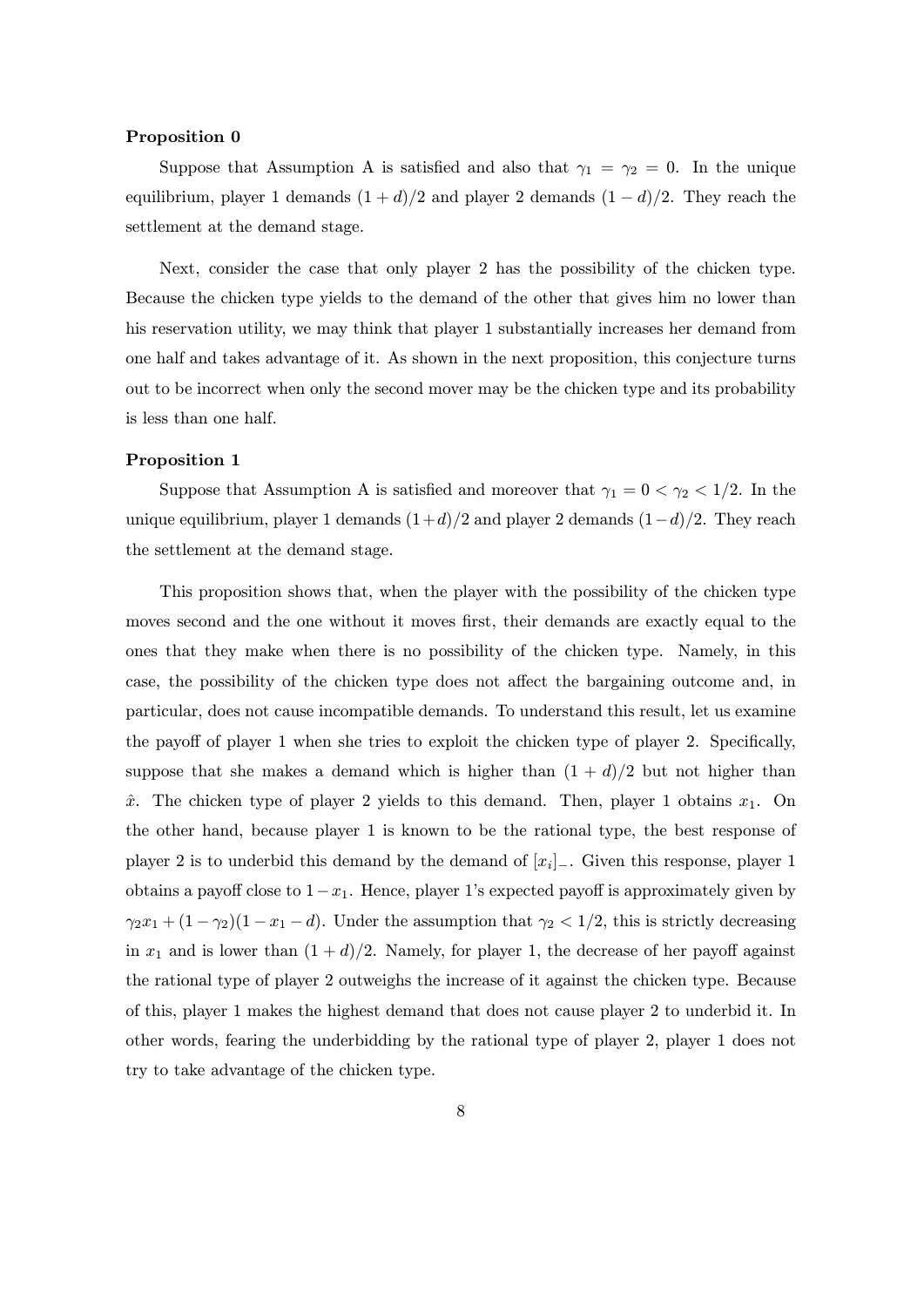In contrast to the above case, if the first mover may be the chicken type, the possibility of the chicken type does cause the other player to take advantage of it when the bargaining cost is relatively small. In such a situation, the next proposition shows that the players make incompatible demands. Define  $x_1^* \equiv (\gamma_1 \hat{x} + 1 - \gamma_1)/(2 - \gamma_1)$ . We show that player 1 demands this amount when the bargaining cost is sufficiently small.

#### Proposition 2

Suppose that Assumption A is satisfied and moreover that  $\gamma_2 = 0 < \gamma_1 < 1$ . When  $d < \gamma_1(2\hat{x} - 1)/(2 - \gamma_1)$ , player 1 demands  $x_1^*$  and player 2 demands  $\hat{x}$  in the unique equilibrium. It holds that  $1/2 < x_1^* < \hat{x}$  and the demands become incompatible in this case. When  $d > \gamma_1(2\hat{x} - 1)/(2 - \gamma_1)$ , the players' demands become compatible in equilibrium.

When the bargaining cost is sufficiently high, the proposition shows that the players conclude the negotiation at the demand stage in order to avoid it. On the other hand, when it is low, the players make incompatible demands  $(x_1^* + \hat{x} > 1)$ . In such a case, player 1 makes the moderately high demand of  $x_1^*$ . Because player 1's demand is not so high, player 2 finds it as profitable to exploit the possibility of the chicken type as to underbid it. It necessarily involves the settlement at the bargaining stage via player 1's demand if she turns out to be the rational type. Knowing this, player 2 chooses his demand in order to maximize his payoff against the chicken type. Namely, he makes the highest demand that the chicken type yields to. The difference from the previous proposition is caused because, in the current setting, the player who wants to exploit the possibility of the chicken type moves second and does not have to fear the increased demand at the opponent's underbidding in response to her demand.

One interesting aspect of the predicted outcome is that, when the bargaining cost is not so large, player 1 demand  $x_1^*$ , which is more than one half but is less than  $\hat{x}$ . This demand is the threshold above which player 2 underbids player 1. Let us suppose that  $d < \gamma_1(2\hat{x}-1)/(2-\gamma_1)$  and explain how it is derived. In order to focus on the demands that may be taken in equilibrium, let us consider player 1's demands in  $(1/2, \hat{x})$ . Given  $x_1$  in this range, it can be shown that player 2's best response is either  $\hat{x}$  or  $[x_i]_+$ . If player 2 demands  $\hat{x}$ , he obtains  $\hat{x}$  against the chicken type and obtains the share  $1 - x_1$  against the rational type at the bargaining stage. Hence, his expected payoff is given by  $\gamma_1\hat{x} + (1-\gamma_1)(1-x_1-d)$ . On the other hand, if player 2 demands  $[x_1]_-,$  in the limit, he obtains  $x_1$  against the chicken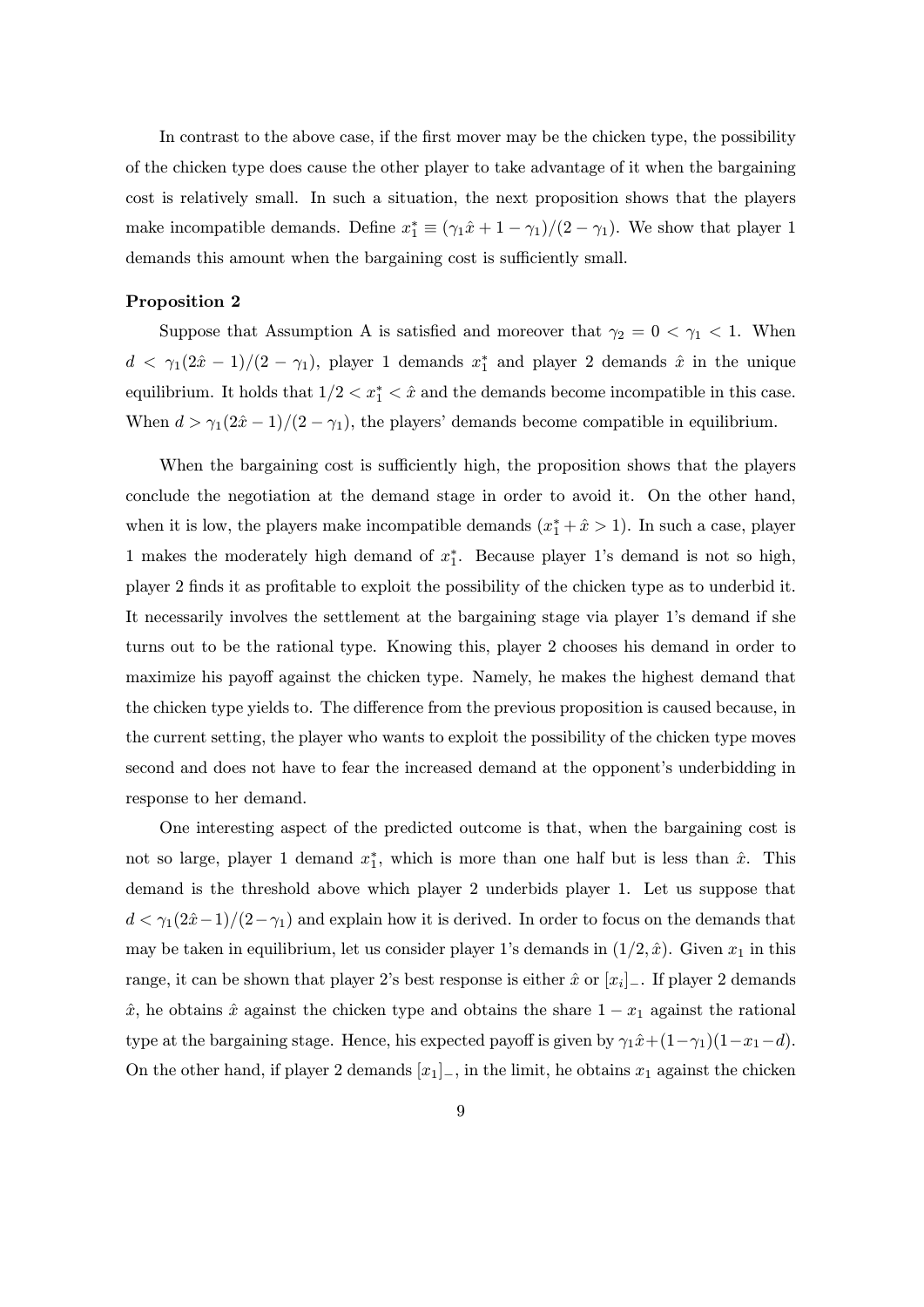type and obtains the share  $x_1$  against the rational type at the bargaining stage. Hence, his expected payoff is approximately given by  $\gamma_1 x_1 + (1 - \gamma_1)(x_1 - d)$ . The comparison of the payoffs shows that player 2 is better off by demanding  $\hat{x}$  when  $x_1 \leq x_1^*$ , and by demanding  $[x_1]_$  when  $x_1 > x_1^*$ . Player 1's share at the demand stage becomes lower than one half when player 2 underbids her demand. Hence, player 1's optimal strategy is to make the highest demand that does not induce player 2 to underbid her, which is  $x_1^*$ .

For the incompatible demands to be made, the bargaining cost has to be sufficiently small. To understand how we obtain the condition for the bargaining cost, suppose that the bargaining cost is not so large that  $d \leq \gamma_1(2\hat{x} - 1)/(2 - \gamma_1)(1 - \gamma_1)$ . Note that the left hand side is larger than the threshold for the bargaining cost in the proposition. (When the bargaining cost is larger than this amount, we can show that demanding  $\hat{x}$  never constitutes the best response for player 2 and the settlement through the just compatible demands becomes even more attractive to player 1.) Given that the equitable rule is used in the bargaining stage, player 2's best response is one of the following three, the compatible demand  $(1 - x_1)$ , the highest demand to which the chicken type yields to  $(\hat{x})$ , and the underbidding  $([x_1]_-)$ . In the above, we have shown that the threshold between the latter two with respect to player 1's demand is given by  $x_1^*$ . Now consider the threshold between the first two. When player 2 makes the compatible demand, he obtains  $1 - x_1$ . Comparing this with the payoff from  $\hat{x}$ , we can show that player 2 prefers  $1 - x_1$  when  $x_1 < \tilde{x} \equiv$  $(\gamma_1(1 - \hat{x}) + (1 - \gamma_1)d)/\gamma_1$ , and he prefers  $\hat{x}$  when  $x_1 > \tilde{x}$ . Namely, player 1's highest demand that induces player 2 to make the compatible demand is given by  $\tilde{x}$ . With this demand<sup>2</sup>, player 1 obtains the same amount as her payoff. On the other hand, when she demands  $x_1^*$ , her expected payoff is given by  $\gamma_1 x_1^* + (1 - \gamma_1)(x_1^* - d)$ . Note that the former is increasing in the bargaining cost while the latter is decreasing in it. Observe that the latter becomes bigger than the former when the bargaining cost  $d$  is close to zero. Combining these, we can show that the condition for the latter to be bigger (or smaller) than the former is given by the one described in Proposition 2.

We now study the property of the equilibria described in Proposition 2 when the bargaining cost is small  $(d < \gamma_1(2\hat{x} - 1)/(2 - \gamma_1))$  and the players make incompatible demands.

<sup>&</sup>lt;sup>2</sup> Under the supposed condition for the bargaining cost, we can show that  $\tilde{x} < x_1^*$ .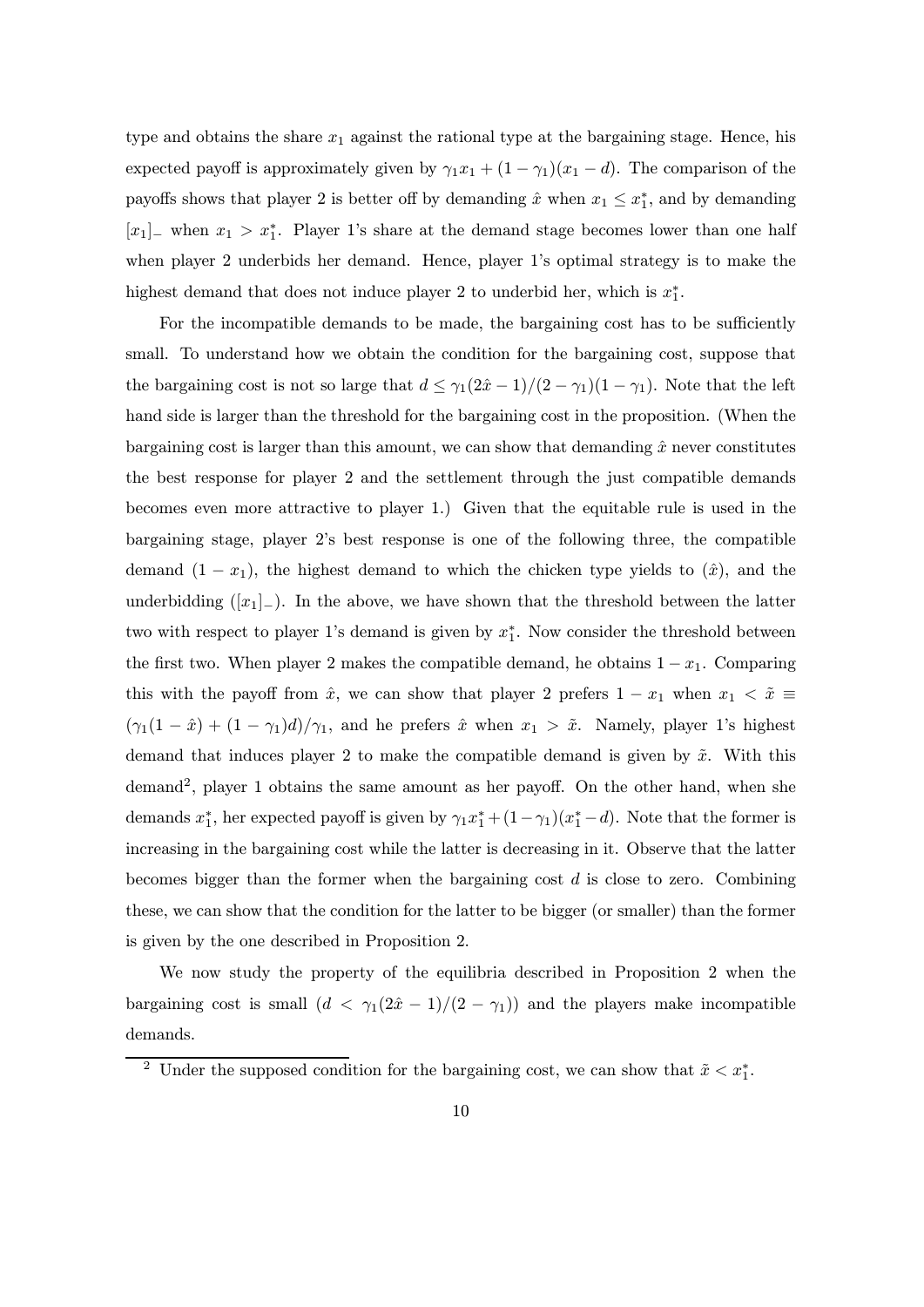First, let us compute the magnitude of inefficiency. The incompatible demands predicted in this proposition causes each player to pay the bargaining cost when player 1 turns out not to be the chicken type. Thus, the expected total cost is given by  $2(1 - \gamma_1)d$ . The supposition in the proposition shows that the players make incompatible demands when  $d < \gamma_1(2\hat{x}-1)/(2-\gamma_1)$  but they make compatible demands when the inequality holds in reverse. Hence, the total cost needs to be lower than  $2\gamma_1(1-\gamma_1)(2\hat{x}-1)/(2-\gamma_1)$  $(2\hat{x}-1)\gamma_1\left(1-\frac{\gamma_1}{2-\gamma_1}\right)$ ). It implies that the total cost is less than  $(2\hat{x}-1)\gamma_1$ . Moreover, when  $\hat{x}$  is close to one and when  $\gamma_1$  is small, it implies that the upper bound for the expected total cost is close to  $\gamma_1$ . Namely, the players choose incompatible demands even when doing so reduces the joint surplus by the level close to the probability of the chicken type.

Next, we compute the payoffs of the players in equilibrium. Player 2 obtains  $\hat{x}$  when the opponent turns out to be the chicken type and otherwise obtains  $(1 - x_1^* - d)$ . Thus, her expected payoff at the beginning is given by  $\gamma_1 \hat{x} + (1 - \gamma_1)(1 - x_1^* - d)$ . By substituting the formula into  $x_1^*$ , we can show that:

$$
\gamma_1 \hat{x} + (1 - \gamma_1)(1 - x_1^* - d) - \frac{1 - d}{2}
$$
  
=  $\gamma_1 \hat{x} + (1 - d) \frac{2(1 - \gamma_1) - 1}{2} - (1 - \gamma_1) \frac{\gamma_1 \hat{x} + 1 - \gamma_1}{2 - \gamma_1}$   
=  $\gamma_1 \hat{x} + \frac{1 - 2\gamma_1}{2} - \frac{(1 - 2\gamma_1)d}{2} - (1 - \gamma_1) \frac{\gamma_1 \hat{x} + 1 - \gamma_1}{2 - \gamma_1} > 0.$ 

It implies that player 2 obtains more than  $(1 - d)/2$ . Namely, player 2 benefits from the possibility of the chicken type. On the other hand, player 1 obtains  $x_1^* - d$  because player 1's demand is lower than that of player 2. Recall that player 1 obtains  $(1+d)/2$  when there is no possibility of the chicken type. The simple computation shows that  $x_1^* - d - (1 + d)/2 =$  $(\gamma_1(2\hat{x}-1)-3(2-\gamma_1)d)/(2(2-\gamma_1)).$  Hence, when the bargaining cost is sufficiently small so that  $d < \gamma_1(2\hat{x} - 1)/((3(2 - \gamma_1))$ , the rational type of player 1 also benefits from the possibility of her own chicken type. Observe that  $x_1^*$  is constructed as the threshold when player 2's payoff from  $\hat{x}$  is equal to that from  $[x_1]_$ . Hence, his expected payoffs from the two demands are identical:

$$
\gamma_1 \hat{x} + (1 - \gamma_1)(1 - x_1^* - d) = \gamma_1 x_1^* + (1 - \gamma_1)(x_1^* - d) = x_1^* - (1 - \gamma_1)d.
$$

This shows that player 2's payoff is higher than that of player 1 by  $\gamma_1 d$ . Namely, player 2 benefits from being the second mover and able to exploit the possibility of the chicken type.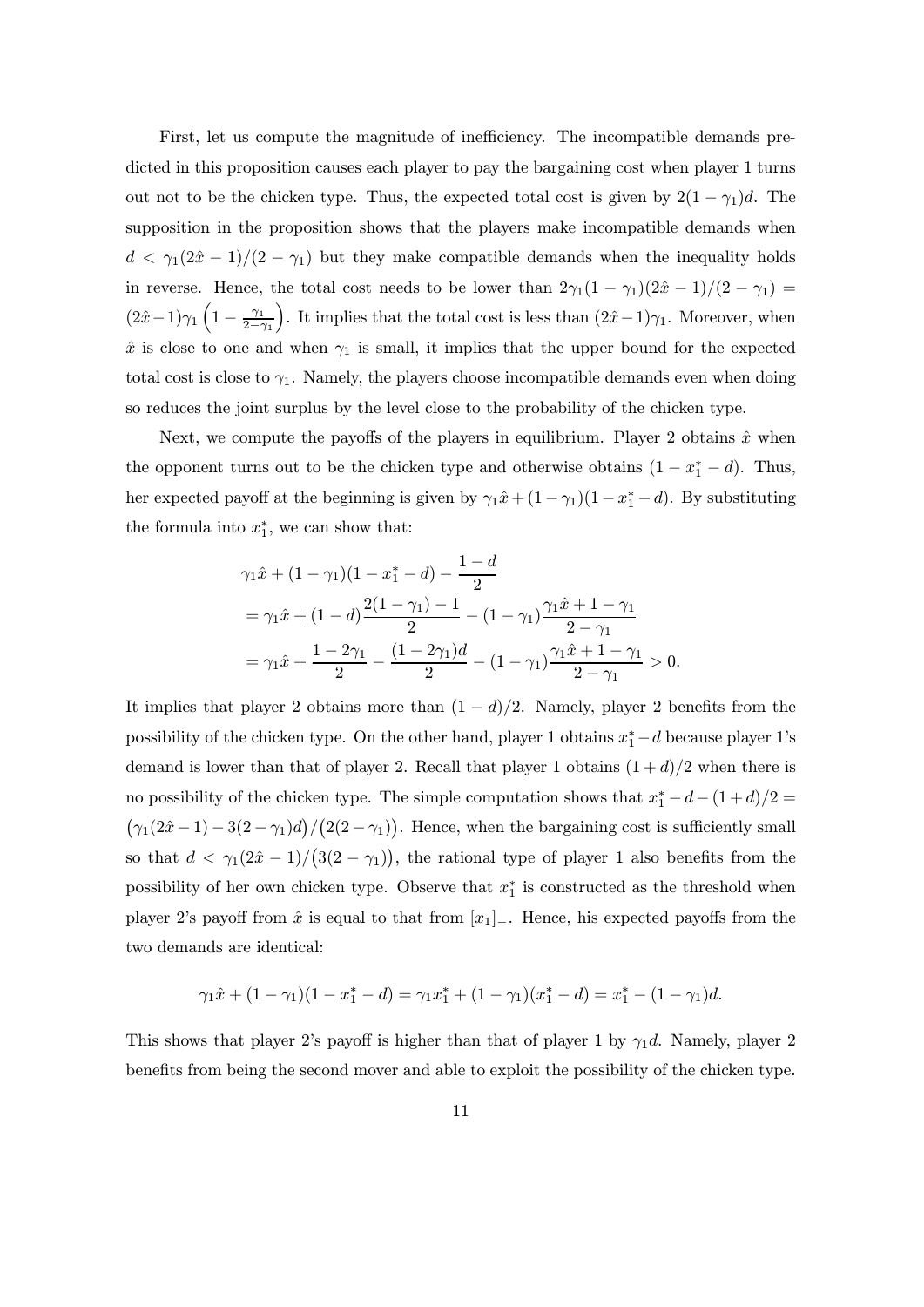This makes the contrast with the situation in which there is no possibility of the chicken type and there is the first mover advantage.

Third, as explained above, the demand of  $x_1^*$  is the upper bound of the demands that cause player 2 to demand  $\hat{x}$ . The more likely player 1 is to be the chicken type, the less willing player 2 is to abandon the demand of  $\hat{x}$ . This is also the case when the reservation utility of the chicken type is lower. Hence, when  $\gamma_1$  is higher and/or when  $\hat{x}$  is higher, player 1 can make a higher demand without causing player 2 to underbid her demand. In particular, it holds that that  $x_1^* = 1/2$  when  $\gamma_1 = 0$  and that  $x_1^* = \hat{x}$  when  $\gamma_1 = 1$ .

The next corollary summarizes these observations.

#### Corollary 1

Suppose that Assumption A is satisfied and moreover that  $\gamma_2 = 0 < \gamma_1 < 1$ . In addition, suppose that  $d < \gamma_1(2\hat{x} - 1)/(2 - \gamma_1)$ .

(1) The upper bound for the expected total cost is given by  $2\gamma_1(1-\gamma_1)(2\hat{x}-1)/(2-\gamma_1)$ .

(2) Player 2 obtains a higher payoff with the possibility of the chicken type than without it. When  $d < \gamma_1(2\hat{x} - 1)/3(2 - \gamma_1)$ , the same is true for the rational type of player 1. Player 2's payoff is higher than that of player 1 by  $\gamma_1 d$ .

(3) As long as the supposed condition for the bargaining cost holds, the demand of player 1,  $x_1^*$ , strictly increases from 1/2 to  $\hat{x}$  when  $\gamma_1$  increases from zero to one. Moreover, it is also strictly increasing in  $\hat{x}$ .

Finally, we study the case that both players may be the chicken type. The next proposition shows that the equilibrium outcome is exactly same as the one described in Proposition 2 for a sufficiently small bargaining cost.

#### Proposition 3

Suppose that Assumption A is satisfied and moreover that  $0 < \gamma_1 < 1$  and  $0 < \gamma_2 < 1/2$ . When  $d < \gamma_1(2\hat{x}-1)/((1-\gamma_1\gamma_2)(2-\gamma_1))$ , player 1 demands  $x_1^*$  and player 2 demands  $\hat{x}$  in the unique equilibrium. It holds that  $1/2 < x_1^* < \hat{x}$  and the demands become incompatible in this case. When  $d > \gamma_1(2\hat{x} - 1)/((1 - \gamma_1 \gamma_2)(2 - \gamma_1))$ , the players' demands become compatible in equilibrium.

When both players can be the chicken type and the bargaining cost is sufficiently small, their demands become incompatible. It is not caused by the desire of the first mover to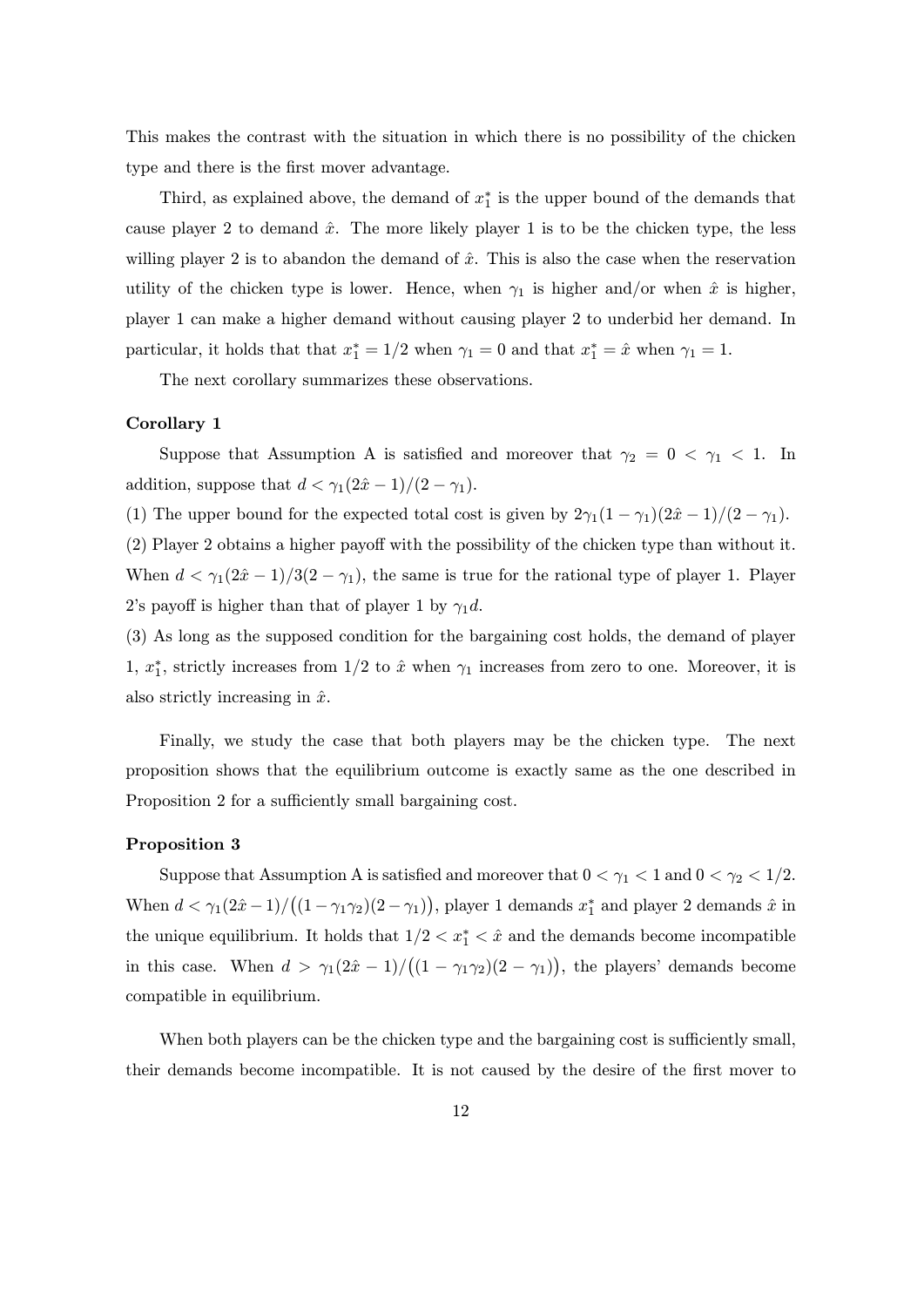take advantage of the opponent's possibility of the chicken type. Because  $\gamma_2$  < 1/2, the same logic as in Proposition 1 causes player 1 to avoid the increased demand at player 2's underbidding in response to her demand. Her demand is the highest one that causes player 2 to demand  $\hat{x}$ . Proposition 2 shows that it is given by  $x_1^*$ . Namely, player 1's demand is identical to the one that she would demand when where were no chance that the opponent is the chicken type. As in the situation studied in Proposition 2, the cause of the incompatibility is the desire of the second mover to take advantage of the possibility that the first mover is the chicken type.

The only difference between Proposition 2 and Proposition 3 is the condition for the bargaining cost. When  $\gamma_2 > 0$ , player 1 may obtain  $x_1^*$  without the bargaining cost because of the chicken type. Hence, player 1's expected payoff from the demand of  $x_1^*$  is given by  $x_1^* - (1 - \gamma_2)d$ . This is higher than the expected payoff from  $x_1^*$  when  $\gamma_2 = 0$ . Hence, player 1 has a higher incentive to make this demand when  $\gamma_2 > 0$ . On the other hand, the highest payoff from the demand that causes player 2 to make the compatible demand is unaffected by  $\gamma_2$  because it is determined by the best response of the rational type for player 2. Consequently, for the incompatible demands to occur, the condition for the size of the bargaining cost is less stringent when  $\gamma_2 > 0$ .

Summarizing the propositions in this section, we can say that, given a low bargaining cost and a modest chance of the chicken type, the necessary and sufficient condition for incompatible demands in the sequential demand game under the equitable rule is that the first mover has the possibility of the chicken type.

# 4. The sequential demand game and the war of attrition

This section studies the situation in which the players play the non-cooperative bargaining game at the bargaining stage. For the model at the bargaining stage, we use a formulation similar to the one in Abreu and Gul  $(2000)$ . In particular, it is supposed that player i  $(i = 1, 2)$  becomes stubborn with the positive probability  $\xi_i(1 - \gamma_i)(> 0)$  and a war of attrition occurs at the bargaining stage. Note that only the rational type and the stubborn type participate in the war of attrition as the chicken type either yields to the demand of the opponent or leaves the negotiation at the yielding stage. As in the previous section, at the demand stage, the players take both the possibility of the chicken type and their payoffs at the bargaining stage into consideration. Thus, two different kinds of behavior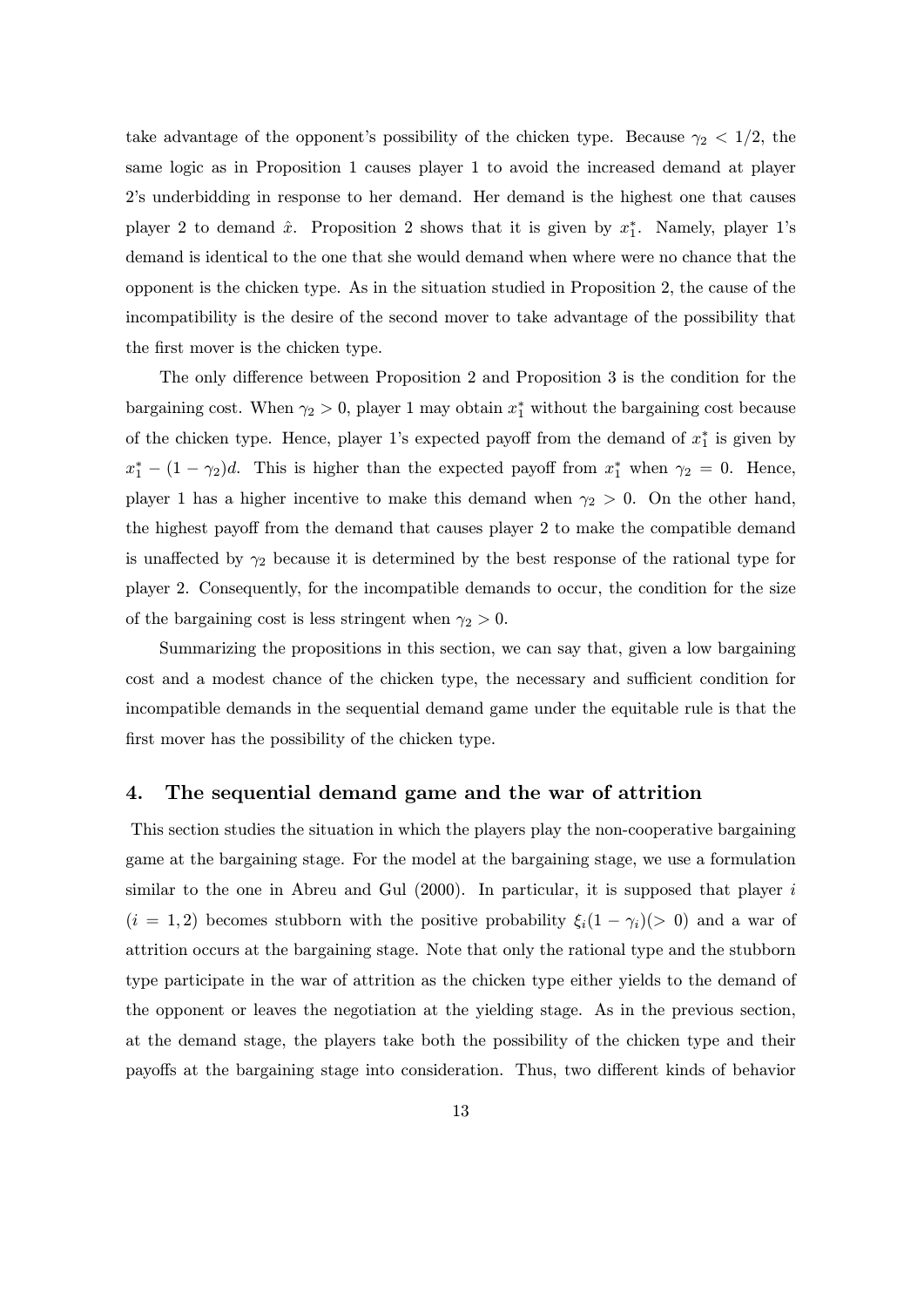types affect the strategic decisions in different ways and this section studies how they affect the bargaining outcome.

In this section only, we assume that the bargaining stage proceeds in continuous time<sup>3</sup>:  $t \in \mathcal{T} = [0, \infty)$ . During the bargaining stage, the rational type of a player chooses when she accepts the opponent's offer<sup>4</sup>. On the other hand, the stubborn type of a player is assumed to commit herself to her own demand and thus to wait for the acceptance by the opponent. We maintain our assumption that the types are private information also during the bargaining stage; both players update their beliefs about their opponent's type by using Bayes' rule. Note that player  $j$  believes that player  $i$  is the stubborn type with the conditional probability  $\xi_i$  at the beginning of the bargaining stage as by this stage the players know that their opponent is either the rational type or the stubborn type. When player i accepts player j's demand  $x_j$ , the negotiation is over and the players divide the dollar according to the accepted demand: player i receives  $1 - x_i$  and player j receives  $x_j$ . When both players simultaneously accept the opponent's demand, they obtain what the other offers and then split the remaining: player i obtains  $(x_i - x_j + 1)/2$ . When the rational type of player i receives the share  $x_i$  at time t of the bargaining stage, her payoff is given by  $x_i e^{-r_i t} - d$ , where  $r_i(> 0)$  is the discount rate of player *i*. (When the settlement occurs prior to the bargaining stage, her payoff is equal to her share.) If no player accepts her opponent's offer, the players simply lose the bargaining cost and thus their payoffs are given by  $-d$ . Each player tries to maximize the expected value of the discounted payoff that her rational type obtains. (Recall that the shares received by a player matters only when she is the rational type by assumption.)

<sup>3</sup> We regard the continuous time model as an approximation of the discrete time model. As shown in Abreu and Gul (2000), the equilibrium play in the latter converges to that of the former as the interval between periods goes to zero. This convergence holds no matter how the players' moves are specified as long as both players get sufficiently frequent chances of concession.

 $4$  Assuming that the stubborn type not only refuses to accept the opponent's offer but also avoids changing her demands, Abreu and Gul (2000) consider a model in which the rational type of a player can modify their demands during the bargaining. They show that, whenever a rational type of a player changes her demands and thus reveals her type, she immediately accepts her opponent's offer when she is not sure of the opponent's type. As we suppose that the stubborn type commits herself to her initial demand, without loss of generality, we limit the strategy of the rationally types at the bargaining stage to the choice between waiting and accepting, omitting the possibility that the rational types change their demands.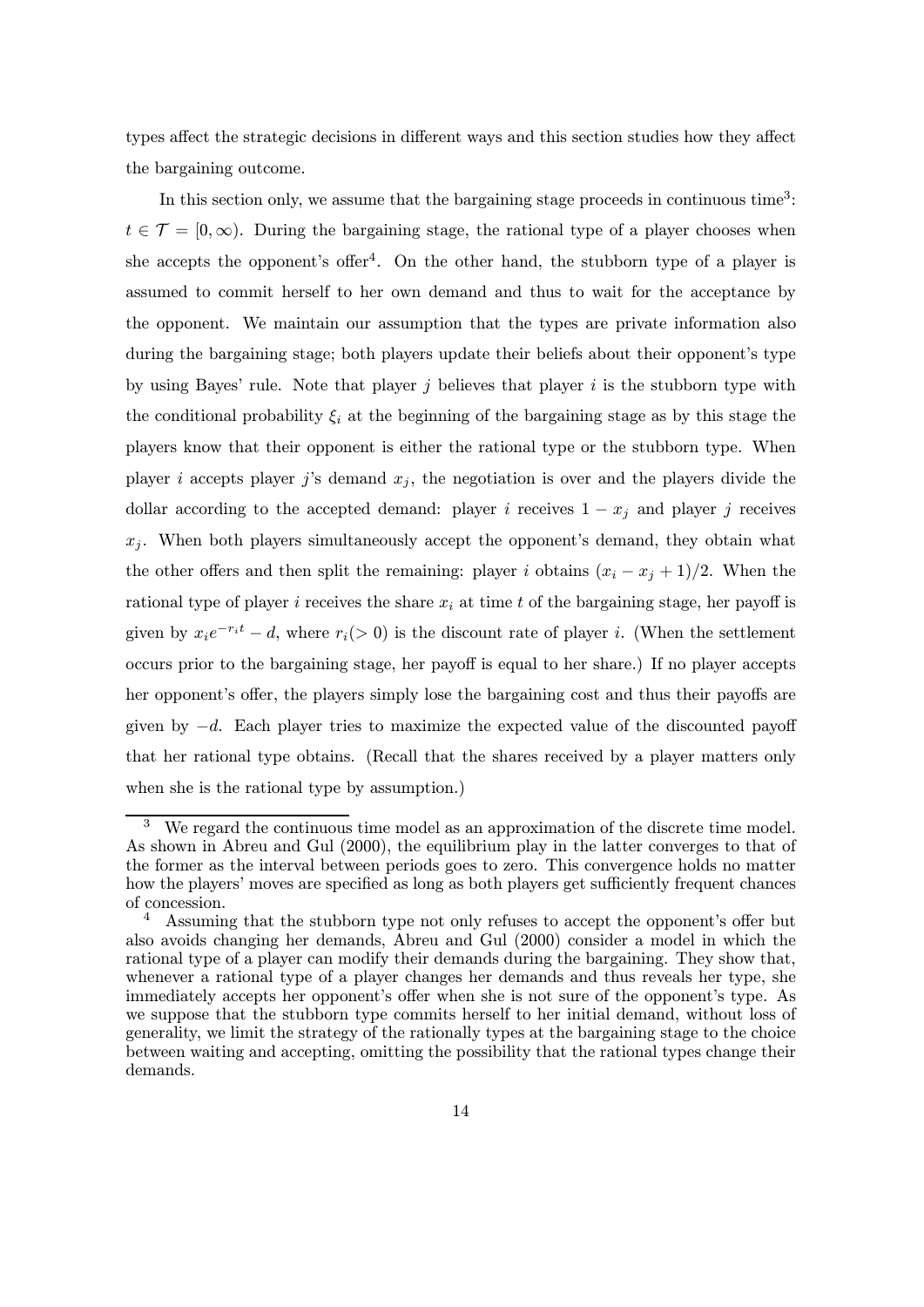#### 4.1. The bargaining stage: the war of attrition

This subsection studies the war of attrition that occurs at the bargaining stage. To simplify the exposition, when we refer to the probabilities in this subsection, we mean the ones conditional on the event that no player is the chicken type. Namely, in this subsection, the probability that player i is the stubborn type is given by  $\xi_i(> 0)$  at the start of the bargaining stage and then (weakly) increases as the time goes by. As shown in Abreu and Gul  $(2000)$ , when each player is stubborn with a positive probability, the players initiate the war of attrition at the bargaining stage and the *unique* continuation equilibrium proceeds as follows. At time 0, one and only one player may accept the opponent's offer with a positive probability. We call it mass acceptance. As in the standard war of attrition, the mass acceptance may occur only at its beginning. If the mass acceptance does not happen, the rational type of player  $i$  starts accepting the opponent's offer with the instantaneous rate  $\rho_i = \frac{r_j(1-x_i)}{x_1+x_2-1}$ , which makes the rational type of the opponent feel indifferent between waiting and accepting her offer. Because the stubborn type never accepts, the cumulative probability of acceptance by the rational type reaches one within a finite time. Because the war of attrition is sustained by the possibility of the opponent's acceptance, that time is common between the two players. Let  $T$  be such a time. Then, because only the stubborn type remains at time  $T$ , the probability that player i does not accept by time t is given by  $\xi_i e^{\rho_i(T-t)}$ . Now, for specificity, we suppose that, if a player does the mass acceptance, player  $j$  is the one who does so. Because player  $i$  does not do the mass acceptance, this probability is one at time 0. On the other hand, for player  $j$ , the corresponding probability may be less than one and the difference is the probability of the mass acceptance. Denote it by  $P_j^{ma}$ :  $P_j^{ma} = 1 - \xi_j e^{\rho_j T}$ . This argument also shows that the condition for player i not to do the mass acceptance is given by  $\xi_i e^{\rho_i T} = 1 \ge \xi_j e^{\rho_j T}$ . Solving the equality part on the left with respect to  $T$ , substituting it into the inequality part and then rearranging the terms, we obtain  $\rho_i/\rho_j \geq \log \xi_i/\log \xi_j$  from this condition. Substituting the formulas into both  $\rho_i$  and  $\rho_j$ , we can rewrite it as follows:

$$
\frac{1 - x_i}{1 - x_j} \ge \frac{r_i \log \xi_i}{r_j \log \xi_j}.\tag{1}
$$

By deriving  $T$  from the above condition and then substituting it into the probability of the mass acceptance, we obtain:

$$
P_j^{ma} = 1 - \exp\left\{\log \xi_j \left(1 - \frac{(1 - x_j)r_i \log \xi_i}{(1 - x_i)r_j \log \xi_j}\right)\right\}.
$$
 (2)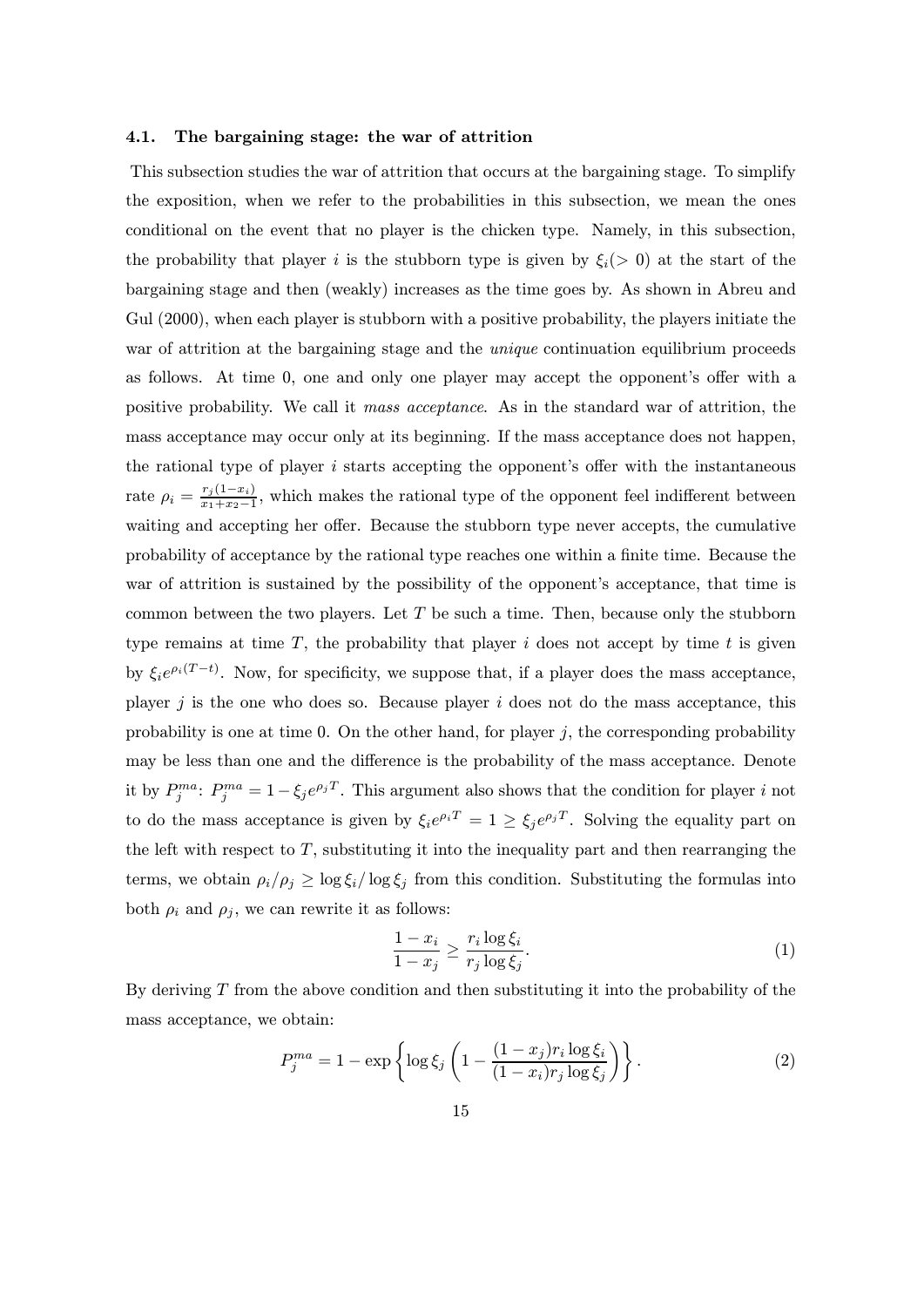Note that, when the in equality (1) holds strictly (or with the equality), this probability becomes positive (or zero respectively).

Given the demands  $x = (x_1, x_2)$ , we denote the continuation payoff of player i that is evaluated at the start of the bargaining stage by  $\pi_i^w(x)$ . For its computation, we exclude the bargaining cost. As in the standard war of attrition, in its midst  $(t > 0)$ , the continuation payoff of a player is equal to what the other player offers. The next lemma, which is originally proven by Abreu and Gul (2000), summarizes the above argument and describes the players' continuation payoffs at the start of the bargaining stage.

#### Lemma 1 (Abreu and Gul, 2000)

Suppose that  $\xi_1, \xi_2 > 0$  and that  $x_1 + x_2 > 1$  and the inequality (1) holds. Then, in the unique continuation equilibrium,  $\pi_j^w(x) = 1 - x_i$  and  $\pi_i^w(x) = P_j^{ma} x_i + (1 - P_j^{ma})(1 - x_j)$ , where  $P_j^{ma}$  is given by the formula (2).

Define the just compatible demands  $x^c = (x_1^c, x_2^c)$  such that they satisfy the equality version of the inequality (1). It holds that:

$$
1 - x_i^c = \frac{r_i \log \xi_i}{r_i \log \xi_i + r_j \log \xi_j}.
$$

Using this newly defined term, we can rewrite the inequality (1). Namely, the condition for player i not to do the mass acceptance can be written as

$$
\frac{1 - x_i}{1 - x_j} \ge \frac{1 - x_i^c}{1 - x_j^c}.\tag{1'}
$$

This shows that the player with the more generous offer relative to the ones given by  $x^c$ causes the other to do the mass acceptance. Because the mass acceptance is the only source of the extra payoff over what the other offers, there is an incentive for player  $i$  to lower a demand toward  $x_i^c$ . This situation is similar to what we have under the equitable rule. Note that, when player j demands no more than  $x_j^c$ , it is not possible to cause him to do the mass acceptance. When  $x_j < x_j^c$ , any incompatible demands imply that  $x_i > x_i^c$  because  $x_i^c + x_j^c = 1$ . Then, player i becomes the one who does the mass acceptance. As shown in a similar model by Kambe (1999), when there is no possibility of the chicken type and when the probabilities of the stubborn type are small, the players' demands in equilibrium become close to  $x^c$ . (For the current model, we prove this claim as a part of Proposition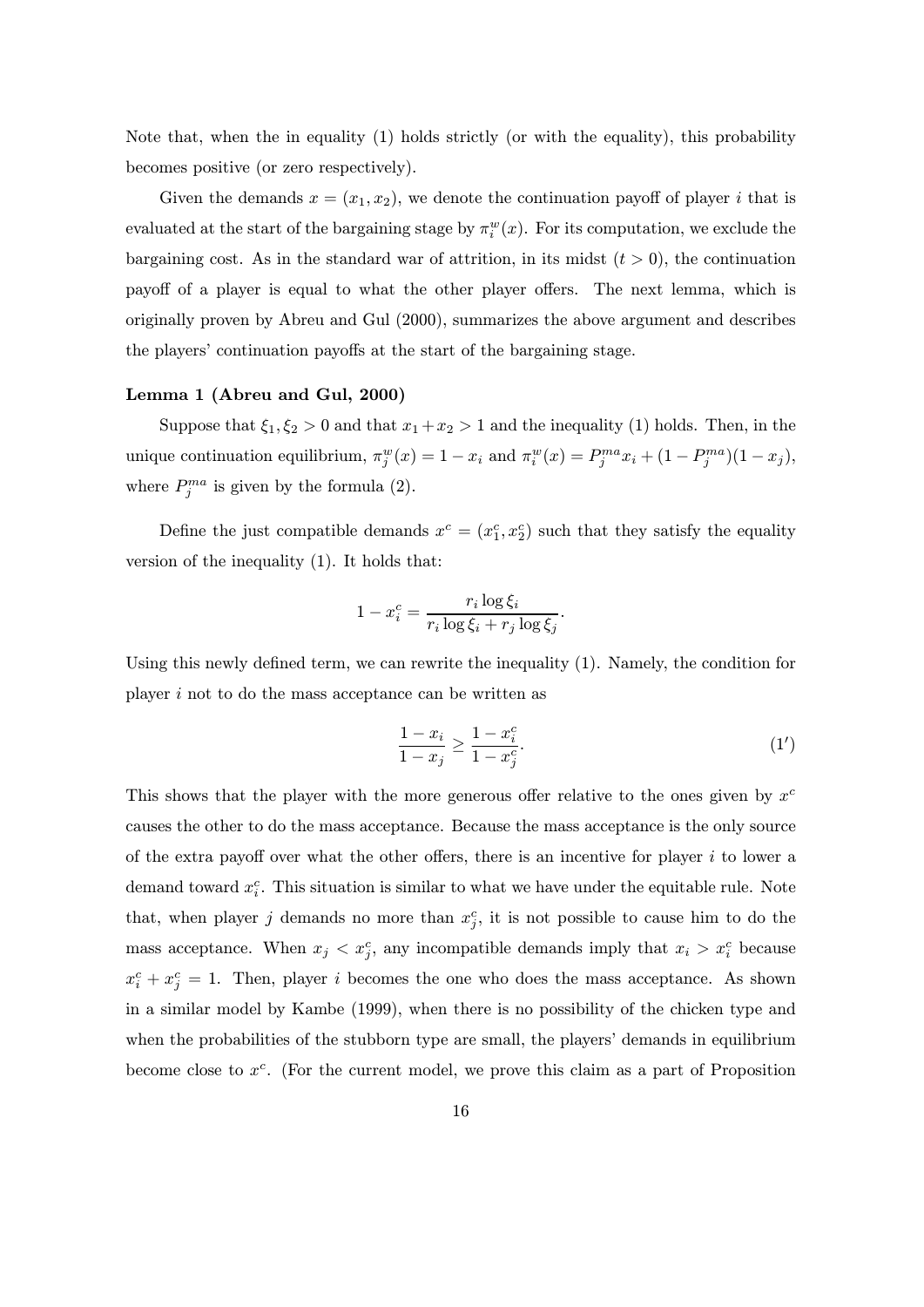4.) In this sense, we can interpret these demands  $(x_1^c, x_2^c)$  as the just compatible demands that reflect their inborn bargaining strength. It is sometimes convenient when we express the probability of the mass acceptance by using  $x^c$ . The formula (2) can be expressed as follows:

$$
P_j^{ma} = 1 - \exp\left\{\log \xi_j \left(1 - \frac{1 - x_i^c}{1 - x_j^c} \frac{1 - x_j}{1 - x_i}\right)\right\}.
$$
 (2')

Given  $x_i$ , let us define the demand of player i that causes the inequality (1') to hold with the equality and call it  $\overline{X}_i(x_j)$ . Namely, we have  $\overline{X}_i(x_j) = 1 - \frac{1-x_i^c}{1-x_j^c}(1-x_j)$ . This function gives a positive value and is strictly increasing in  $x_j$  when  $x_j \geq x_j^c$ . The condition for player j to do the mass acceptance is that player  $i$  makes a demand which is higher than  $1 - x_j$  but is lower than  $\overline{X}_i(x_j)$ , given that player j demands more than  $x_j^c$ .

To consider small  $\xi_i$ 's, we parameterize  $\xi_i$ 's by  $\xi_i = \xi^{\alpha_i}$ , where  $\xi(> 0)$  is a small number and  $\alpha_i(> 0)$  are kept constant  $(i \in \{1,2\})$ . Note that, when we change only  $\xi$ ,  $x^c$  remains same. Suppose that the probabilities of the stubborn type are small, i.e.,  $\xi$  is small and that the inequality  $(1')$  holds strictly. Then, as observed in Kambe (1999), the formula  $(2')$ indicates that the probability of the mass acceptance for any given incompatible demands becomes close to one. Thus, if player j's demand is higher than  $x_j^c$ , player i expects to obtain what she demands with a probability close to one when she demands some amount between  $1 - x_j$  and  $\overline{X}_i(x_j)$ . From Lemma 1 and the definition of  $\overline{X}_i(x_j)$ , we know that player *i*'s payoff is  $1 - x_j$  when  $x_i > \overline{X}_i(x_j)$ . Hence, when  $x_j > x_j^c$  and the probabilities of the stubborn type are small, the highest payoff for player i is close to  $\overline{X}_i(x_i)$  and is attained by demanding slightly less than  $\overline{X}_i(x_j)$ . The next lemma proves this claim formally.

# Lemma 2

Suppose that  $x_j > x_j^c + \triangle$  for some  $\triangle > 0$ . For any  $\delta > 0$ , there exists  $\underline{\xi}$  such that, for any  $\xi < \xi$  and any  $x_j$ ,

(i)  $\overline{X}_i(x_j) - \delta < \operatorname{argmax}_{x_i} \pi_i^w(x) < \overline{X}_i(x_j)$ , and

(ii)  $\overline{X}_i(x_j) - \delta < \max_{x_i} \pi_i^w(x) < \overline{X}_i(x_j)$ .

In light of the equation (1'), the lemma implies that, when  $\xi \approx 0$ , the payoff of a player in the bargaining stage is determined by the offer that is more generous relative to  $x^c$  in the sense of the equation (1'). Note that, when the players are symmetric ( $\xi_1 = \xi_2$  and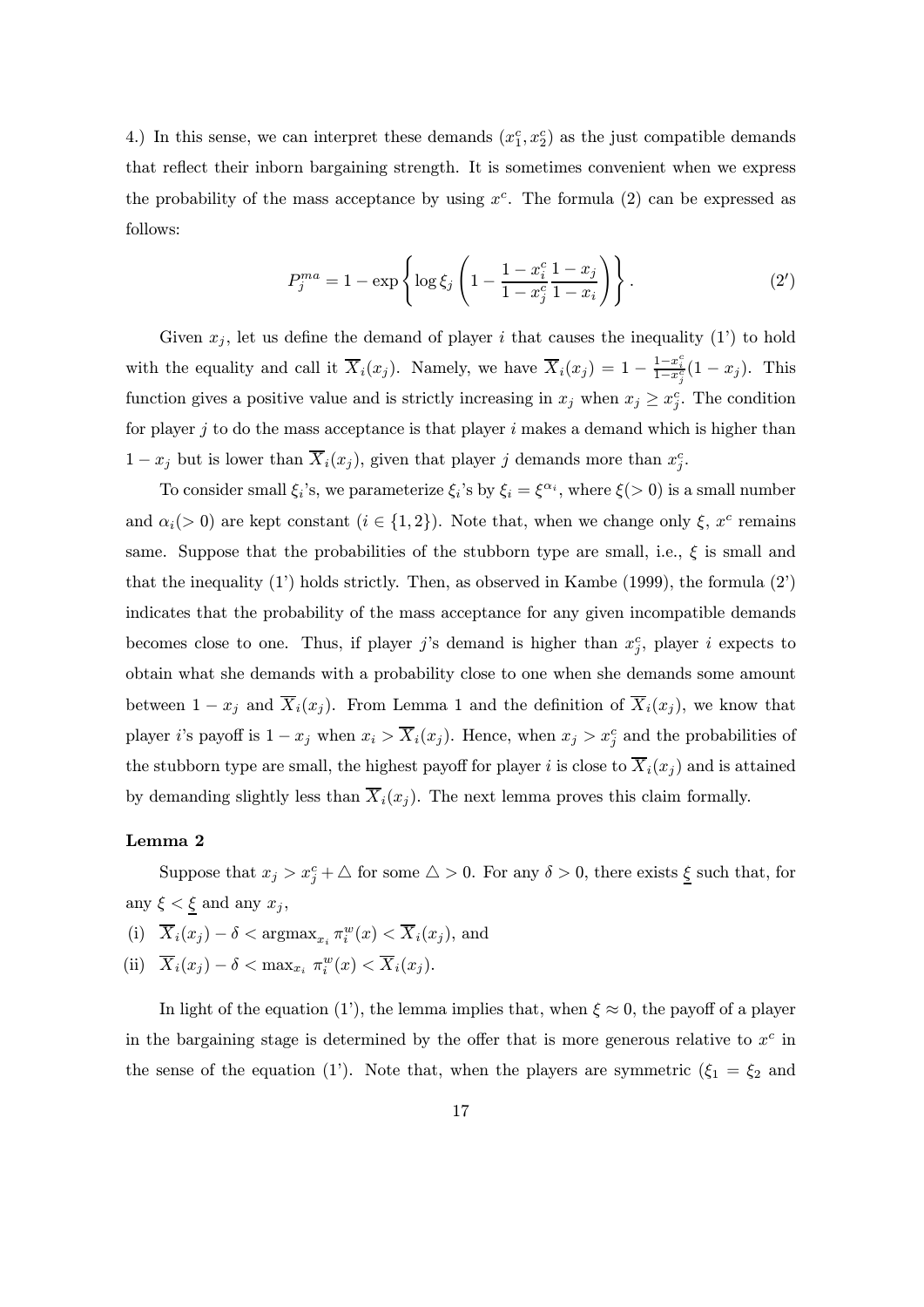$r_1 = r_2$ , we have  $\overline{X}_i(x_j) = x_j$ . Hence, in the symmetric-player case, the limit result is equivalent to the equitable rule. In this sense, the following analysis can be interpreted as the extension of the equitable rule to a more general version with the non-cooperative game-theoretic foundation.

### 4.2. The optimal demands

Now that we know the continuation payoffs at the bargaining stage, we study the optimal demands in this subsection.

In the similar way as assumed in Section 3, we assume that  $\hat{x}$  is sufficiently high. In particular, we suppose that the demand that the chicken type yields to is more attractive to the just compatible demand that reflects one's inborn bargaining power.

### Assumption B

 $\hat{x} > \max\{x_1^c, x_2^c\}.$ 

We first show that, when  $\gamma_1 = 0$ , it does not matter whether player 2 has a positive probability of the chicken type or not as long as it is small. This is similar to what we find in Proposition 1. As in Proposition 1, the players make the just compatible demands and the first mover has some advantage due to the bargaining cost.

Specifically, the next proposition shows that, when player 1 is never the chicken type, the players' demands are close to  $(x_1^c, x_2^c)$ , the just compatible demands that reflect their inborn bargaining strength, and the first-mover advantage is a fraction of the bargaining cost and is equal to  $x_2^c d$ .

### Proposition 4

Suppose that Assumption B is satisfied and that  $\gamma_1 = 0 \leq \gamma_2 < x_1^c$ .

- (i) There exists  $\xi$  such that for any  $\xi < \xi$ , player 2 makes the just compatible demand in equilibrium.
- (ii) For any  $\delta > 0$ , there exists  $\underline{\xi}$  such that for any  $\xi < \underline{\xi}$ , we have  $x_1 \in (x_1^c + x_2^c d, x_1^c + x_2^c d + \delta)$ .

As shown by Lemma 2, player 2 has an incentive to make his demand more modest in the sense of the inequality  $(1')$  when player 1 makes a high demand. This makes player 1's payoff lower when player 2 turns out not to be the chicken type. As in Proposition 1, when the probability that player 2 is the chicken type is small, this prevents player 1 from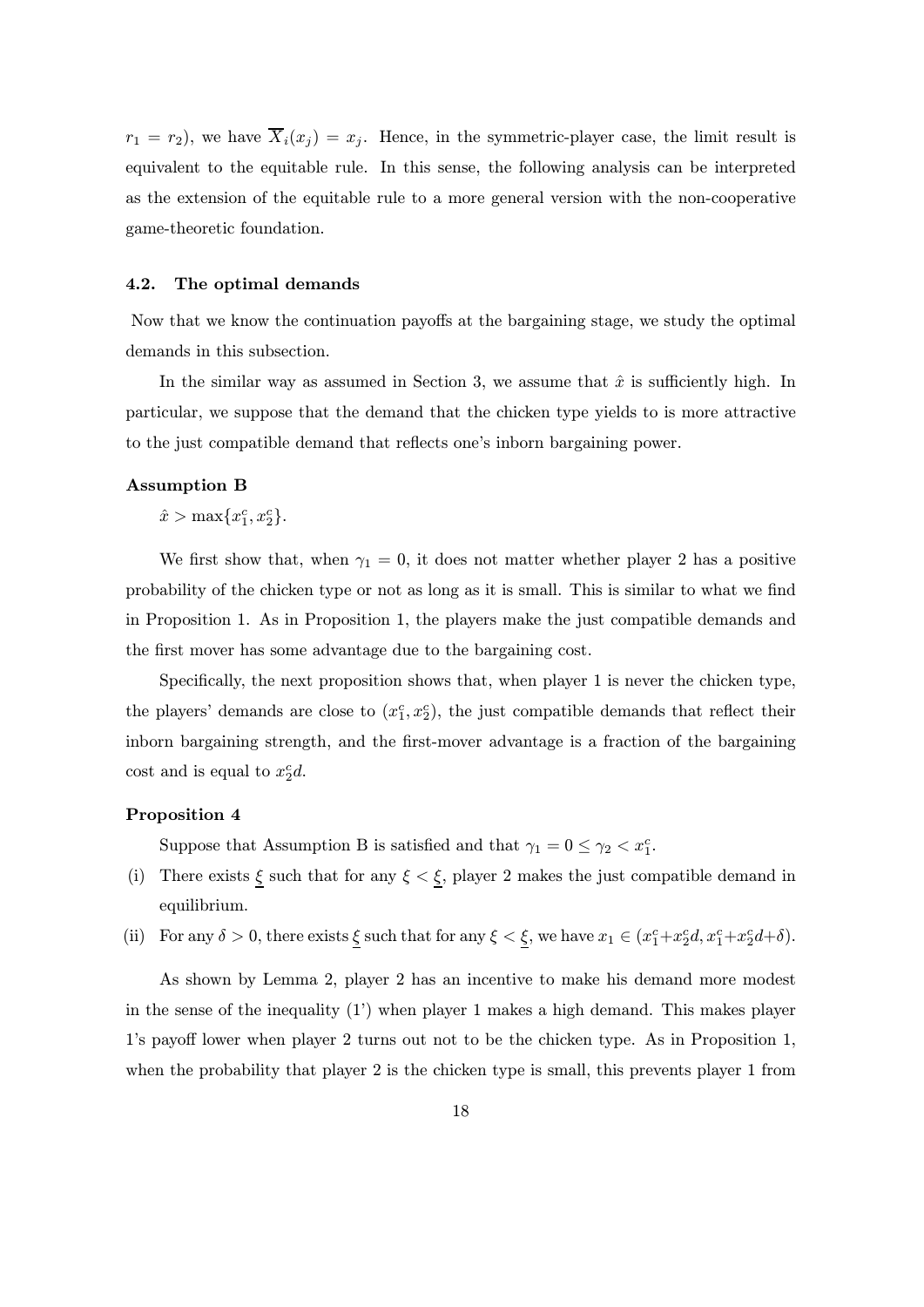exploiting the possibility of the chicken type. Note that the condition for the probability of the chicken type is different from the one specified in Proposition 1. Because of the asymmetry, player 2 does not simply underbid player 1 when he wants to cause the mass acceptance by player 1. When  $x_1^c$  is higher, player 2 tends to increase his demand by a larger multiplier given incompatible demands. Then, the loss that player 1 expects against the rational type is higher, which discourages her from making a higher demand. This is why we need  $\gamma_2 < x_1^c$  for this proposition.

The lower bound of the first mover advantage in the above proposition is determined by the equation  $1 - x_1 = \overline{X}_2(x_1) - d$ . The left hand side is the payoff that player 2 obtains when he responds to player 1's demand by the just compatible demand. The right hand side is the supremum of player 2's payoff when he responds to it by an incompatible demand and causes player 1 to do the mass acceptance. (The supremum is obtained when the probabilities of the stubborn type go to zero.) Lemma 2 has shown that it is given by  $\overline{X}_2(x_1) - d$ . Note that the left hand side is decreasing in  $x_1$  and the right hand side is increasing in it. Hence, in the limit, only when  $x_1$  is no higher than the one specified by this equation, player 2 will respond to it by the just compatible demand. When the probabilities of the stubborn type is positive and the probabilities of the mass acceptance is less than one, player 2's payoff from any incompatible demand becomes less than  $\overline{X}_2(x_1) - d$  and thus the threshold computed above gives the lower bound for the first mover advantage.

Next, we show that, when the first mover may be the chicken type, the players do make incompatible demands. This is similar to what we find in Proposition 2. The counterpart of  $x^*$  is given by the following definition:  $x_1^{**} \equiv \frac{x_1^c - (1 - x_1^c)\gamma_1(1 - \hat{x})}{1 - \gamma_1 + \gamma_1 x_1^c}$  $\frac{(1-x_1)\gamma_1(1-x)}{1-\gamma_1+\gamma_1x_1^c}$ . In case of the symmetric players  $(x_1^c = x_2^c = 1/2)$ , we naturally have that  $x_1^* = x_1^{**}$ . When the probability of the stubborn type is small, player 1's demand is close to it and player 2 responds to it by demanding  $\hat{x}$ . As in Proposition 2, player 1 wants to increase his demand as long as player 2 does not respond to it by lowering his demand from  $\hat{x}$  and causing player 1 to do the mass acceptance. On the other hand, player 2 makes the highest demand that the chicken type yields to.

#### Proposition 5

Suppose that Assumption B is satisfied and that that  $\gamma_2 = 0 < \gamma_1$ . We assume that  $d < \gamma_1(\hat{x} + x_1^c - 1)/(1 - \gamma_1 + \gamma_1 x_1^c).$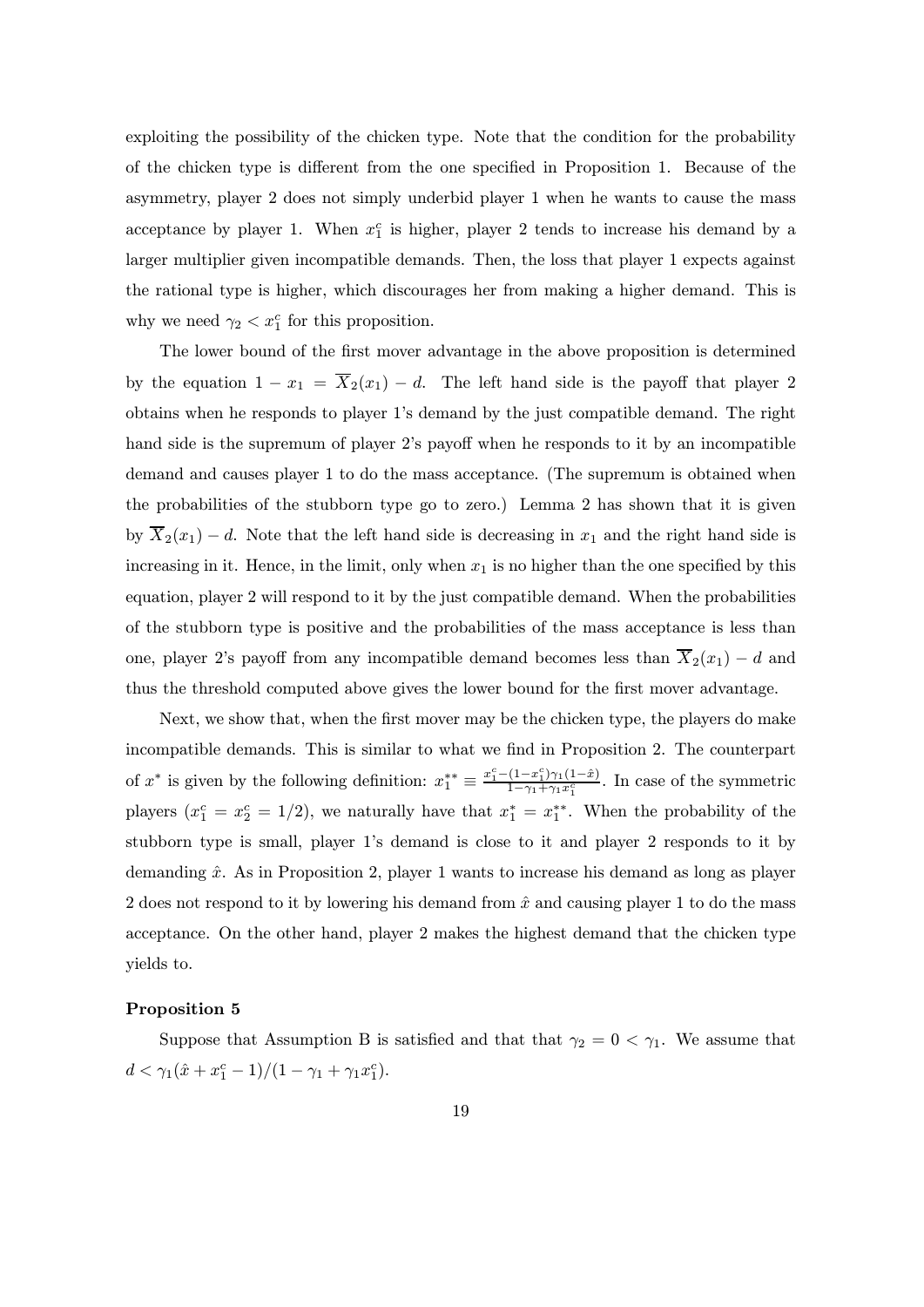- (i) There exists  $\xi$  such that for any  $\xi < \xi$ , we have  $x_2 = \hat{x}$  and  $x_1 + x_2 > 1$  in equilibrium.
- (ii) For any  $\delta > 0$ , there exists  $\underline{\xi}$  such that for any  $\xi < \underline{\xi}$ , we have  $x_1 \in (x_1^{**} \delta, x_1^{**} + \delta)$ .

The supposition that  $d < \gamma_1(\hat{x} + x_1^c - 1)/(1 - \gamma_1 + \gamma_1 x_1^c)$  is the requirement that the bargaining cost is sufficiently low so that player 2 is willing to exploit the possibility of the chicken type. This is similar to what we suppose in Section 3 for the demands to be incompatible.

The next proposition is the counterpart of the first part of Proposition 3. Namely, when both players have the possibility of the chicken type and the bargaining cost is sufficiently small, the equilibrium demands are same as the ones made when only the first mover has that possibility.

### Proposition 6

Suppose that Assumption B is satisfied and that  $0 < \gamma_i$  for  $i \in \{1,2\}$  and moreover  $\gamma_2 < x_1^c$ . We assume that  $x_1^{**} < \hat{x}$  and that  $d < \gamma_1(\hat{x} + x_1^c - 1)/(1 - \gamma_1 + \gamma_1 x_1^c)$ , and that  $\gamma_2 < (x_1^{**} + \hat{x} - 1)/(2\hat{x} - 1).$ 

- (i) There exists  $\xi$  such that for any  $\xi < \xi$ , we have  $x_2 = \hat{x}$  and  $x_1 + x_2 > 1$  in equilibrium.
- (ii) For any  $\delta > 0$ , there exists  $\underline{\xi}$  such that for any  $\xi < \underline{\xi}$ , we have  $x_1 \in (x_1^{**} \delta, x_1^{**} + \delta)$ .

The proposition holds under several conditions. The condition that  $\gamma_2 < x_1^c$  is same as assumed in Proposition 4. It requires that the possibility that player 2 is the chicken type is not so high that player 1 fears the underbidding by player more than wants to exploit the possibility that player 2 is the chicken type. In the setting of Proposition 5, we show that player 1 demands  $x_1^{**}$  such that  $x_1^{**} < \overline{X}_2^{-1}(\hat{x})$ . In the symmetric case, it implies that  $x_1^{**} < \hat{x}$ . If this inequality is not satisfied, the chicken type of player 2 walks away from the negotiation given  $x_1^{**}$ . In order to avoid the complexity that it causes, we assume that  $x_1^{**} < \hat{x}$ . The condition that  $d < \gamma_1(\hat{x} + x_1^c - 1)/(1 - \gamma_1 + \gamma_1 x_1^c)$  is similar to the one in Proposition 5. As in the relationship between Proposition 2 and Proposition 3, the condition is relaxed due to the possibility that player 2 is the chicken type. Finally, the condition that  $\gamma_2 < (x_1^{**} + \hat{x} - 1)/(2\hat{x} - 1)$  is required.

Let us review the relationship between the effect of the chicken type on the bargaining outcome and that of the stubborn type. When the first mover has no possibility to be the chicken type, (i.e., the situation studied in Proposition 4), the chicken type does not matter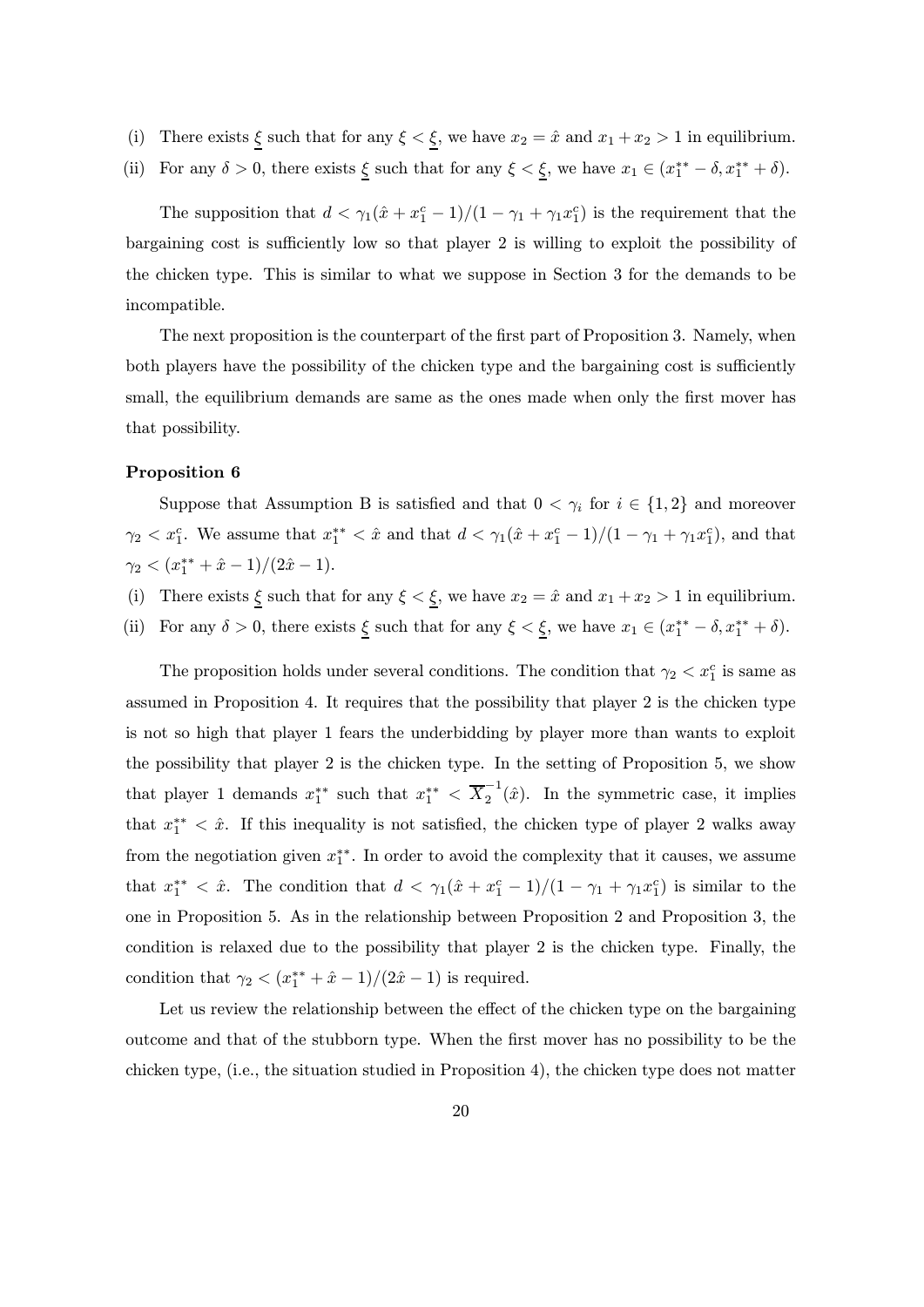but the stubborn type does. On the other hand, when the first mover has the possibility to be the chicken type, (i.e., the situation studied either in Proposition 5 or in Proposition 6), the chicken type as well as the stubborn type matters. Specifically, the demand of the second mover is affected only by the parameter specific to the chicken type while that of the first mover is affected by the properties of both types. The latter result is contrary<sup>5</sup> to what is found in Kambe (1999).

# 5. The simultaneous demand game under the equitable rule

In this section, we study the simultaneous demand game and suppose that the equitable rule is used to determine the term of settlement at the bargaining stage.

Before conducting the analysis, we introduce a set of notations and add some further structure to the basic model described in Section 2 in order to deal with the complexity caused by the simultaneous move.

Because a player may want to underbid the opponent's demand which is made to underbid her demand in the simultaneous demand game, we need to consider the demands that are smaller than a demand by several monetary units. Let  $\epsilon$  be the monetary unit as before. Let N be the set of natural numbers and let  $N^+$  be the set of non-negative integers:  $N \equiv \{1, 2, ...\}$  and  $N^+ \equiv \{0\} \cup N$ . For  $n \in N^+$ , we consider  $x - n\epsilon$  as the demand that is lower than x by n monetary units. We denote  $[x]_{n-}$  as the limit when the monetary unit goes to zero. Note that  $[x]_{0-} \equiv x$  and we denote  $[x]_{1-}$  by  $[x]_{-}$  to maintain the previous notation. By the construction, when  $n < m$ ,  $[x]_{n-}$  is bigger than  $[x]_{m-}$  and, when both demands  $[x]_{n-}$ , their demands are regarded as identical. Given this ordering, we apply the equitable rule with the interpretation that the payoff determined by  $[x]_{n-}$  is the limit as  $\epsilon$  goes to zero. We assume<sup>6</sup> that, for any x, each player demands  $[x]_{n-}$  with a positive

 $\frac{5}{5}$  Suppose that the probability of the chicken type is small. Then, the supposition in the proposition requires that the bargaining cost needs to be small. Moreover, the demand of player 1 is close to what she would demand when there were no possibility of the chicken type. Considering that the probability of the mass acceptance by player 2 is close to one for a small probability of the stubborn type, the payoffs of the players are close to those without the possibility of the chicken type. Namely, despite the discontinuous change in the demand of player 2, the payoffs change continuously with respect to the probability of the chicken type.

 $6\,$  We make this assumption in order to capture the notion of underbidding by a small margin. When the players underbid their demands recursively around a particular amount, this assumption is violated. However, I think that the latter situation should be formulated as the randomization of demands over some interval.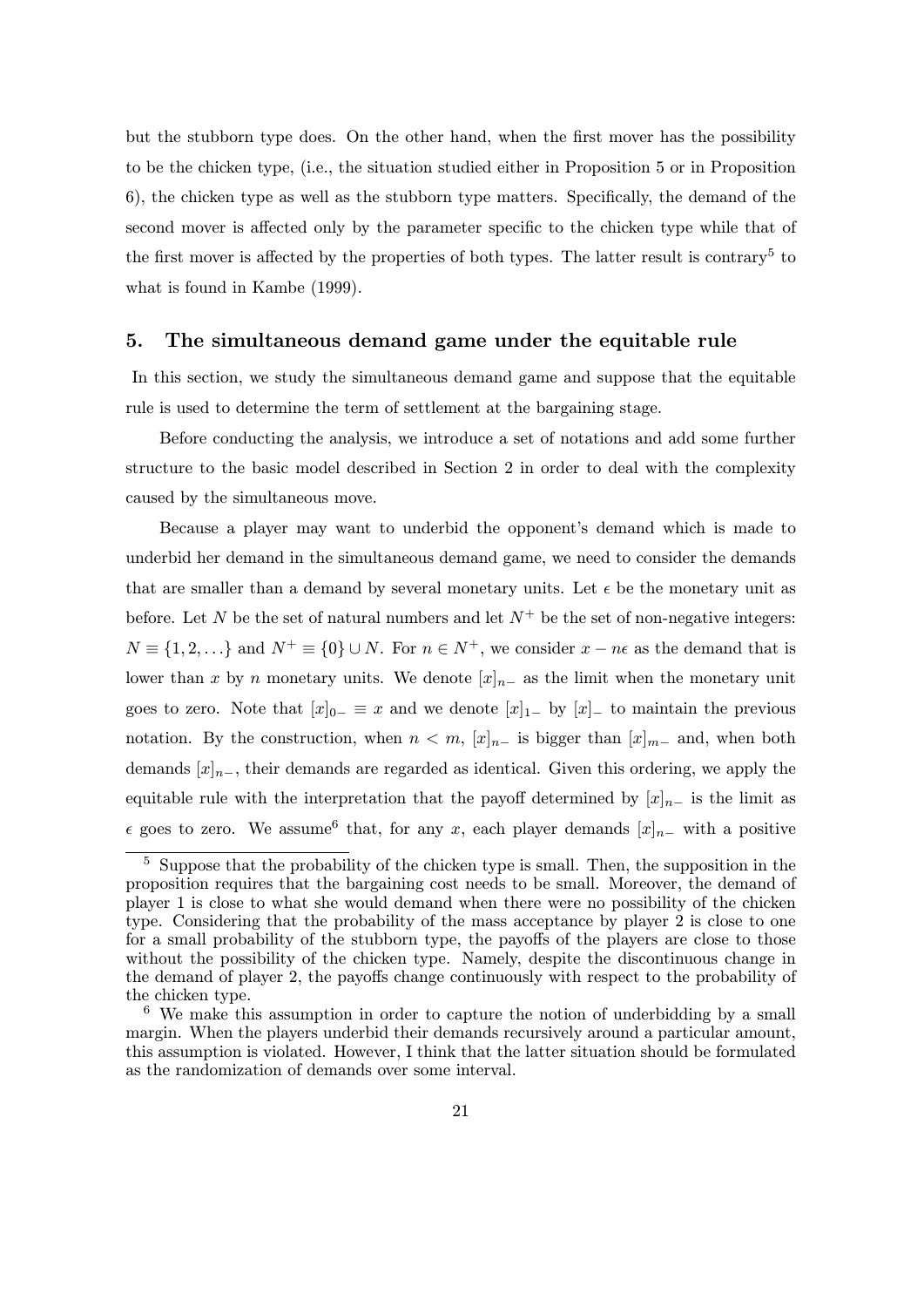probability for at most one  $n \in N^+$ ; when  $Prob(x_i = [x]_{n-}) > 0$  for some  $n \in N^+$ , it holds that Prob $(x_i = [x]_{m-}) = 0$  for any  $m > n$ . Moreover, we assume that the players prefer a higher demand as long as the ordering against the opponent's demand is same; when Prob $(x_i = [x]_{n-}) > 0$  for  $n \ge 1$ , it has to hold that  $Prob(x_j = [x]_{(n-1)-}) > 0$ . Because of these assumption, on the equilibrium path, at most  $[x]_$  is made in addition to x itself with a positive probability. Even when we consider deviations, we need to include up to  $[x]_{2-}$ and in the subsequent analyses we never use  $[x]_{n-}$  for  $n > 2$ . (In the equilibrium derived later, no player makes  $[x]_{n-}$  with a positive probability for any  $n \in N$ .)

Denote the probability that player i demands  $x \in [0,1]^\infty$  by  $P_i(x)$ . (We have the infinite dimension because of the possibility of the complex underbidding introduced above.) Define the set of the demands that are made with a positive probability by player  $i$  to be  $\Omega_i$ :  $\Omega_i \equiv \{x \in [0,1]^\infty \mid P_i(x) > 0\}$ . Denote the density of player i's demand by  $f_i(x)$  for  $x \in [0,1]$ . It holds that

$$
\int_0^1 f_i(x)dx + \sum_{x \in \Omega_i} P_i(x) = 1.
$$

As a convention, we say that a player makes a demand (in equilibrium) either when it is made with a positive probability or any interval including this demand has a positive probability.

We make a slightly stronger assumption than Assumption A in this section.

# Assumption A'

- (i)  $\xi_i = 0$  for  $i \in \{1, 2\}$ , and
- (ii)  $\hat{x} > 1/2 + 2d$ .

As a reference point, we first study the case without the possibility of the chicken type. In such a case, the players have an incentive to underbid the other as long as their demands are not compatible. Because of this, in any pure-strategy equilibrium, the players' demands come close to one half and they become compatible.

### Proposition 7

Suppose that Assumption A' is satisfied and also that  $\gamma_1 = \gamma_2 = 0$ .

In any pure-strategy equilibrium, the players make the just compatible demands and the game ends immediately. Player i's demand  $x_i$  is supported in a pure-strategy equilibrium if and only if  $x_i \in [(1-d)/2, (1+d)/2]$ .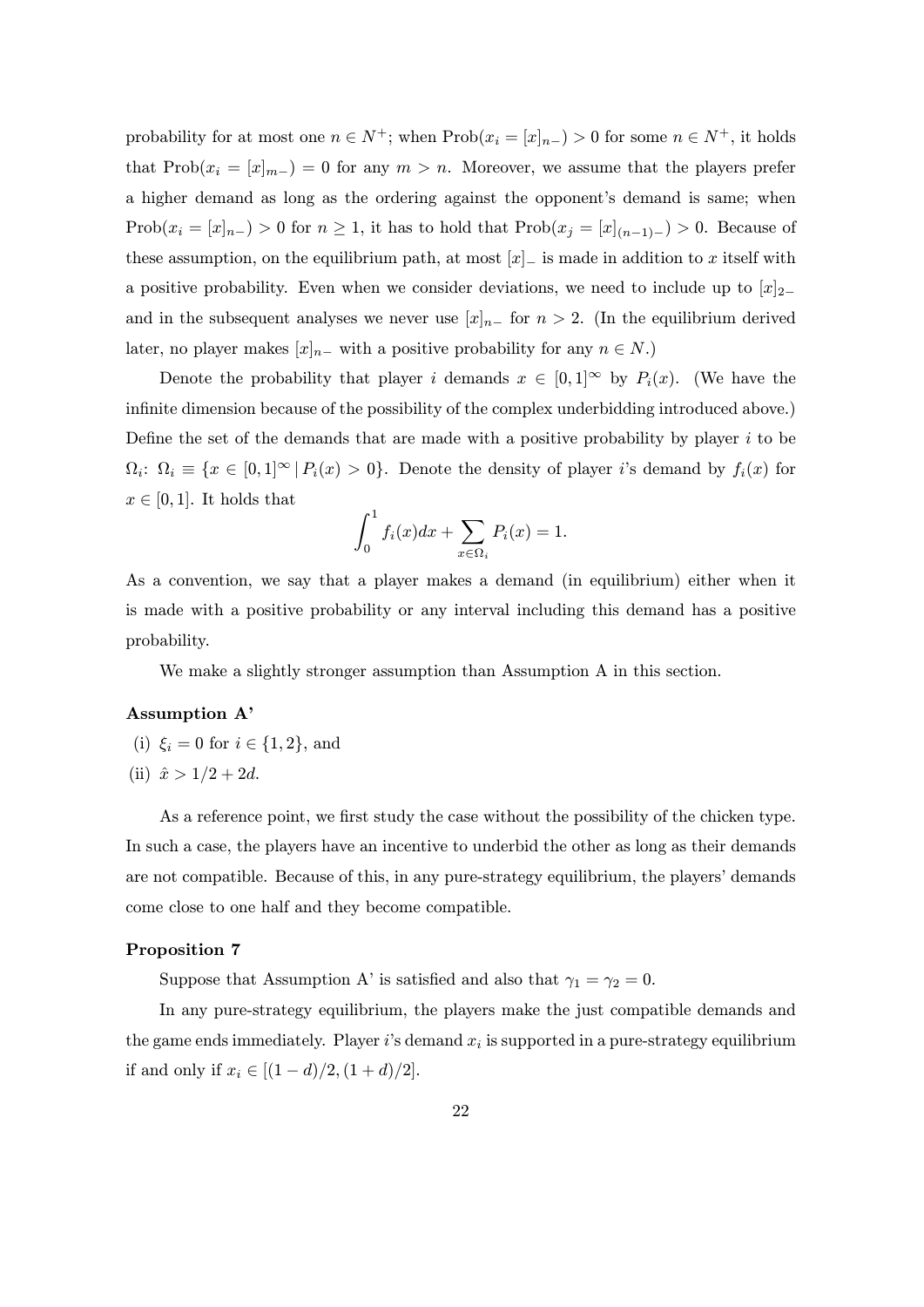The logic of this proposition is similar to that of Proposition 0. Due to the incentive to underbid a higher demand of the other, the equilibrium demands come down to the middle. On the other hand, because of the bargaining cost, when the other does not demand more than one half plus half of the bargaining cost  $(1+d)/2$ , the underbidding does not improves the payoff of the player who does it. In the sequential demand game, this leads to the first mover advantage. In the simultaneous demand game, it leads to the range of equilibria in which the payoffs are located around  $(1/2, 1/2)$  with the width of d.

Next, let us introduce the possibility of the chicken type. Due to the simultaneity, the player who wants to exploit the possibility of the chicken type can do so without fearing the increased demand by the opponent in response to her demand. In this sense, the situation is similar to the sequential demand game in which the player who can be the chicken type move first. This generally causes the player whose opponent may be the chicken type to make a high demand. The divergence from the prediction of the sequential demand game arises because, knowing such possibility, the other player wants to underbid it by a slightly lower demand. This in turn creates an incentive for the player to underbid it by a small margin. This logic shows that the players randomize their demands in the simultaneous demand game when there is the possibility of the chicken type. It also implies that the players make incompatible demands in contrast with the above case without the possibility of the chicken type. The next proposition characterizes the unique equilibrium, which involves the mixed strategies at the demand stage.

#### Proposition 8

Suppose that Assumption A' is satisfied, that  $\gamma_{max} \equiv \max{\gamma_1, \gamma_2} > 0$ , and that  $d < \gamma_{max}^3(2\hat{x} - 1)/\big(2(5 - 3\gamma_{max})\big)$ . Then, the unique equilibrium takes the following form.

There exists  $m(> 1/2+2d)$  such that both players randomize their demands over the interval  $(m, \hat{x})$ . When  $\gamma_i \leq \gamma_{max}$ , player i demands  $\hat{x}$  with the probability  $\frac{\gamma_{max}-\gamma_i}{1-\gamma_i}$ . Except for this, there is no demand which is made with a positive probability. The lower end of the interval is given by  $m = \frac{1+\gamma_{max}^2(2\hat{x}-1)}{2}$ . Player k randomizes his demand according to  $F_k(x) = \frac{1}{1-\gamma_k}$  $\left(1-\frac{\gamma_{max}\sqrt{2\hat{x}-1}}{\sqrt{2x-1}}\right)$  $2x-1$ ´ .

As shown in the proposition, even the player whose opponent is known not to be the chicken type demands more than one half and the demands always become incompatible as both in Proposition 2 and in Proposition 3. The difference from the results obtained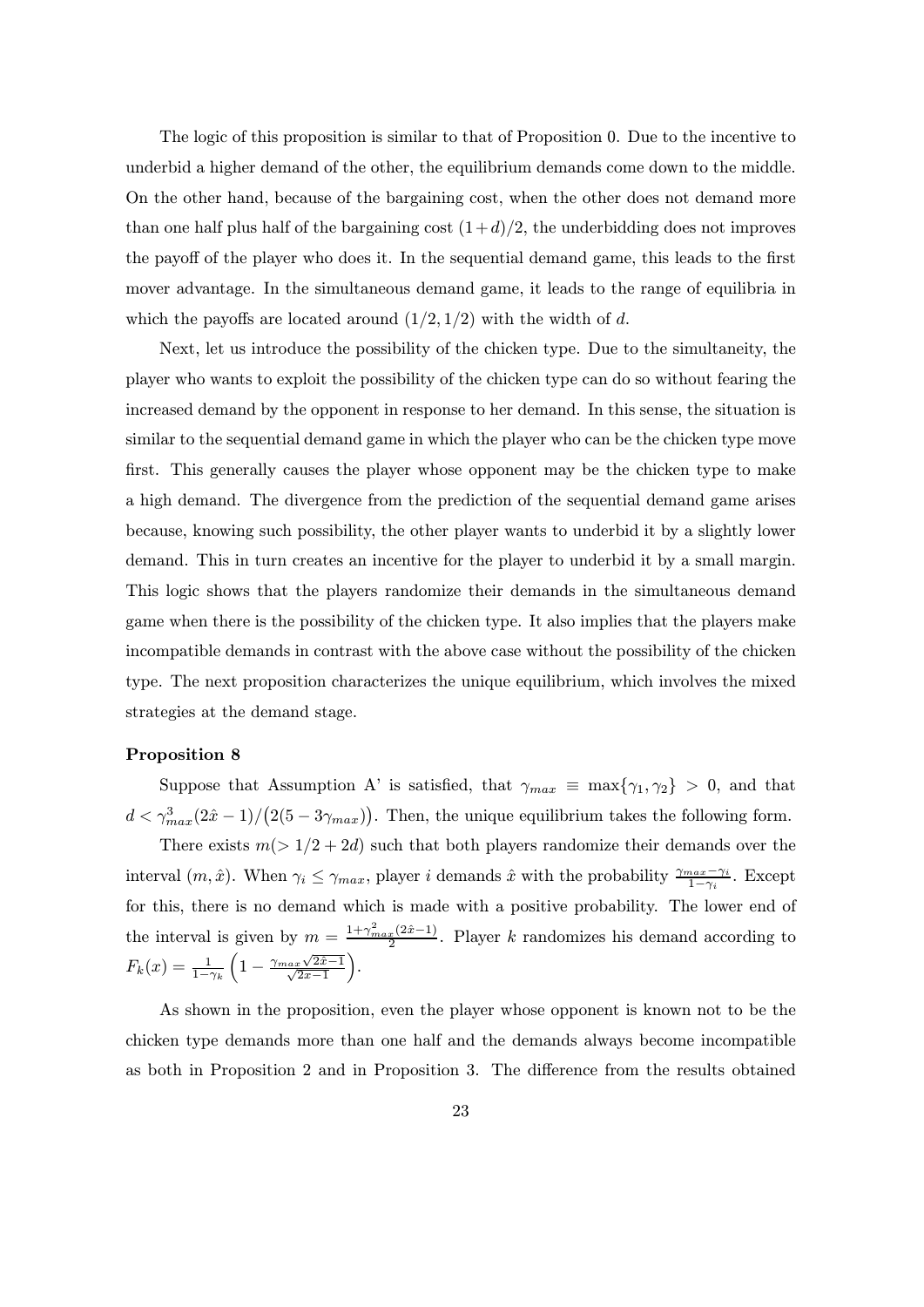in those proposition is that, in the simultaneous demand game, the players' demands have non-degenerate distributions. This is because the players try to underbid high demands of the other without knowing the exact demand that the other makes. Each player has an incentive to underbid the demand of the other and thus the equilibrium cannot involve pure strategies.

To understand how the randomization occurs, the remainder of this section explains how we derive the equilibrium strategies of the players.

When the bargaining cost  $d$  is sufficiently small, the appendix proves that both players randomize their demands in the same interval between  $(m, \hat{x})$  where  $m > 1/2$  without any gap and that making a demand with a positive probability occurs only at  $\hat{x}$  for at most one player. Let us briefly explain how these properties hold. First, let us explain why the distribution should have the same support  $(m, \hat{x})$ . The upper bound is given by the highest demand that the chicken type yields to because the driving force behind higher demands is the desire to exploit the chicken type. Moreover, the support should be same for both players because the randomization is caused by the desire to underbid the demand of the other and thus any player does not want to make too low a demand. Next, we argue that there should be no gap in distribution. To understand this, suppose that player  $i$  does not make demands in  $(a, b)$  even though she makes demands both lower than a and higher than b. Her opponent does not make demands in this range because demanding either b or  $[b]_$  improves his payoff against the player i's demands higher than b and does not affect it otherwise. However, given that both players do not make demands in  $(a, b)$ , the similar logic as above implies that a player wants to switch her demands from  $a - \epsilon$  to b (or  $[b]_-\$ ) for sufficiently small  $\epsilon$  (> 0). It implies that a gap in distribution cannot be sustained in equilibrium. Finally, we explain why there should not be any demand that is lower than  $\hat{x}$ and is made with a positive probability. If player i would demand  $x < \hat{x}$  with a positive probability, player j would not make demands in  $[x, x + \epsilon')$  for sufficiently small  $\epsilon > 0$  and instead would demand  $[x]_$  in order to underbid x. This would create a gap in distribution, which should not occur in equilibrium as argued above.

Now that we know the basic properties of the distribution functions, we derive the concrete forms of the players' equilibrium strategies. Let  $f_i(x)$  be the density function of player i's demand. Because making a demand with a positive probability may occur only at the upper end of the interval, we incorporate it in the cumulative distribution of demands.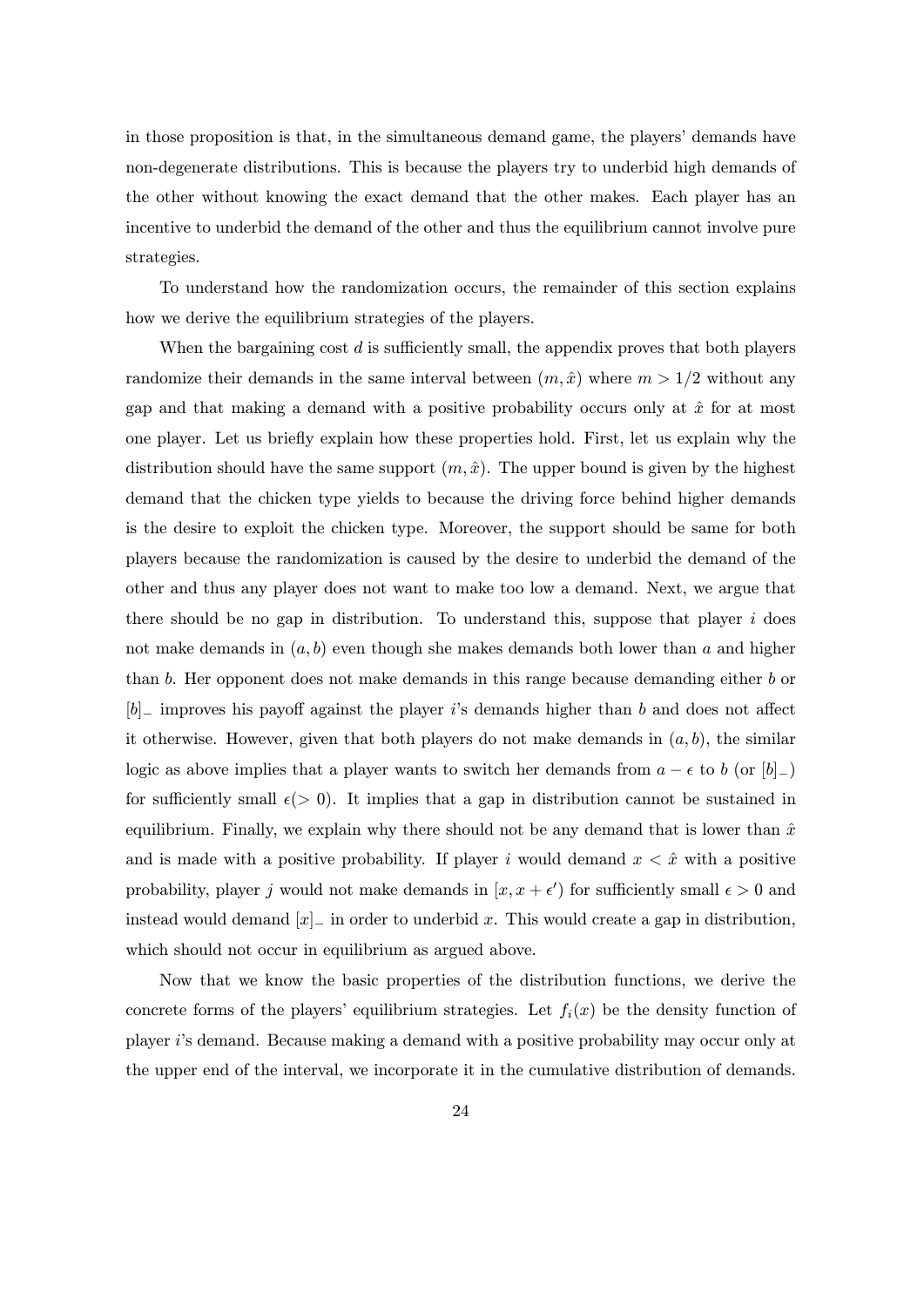Namely, we define  $F_i(x) \equiv \int_m^x f(y) dy$  for any  $x < \hat{x}$  and define  $F_i(\hat{x}) \equiv 1$ . In this definition, the probability of demanding  $\hat{x}$  is given by  $1 - F([\hat{x}]_{-})$ . For any  $x \in (m, \hat{x})$ , the expected payoff of player  $i$  is given by:

$$
E\Pi_i(x_i) \equiv \gamma_j x_i + (1 - \gamma_j) \left\{ (x_i - d) (1 - F_j(x_i)) + \int_m^{x_i} (1 - y - d) f_j(y) dy \right\}.
$$

Because there is no gap, it implies that the expected payoff is constant in the interval  $(m.\hat{x})$ . The above expected payoff is differentiable with respect to  $x_i$ . Hence, we need to have the derivative with respect to  $x_i$  being equal to zero for any  $x \in (m, \hat{x})$ :

$$
\frac{dE\Pi_i(x)}{dx_i} = 1 - (1 - \gamma_j)F_j(x) + (1 - \gamma_j)(1 - 2x)f_j(x) = 0.
$$

Rearranging the terms of the second equality, we have:

$$
\frac{(1-\gamma_j)f_j(x)}{1-(1-\gamma_j)F_j(x)}=\frac{1}{2x-1}.
$$

This can be viewed as a differential equation and the next equation provides its solution with  $A_j > 0$  as the parameter:

$$
F_j(x) = \frac{1}{1 - \gamma_j} \left( 1 - \frac{A_j}{\sqrt{2x - 1}} \right).
$$

The value of the parameter is determines by who demands  $\hat{x}$  with a positive probability. Because of the possibility of underbidding, at most one player does so. Suppose that player  $j$  does not do so. Then, the above formula implies that:

$$
1 = F_j(\hat{x}) = F_j([\hat{x}]_{-}) = \frac{1}{1 - \gamma_j} \left( 1 - \frac{A_j}{\sqrt{2\hat{x} - 1}} \right).
$$

Solving this with respect to  $A_j$ , we have:

$$
A_j = \gamma_j \sqrt{2\hat{x} - 1}.
$$

Note that  $\gamma_j > 0$  has to hold. Otherwise, it would hold that  $A_j = 0$  and the path would not be well defined. (By the same argument, we can conclude that, if  $\gamma_j = 0$ , it has to hold that  $F_j([\hat{x}]_{-})$  < 1, i.e., the player without the possibility of the chicken type has to demand  $\hat{x}$  with a positive probability.) If player j does not demand  $\hat{x}$  with a positive probability, in order for player i to have an incentive to make high demands close to  $\hat{x}$  which can be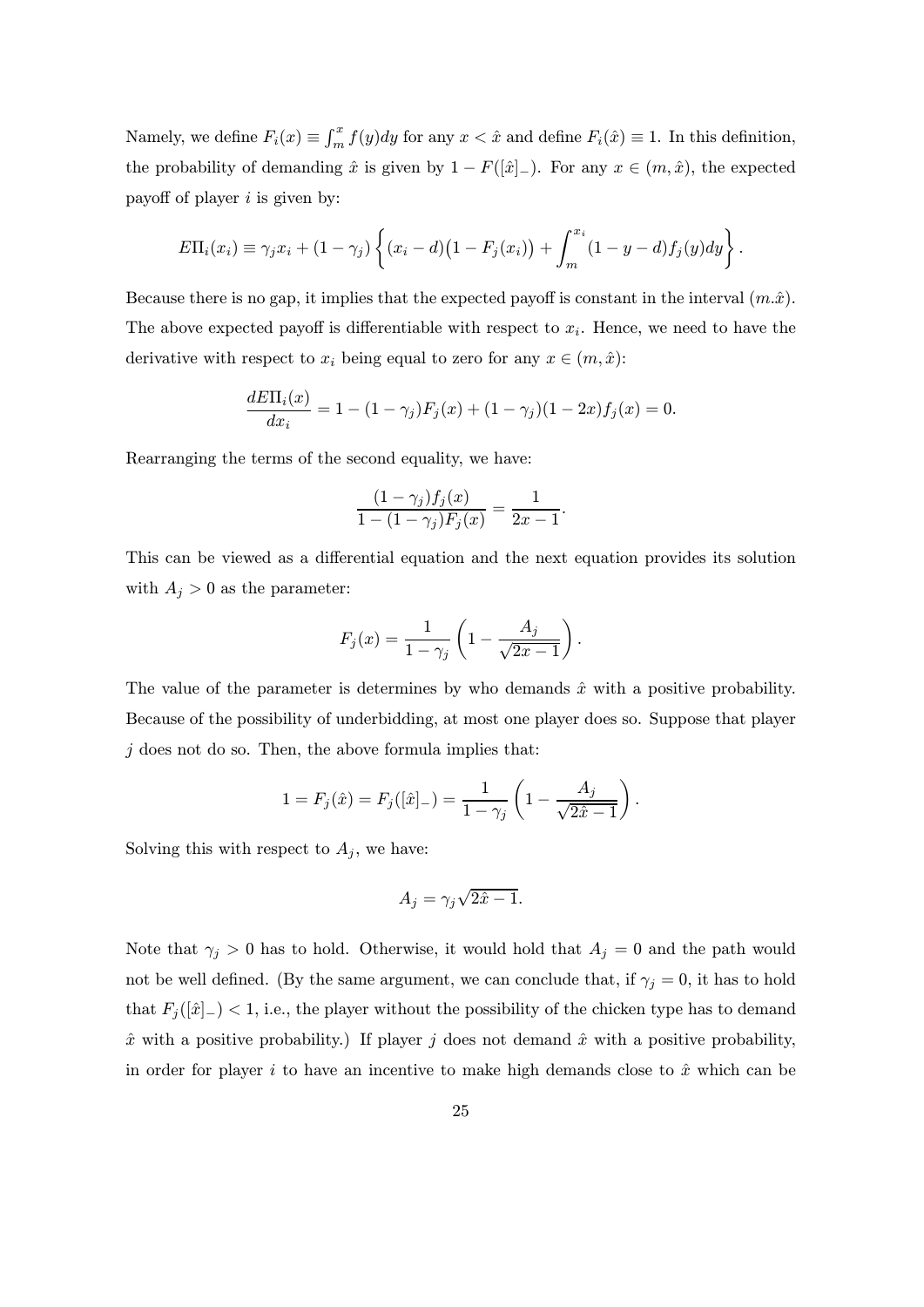underbidden with high probabilities, it is necessary that player  $j$  has a positive probability to be the chicken type. Namely, player i's high demands are rewarded by the possibility of yielding. Supposing that  $\gamma_j > 0$  and  $A_j = \gamma_j \sqrt{2\hat{x} - 1}$ , we now look at the condition for the lower end of the distribution. Because  $F_j(m) = 0$ , it holds that:

$$
0 = F_j(m) = \frac{1}{1 - \gamma_j} \left( 1 - \frac{\gamma_j \sqrt{2\hat{x} - 1}}{\sqrt{2m - 1}} \right).
$$

Solving this, we can show that the lower end of the distribution is given by:

$$
m = \frac{1 + \gamma_j^2 (2\hat{x} - 1)}{2}.
$$

Now look at the distribution of player *i*'s demands. Because  $F_i(m) = 0$ , we have:

$$
0 = F_i(m) = \frac{1}{1 - \gamma_i} \left( 1 - \frac{A_i}{\sqrt{2m - 1}} \right).
$$

By solving this equation and substituting the formula derived above into this, we have:

$$
A_i = \sqrt{2m-1} = \gamma_j \sqrt{2\hat{x} - 1}.
$$

Observe that:

$$
F_i([\hat{x}]_{-}) = \frac{1}{1 - \gamma_i} \left( 1 - \frac{A_i}{\sqrt{2\hat{x} - 1}} \right) = \frac{1 - \gamma_j}{1 - \gamma_i}.
$$

Because  $F_i([\hat{x}]_{-}) \leq 1$ , this is well defined only when  $\gamma_j \geq \gamma_i$ . Namely, if player j does not demand  $\hat{x}$  with a positive probability, player j's probability to be the chicken type has to be no lower than player i's:  $\gamma_i \leq \gamma_j = \gamma_{max}$ . Player i demands  $\hat{x}$  with the probability  $1 - F_i([\hat{x}]_{-}) = \frac{\gamma_j - \gamma_i}{1 - \gamma_i}.$ 

This derivation shows that the incentive to demand  $\hat{x}$  is caused by the desire to exploit the chicken type. Moreover, for any demand that is made in equilibrium and is lower than  $\hat{x}$ , the incentive to underbid is exactly offset by the incentive to maintain a higher demand to obtain a higher share against the chicken type as well as the rational type with even higher demands. The gain of the share by the underbidding decreases as the demand becomes lower. In order to keep the balance between these competing incentives, the probability of successful underbidding needs to increase. Hence, the probability density becomes higher as the demands become lower.

Using the characterization above, let us investigate the property of the equilibrium that occurs in the simultaneous demand game under the equitable rule. Denote the expected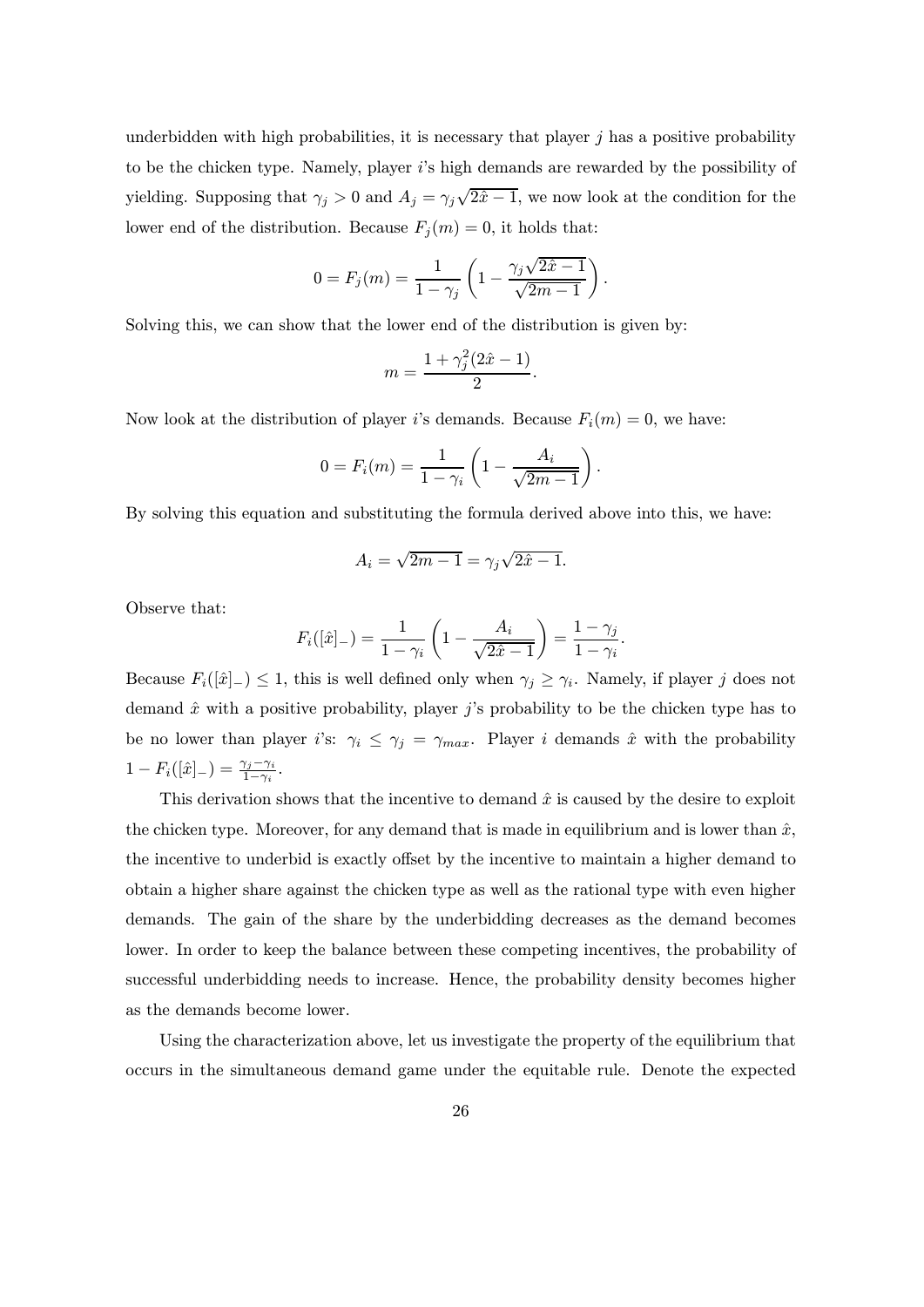payoff that the rational type of player i obtains by  $E\Pi_i$ . Because the expected payoffs from the demands that she makes in equilibrium should be identical, they are identical to the one from the demand of m:

$$
E\Pi_i = E\Pi_i(m) = \gamma_j m + (1 - \gamma_j)(m - d) = m - (1 - \gamma_j)d,
$$

where  $m = \frac{1 + \gamma_{max}^2 (2\hat{x} - 1)}{2}$ . Because  $m > 1/2 + 2d$ , it implies that player *i* obtains more than one half as her payoff. Note that both players benefit from the possibility that one player is the chicken type, which is similar to the result that we obtain in Proposition 2 (and its corollary).

The above implies that the expected payoff of a player increases in the maximum probability of the chicken type. To understand the effect of the maximum probability of the chicken type, we look both at the case that it is very low and at the case that it is very high. First, consider the case that it is close to zero. Then, both  $\gamma_i$  and  $\gamma_j$  are close to zero. The bargaining cost also needs to be close to zero in order to satisfy the required condition. Given those, the distribution of demands is concentrated near one half and the payoff of any player becomes close to  $1/2$ . Namely, when the probabilities of the chicken type is small and also when the bargaining cost is small, the outcome are on average similar to the one without such possibility. As the other extreme case, consider the case that the maximum probability of the chicken type is close to one. The lower end of the distribution,  $m$ , becomes close to  $\hat{x}$ . (The distribution of demands is concentrated near  $\hat{x}$ .) When player j has the higher probability to be the chicken type, his expected payoff is close to  $\hat{x} - (1 - \gamma_i)d$ . On the other hand, the expected payoff of player i is close to  $\hat{x}$  as  $\gamma_j$  is close to one. In the sense that the higher demands tend to be made with a higher chance of the chicken type, this is similar to what we have in Proposition 2 (and also in Proposition 3).

The next corollary summarizes these observations.

#### Corollary 2

Suppose that Assumption A' is satisfied, that  $\gamma_{max} > 0$ , and that  $d < \gamma_{max}^3(2\hat{x} 1)/(2(5-3\gamma_{max})).$ 

- (1) It holds that  $E\Pi_i = \frac{1 + \gamma_{max}^2(2\hat{x} 1)}{2} (1 \gamma_j)d > 1/2$  for  $i \in \{1, 2\}.$
- (2) For  $i \in \{1,2\}$ ,  $E\Pi_i$  increases in  $\gamma_{max}$  and it holds that  $E\Pi_i \approx 1/2$  when  $\gamma_{max} \approx 0$ . When  $\gamma_i \leq \gamma_j = \gamma_{max} \approx 1$ , it holds that  $E\Pi_i \approx \hat{x} E\Pi_j \approx \hat{x} - (1 - \gamma_i)d$ .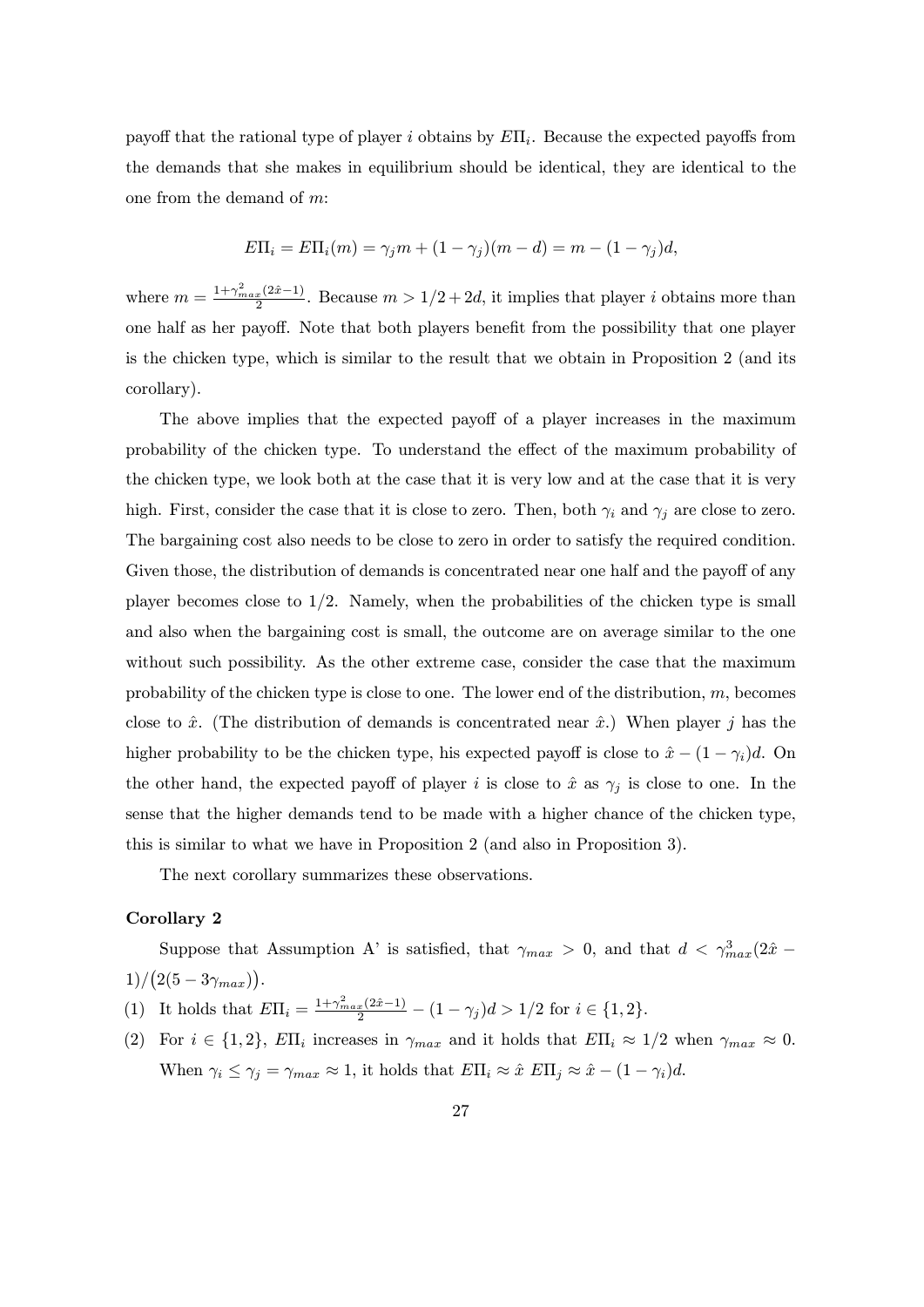# 6. Concluding remarks

We have shown that the possibility of the chicken type may cause incompatible demands and may affect the players' payoffs in bargaining. In particular, we have shown that its effect is substantially affected by the ordering at the demand stage. On the other hand, our result shows that the effect of the chicken type is limited by its probability. To understand this point, we can note that the rational type of player  $i$  can secure herself the payoff of  $1/2-d$  by demanding  $1/2$  under the equitable rule and a payoff close to  $x_i^c - d$  by demanding a little lower than  $x_i^c$  in the game with the war of attrition. Hence, the sum of the payoffs that the rational type of the two players secure themselves is close to one. Thus, in the sense that the gain from exploiting the chicken type is the driving force for the strategic behaviors, the effect of the chicken type is proportional to the magnitude of its possibility. This makes a contrast with the case of the stubborn type. In the war of attrition, its effect does not decrease even when the probabilities of the stubborn type becomes small for both players (as long as their ratio between the players does not change as shown in Kambe, 1999). The difference is caused because the rational type wants to mimic the stubborn type but not the chicken type.

One of the non-trivial assumptions is the choice of timing for the learning of private information. We have assumed that the players learn their types only after they make their demands. Because of this assumption, the players' demands do not have the signalling effect. In order to examine the importance of this assumption, for the moment, let us suppose that the players know their types at the beginning of the game. First, either when the first mover has no possibility of the chicken type in the sequential demand game or when the players make their demands simultaneously, the chicken type yields right after she makes her demand. Hence, it is reasonable to assume that she makes a non-consequential demand such as  $\hat{x}$  at the demand stage. With this assumption, our results hold as they are. Next, consider the sequential demand game in which the first mover has the possibility of the chicken type. The question is whether the first mover wants to signal her types or not. The chicken type has no incentive to signal her type as it never improves her payoff. On the other hand, the analysis in Section 3 indicates that even the rational type of the first mover benefits from the possibility of the chicken type when the bargaining cost is sufficiently small. In that case, she has no incentive to signal her type. This informal discussion indicates that both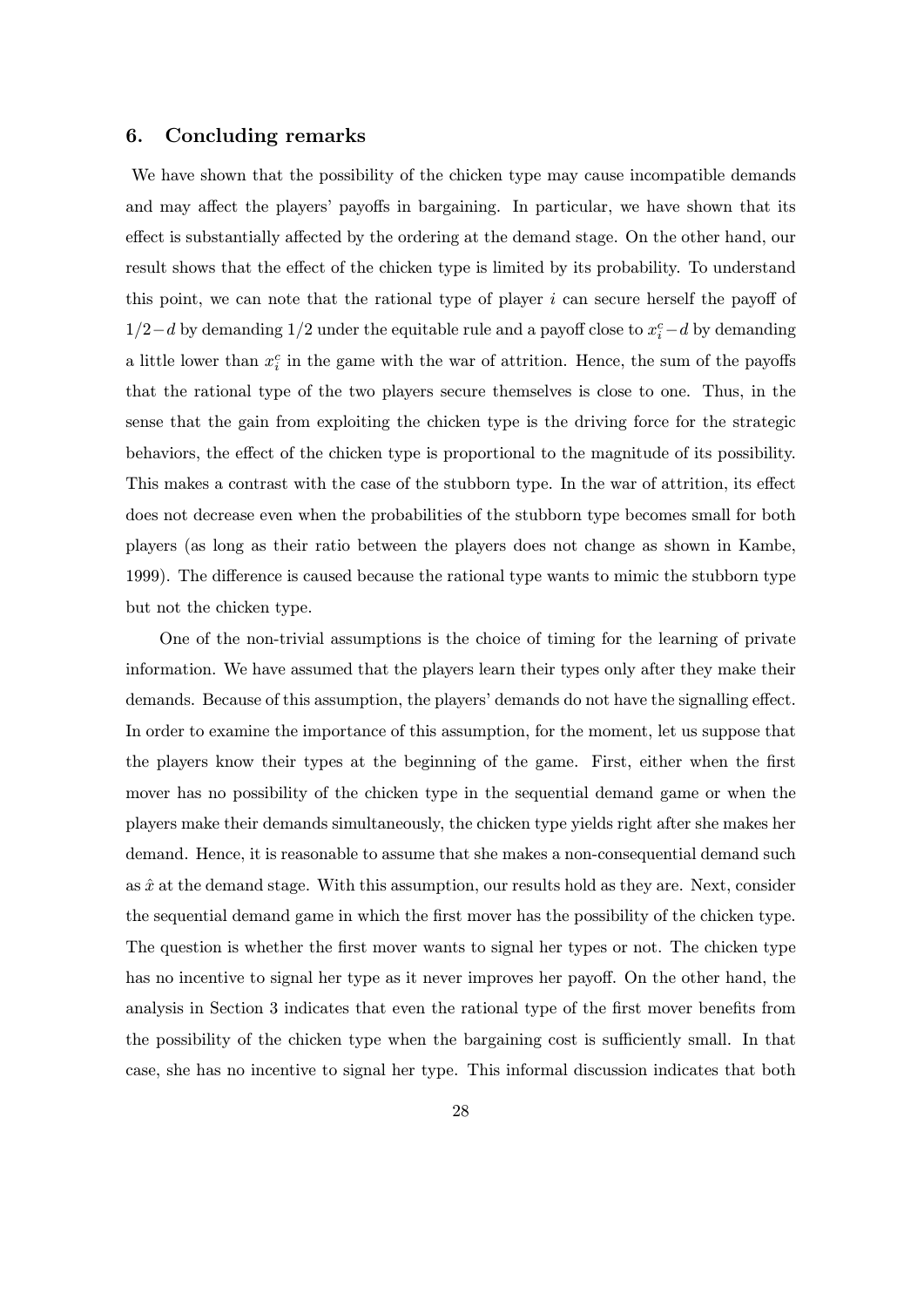the chicken type and the rational type are likely to make the same demand in equilibrium even with some refinement when the bargaining cost is sufficiently small.

We do not analyze the simultaneous demand game in which the bargaining is done through the war of attrition. It is obvious that a pure strategy equilibrium does not exist when the bargaining cost is sufficiently small. Beyond that, the analysis becomes too complex. Though we conjecture that we can prove a counterpart of Proposition 8 in such a situation, its formal analysis is left for the future research.

#### References

- Abreu, Dilip and Faruk Gul, (2000) "Bargaining and Reputation," Econometrica, 68, 85— 117.
- Kambe, Shinsuke (1999) "Bargaining with Imperfect Commitment," Games and Economic Behavior, 28, 217—237.
- Kreps, D., Milgrom, P., Roberts, J., and Wilson, R. (1982). "Rational Cooperation in the Finitely Repeated Prisoners' Dilemma," J. of Econ. Theory 27, 245—252.
- Myerson, Roger (1991) Chapter 8, Game Theory: Analysis of Conflict, Cambridge, MA: Harvard University Press.
- Nash, John F. (1953). "Two-Person Cooperative Games," Econometrica, 21, 128—140.
- Rubinstein, Ariel (1982). "Perfect Equilibrium in a Bargaining Model," Econometrica, 50, 97—109.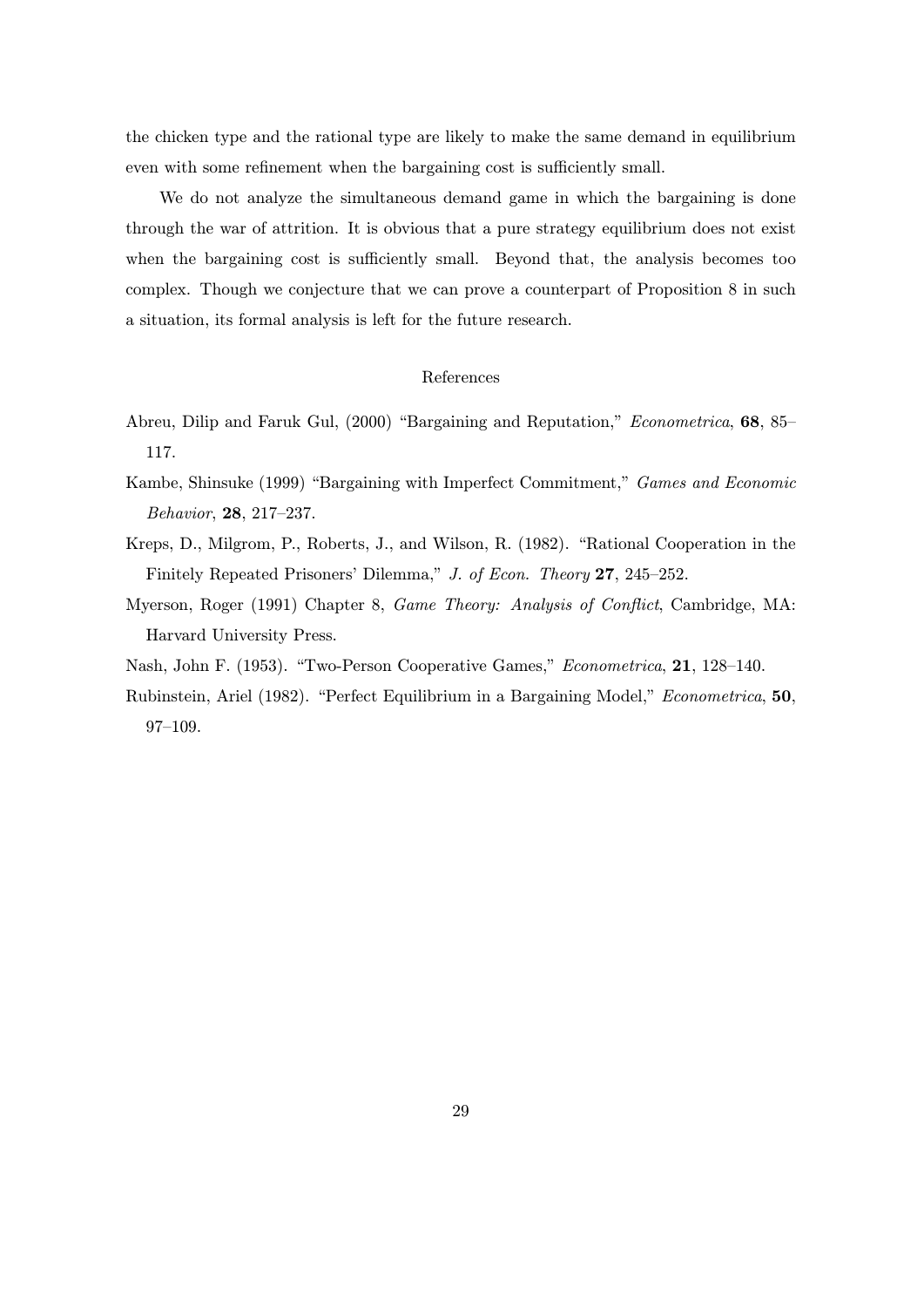# Appendix: the proofs

We collect all the proofs in this appendix. Throughout the appendix, we denote the expected payoff of player i at the beginning of the game by  $\Pi_i(x_1, x_2)$ . When the argument of this function is obvious, we sometimes omit it.

# A.1. The proof of Proposition 0

First, we derive the best response of player 2 at the demand stage given player 1's demand  $x_1$ . For player 2, making a demand such that  $x_2 \geq x_1$  and  $x_1 + x_2 > 1$  is dominated by making the just compatible offer  $(x_2 = 1-x_1)$ . By doing so, player 2 receives the same share at the demand stage and avoids the bargaining cost. It is easy to see that a demand lower than  $1 - x_1$  is not optimal for player 2 as it is dominated by the just compatible demand  $1 - x_1$ . As the consequence of these, if  $x_1 \leq 1/2$ , it is best for player 2 to make the just compatible demand. Consider the case that  $x_1 > 1/2$ . If player 2 makes an incompatible offer, it is best for him to make the demand  $[x_1]_$ . By such a demand, player 2 obtains  $x_1 - d$ . On the other hand, if he makes the just compatible offer, he obtains  $1 - x_1$ . By comparison, we can conclude that player 2 makes the just compatible offer if  $x_1 \leq (1+d)/2$ and he makes the demand  $[x_1]$ – if  $x_1 > (1 + d)/2$ . This conclusion encompasses the case that  $x \leq 1/2$ . Note that, when  $x_1 = (1+d)/2$ , the payoff from the just compatible offer becomes equal to that from  $[x_1]_$  in the limit. However, as the latter represent the value in the limit and player 2's payoff is lower than that value except in the limit, player 2 prefers the just compatible offer when this equality holds.

Next, consider player 1's strategy at the demand stage. When she makes the demand higher than  $(1+d)/2$ , player 2 will underbid player 1 and thus player 1 will obtain  $1-x_1-d$ . Because  $(1+d)/2 > 1/2$ , this is strictly lower than one half. On the other hand, when her demand is no bigger than  $(1 + d)/2$ , player 2 will make the just compatible demand. Then, her payoff is  $x_1$ . This is maximized when  $x_1 = (1+d)/2$ . Because it is larger than one half, this is the optimal demand for player 1.

Given  $x_1 = (1 + d)/2$ , player 2's best response is to make the just compatible offer as shown above. Because the demands are compatible, they reach the settlement at the demand stage.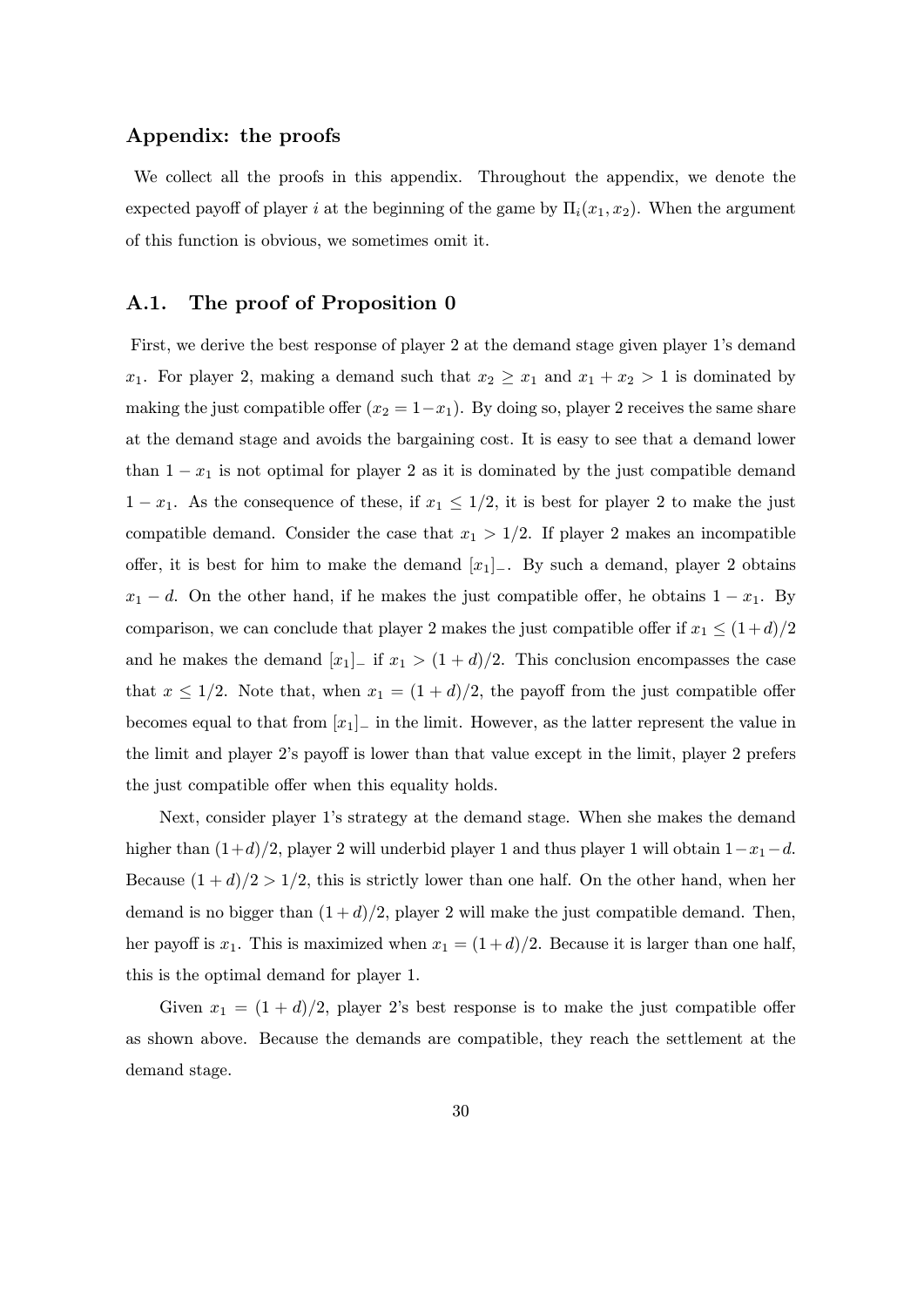# A.2. The proof of Proposition 1

Because player 1 is the rational type and because player 2 only cares about the payoff of his rational type by assumption, player 2's best response at the demand stage is identical to the one derived in the proof of Proposition 0.

Now, consider player 1's strategy at the demand stage. When she makes the demand higher than  $\hat{x}$ , the chicken type of player 2 leaves the negotiation without an agreement. Moreover, for player 1's demand in this range, the best response of player 2 makes player 1's payoff decreasing in her demand. Hence, demanding more than  $\hat{x}$  is dominated by demanding  $\hat{x}$ . When she makes the demand higher than  $(1+d)/2$  but no more than  $\hat{x}$ , player 2 will underbid player 1 by demanding  $[x_1]_+$ . At the yielding stage, the chicken type of player 2 yields to player 1's demand. Thus, player 1 obtains  $\gamma_2 x_1 + (1 - \gamma_2)(1 - x_1 - d)$ . Because  $\gamma_2$  < 1/2, this is strictly decreasing in  $x_1$ . Hence, it holds that  $\sup_{(1+d)/2 \le x_1 \le \hat{x}} \gamma_2 x_1 +$  $(1 - \gamma_2)(1 - x_1 - d) \leq \gamma_2 \frac{1+d}{2} + (1 - \gamma_2) (1 - \frac{1+d}{2} - d) < \frac{1+d}{2}$ . On the other hand, when her demand is no bigger than  $(1 + d)/2$ , player 2 will make the just compatible demand. Then, player 1's payoff is  $x_1$ . This is maximized when  $x_1 = (1 + d)/2$ . By comparing these demands, we can conclude that demanding  $(1 + d)/2$  is the optimal strategy for player 1.

Given  $x_1 = (1 + d)/2$ , player 2's best response is to make the just compatible offer as shown above. Because the demands are compatible, they reach the settlement at the demand stage.

# A.3. The proof of Proposition 2

First, we derive the best response of player 2 at the demand stage given player 1's demand  $x_1$ . It is easy to see that a demand lower than  $1 - x_1$  is not optimal for player 2 as it is dominated by the just compatible demand  $1-x_1$ . In the following, we restrict our attention to player 2's demands no lower than  $1 - x_1$ . We study several cases depending on the value of  $x_1$  in turn.

(i)  $x_1 \leq 1 - \hat{x}$ 

When  $x_2 > 1 - x_1$ , it holds that  $x_2 > \hat{x}$ . Hence, any demand higher than  $1 - x_1$  gives zero payoff to player 2 when the other player is the chicken type. Because  $\hat{x} > 1/2$  by assumption and thus  $x_2 > x_1$ , the payoffs at the bargaining stage are determined by player 1's demand. Hence, the expected payoff of player 2 is  $(1 - \gamma_1)(1 - x_1 - d)$ . It is lower than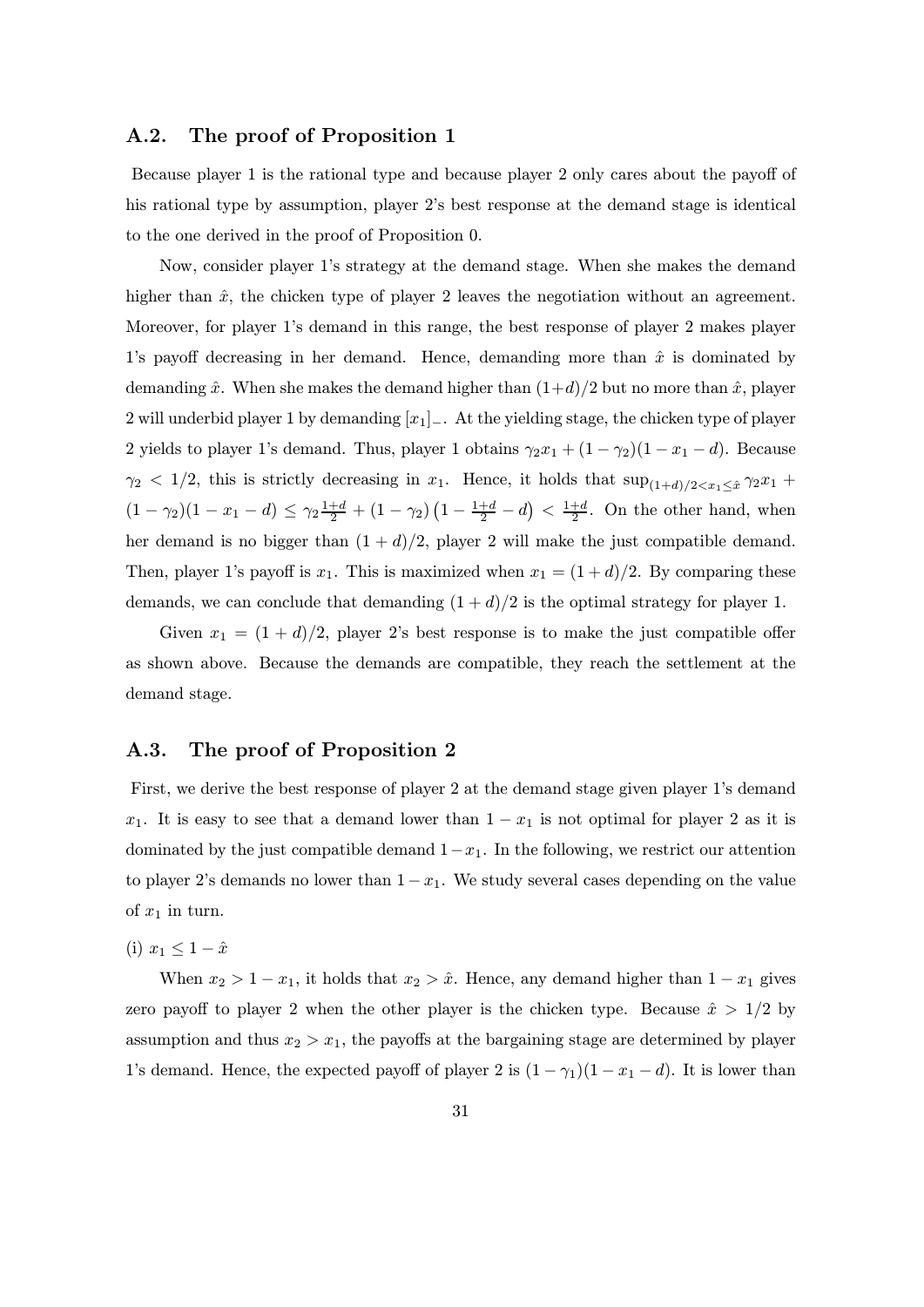$1 - x_1$ , which player 2 can obtain by making the just compatible demand. Therefore, for player 1's demand in this range, making the just compatible demand is the best response for player 2.

(ii)  $1 - \hat{x} < x_1 \leq \hat{x}$ 

If player 2 makes an incompatible demand and moreover demands no less than player 1 does  $(x_1 + x_2 > 1$  and  $x_2 \ge x_1$ , it is best for him to demand  $\hat{x}$ . It is because it attains the highest payoff against the chicken type and keeps the same payoff against the rational type.

If player 2 makes an incompatible demand and moreover demands less than player 1 does  $(x_1 + x_2 > 1$  and  $x_2 < x_1 \leq \hat{x}$ , it is best for him to demand  $[x_1]_$ . It is because it attains the highest payoff against both types among those demands satisfying the stated condition. Note that this situation arises only when  $x_1 > 1/2$ .

These arguments show that the candidates for player 2's best response are making the just compatible demand, demanding  $\hat{x}$  and demanding  $[x_1]_-\$ . We now compare player 2's payoffs when he makes his demand among these.

When  $x_2 = \hat{x}$ , the demands are incompatible and  $x_1 \leq x_2$ . By the equitable rule, player 2 obtains  $1-x_1$  at the bargaining stage. On the other hand, if player 1 is the chicken type, he obtains  $\hat{x}$  at the yielding stage. Hence, his expected payoff at the beginning is  $\Pi_2(x_1, \hat{x}) = \gamma_1 \hat{x} + (1 - \gamma_1)(1 - x_1 - d)$ . Using this, we compute the difference between player 2's payoff from the just compatible demand and that from  $\hat{x}$ :

$$
\Pi_2(x_1, 1 - x_1) - \Pi_2(x_1, \hat{x}) = 1 - x_1 - \gamma_1 \hat{x} - (1 - \gamma_1)(1 - x_1 - d)
$$

$$
= \gamma_1(1 - \hat{x}) + (1 - \gamma_1)d - \gamma_1 x_1.
$$

When  $x_1 = 1 - \hat{x}$ , the difference is equal to  $(1 - \gamma_1)d$ , which is positive. The difference is decreasing in  $x_1$ . Hence, when  $x_1 < (>) (\gamma_1(1 - \hat{x}) + (1 - \gamma_1)d)/\gamma_1$ , making the just compatible demand is better (worse respectively) for player 2 than making the demand of  $\hat{x}$ . (He is indifferent between these when the equality holds.) Let us denote the threshold by  $\tilde{x}_1$ :

$$
\tilde{x}_1 \equiv \frac{\gamma_1(1-\hat{x}) + (1-\gamma_1)d}{\gamma_1}.
$$

When  $x_1 > 1/2$  and  $x_2 = [x_1]_-,$  the demands are incompatible. By the equitable rule, player 2 obtains  $x_1$  at the bargaining stage. (Strictly speaking, this payoff is an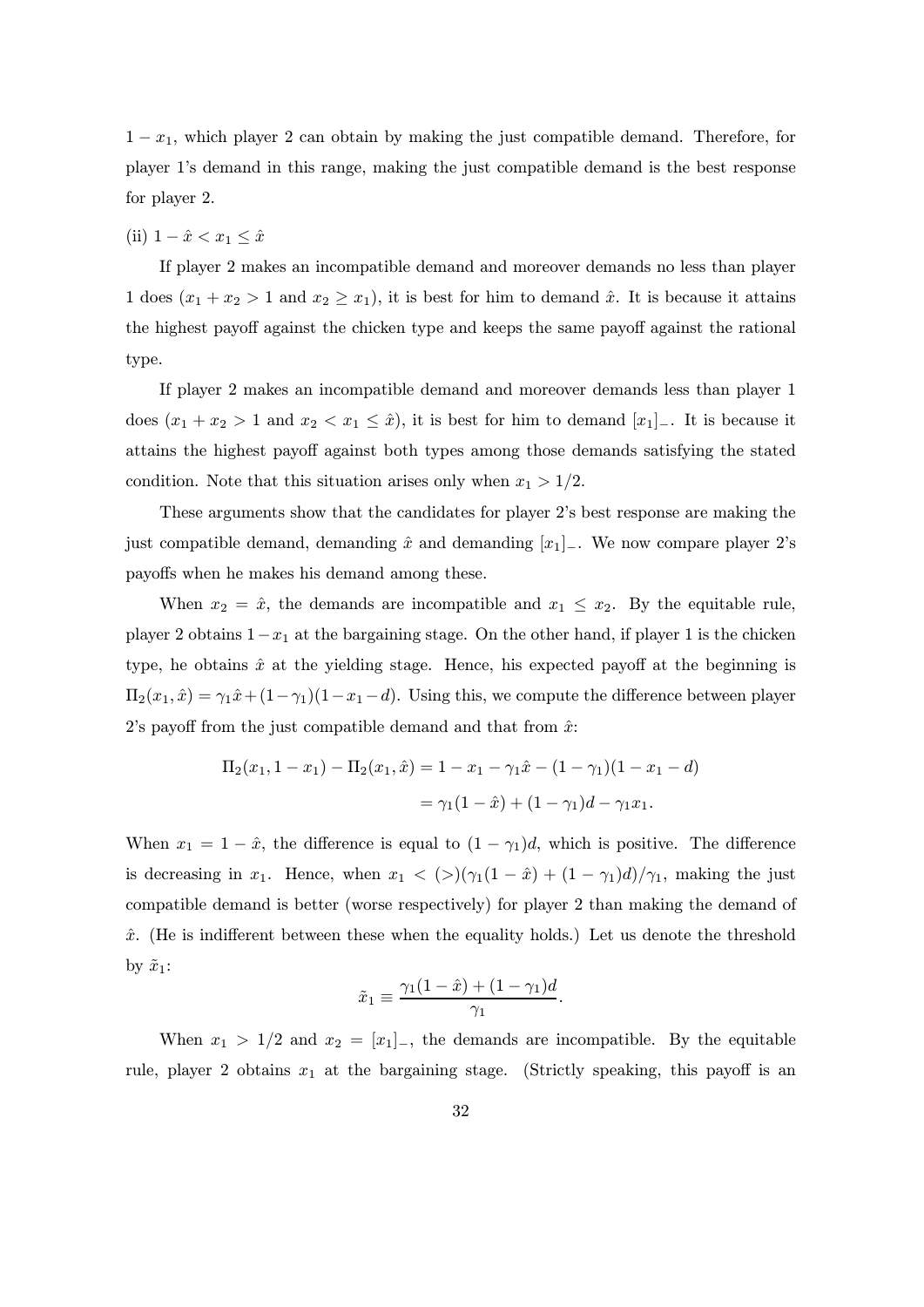approximation because the payoff from  $[x_1]_$  is evaluated in the limit. Following the convention stated in the main text, we often omit the explicitly reference to this type of qualification in the following proofs.) Hence, his expected payoff at the beginning is  $\Pi_2(x_1,[x_1]_-) = \gamma_1x_1 + (1-\gamma_1)(x_1-d)$ . Using this, we compute the difference between player 2's payoff from  $\hat{x}$  and that from  $[x_1]_$ :

$$
\Pi_2(x_1, \hat{x}) - \Pi_2(x_1, [x_1]_+) = \gamma_1 \hat{x} + (1 - \gamma_1)(1 - x_1 - d) - \gamma_1 x_1 - (1 - \gamma_1)(x_1 - d)
$$
  
=  $\gamma_1 \hat{x} + 1 - \gamma_1 - (2 - \gamma_1)x_1.$ 

When  $x_1 = 1/2$ , the difference is equal to  $\gamma_1 \hat{x} - \gamma_1/2$ , which is positive. When  $x_1 = \hat{x}$ , the difference is equal to  $2(\gamma_1 - 1)\hat{x} + 1 - \gamma_1 = (1 - \gamma_1)(1 - 2\hat{x})$ , which is negative. Hence, the difference becomes equal to zero between  $1/2$  and  $\hat{x}$ . Specifically, it is equal to zero at  $x_1 = x_1^* \equiv (\gamma_1 \hat{x} + 1 - \gamma_1)/(2 - \gamma_1)$ . By construction, it holds that  $1/2 < x^* < \hat{x}$ . When  $x_1 < x_1^*$ , the difference is positive and thus the demand of  $\hat{x}$  is better for player 2. On the other hand, when  $x_1 > x_1^*$ , the difference is negative and thus the demand of  $[x_1]_$  is better for player 2. When the difference is equal to zero, it means that the payoffs from these two strategies are identical in the limit. Hence, except in the limit, the demand of  $\hat{x}$  is better for player 2.

As the remaining combination, suppose that  $x_1 > 1/2$  and compare player 2's payoff from the just compatible demand with that from  $[x_1]_$ . The above argument shows that the difference between these is given by the following:

$$
\Pi_2(x_1, 1 - x_1) - \Pi_2(x_1, [x_1] -) = 1 - x_1 - \gamma_1 x_1 - (1 - \gamma_1)(x_1 - d) = 1 - 2x_1 + (1 - \gamma_1)d.
$$

When  $x_1 = 1/2$ , the difference is equal to  $(1 - \gamma_1)d$ , which is positive. When  $x_1 = \hat{x}$ , the difference is equal to  $1-2\hat{x}+(1-\gamma_1)d < 2((1+d)/2-\hat{x})$ , which is negative by Assumption A. Hence, the difference becomes equal to zero between  $1/2$  and  $\hat{x}$ . Specifically, it is equal to zero at  $x_1 = (1 + (1 - \gamma_1)d)/2$ . When  $x_1 < (1 + (1 - \gamma_1)d)/2$ , the difference is positive and thus making the just compatible demand is better for player 2. On the other hand, when  $x_1 > (1 + (1 - \gamma_1)d)/2$ , the difference is negative and thus demanding  $[x_1]$ <sub>−</sub> is better for player 2. When the difference is equal to zero, it means that the payoffs from these two strategies are identical in the limit. Hence, except in the limit, making the just compatible demand is better for player 2.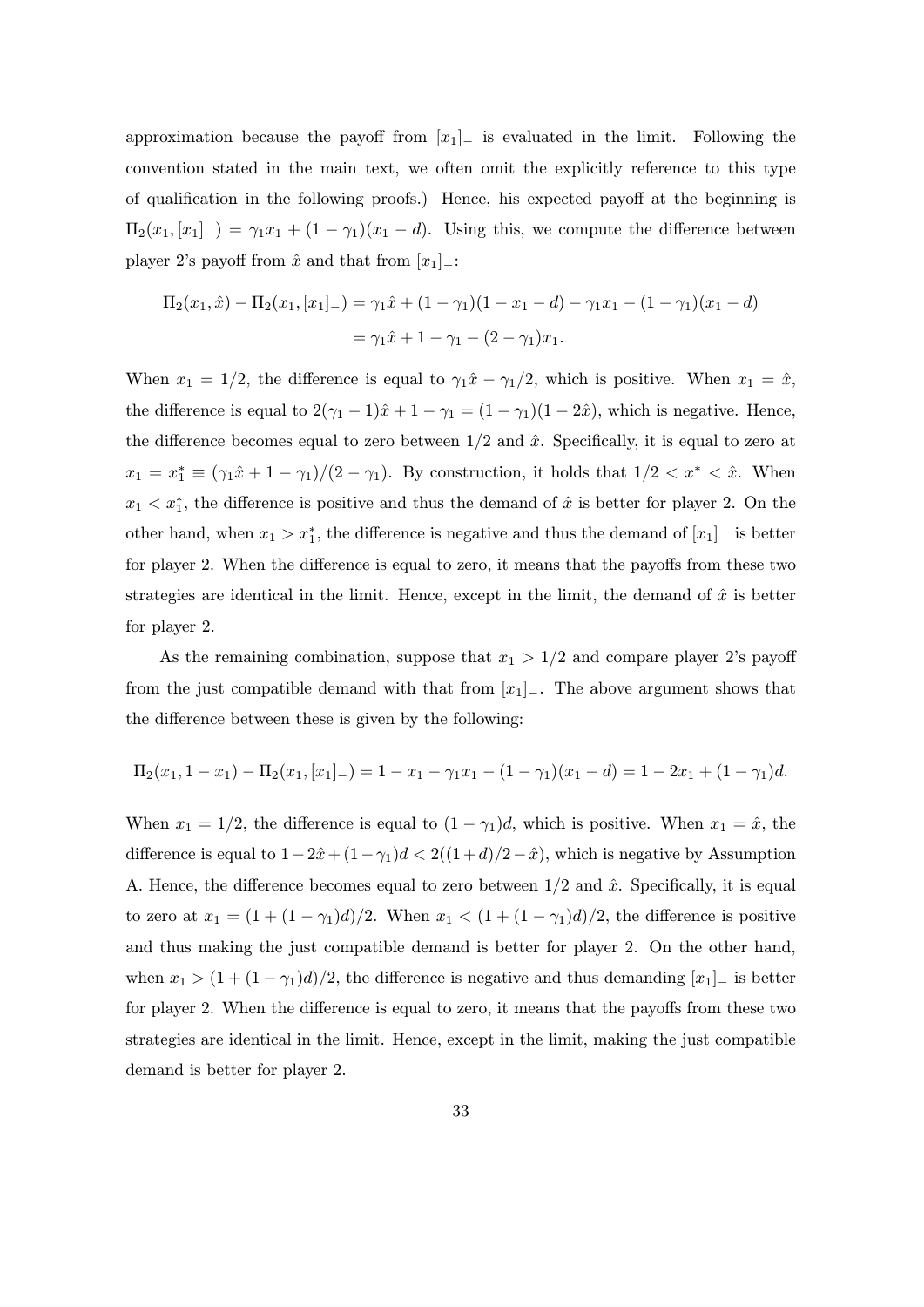We compare the three thresholds derived above for player 2's best response:  $\tilde{x}_1, x_1^*$ , and  $(1 + (1 - \gamma_1)d)/2$ . First, compare the first two:

$$
x_1^* - \tilde{x}_1 = \frac{\gamma_1 \hat{x} + 1 - \gamma_1}{2 - \gamma_1} - \frac{\gamma_1 (1 - \hat{x}) + (1 - \gamma_1) d}{\gamma_1}
$$
  
= 
$$
\frac{\gamma_1 (2\hat{x} - 1) - (2 - \gamma_1)(1 - \gamma_1) d}{(2 - \gamma_1)\gamma_1}.
$$

If  $d \leq \gamma_1(2\hat{x}-1)/(2-\gamma_1)(1-\gamma_1)$ , it is non-negative. Then, it holds that  $\tilde{x}_1 \leq x_1^*$ . In that case, the above argument implies that  $x_2 = 1 - x_1$  is optimal when  $x_1 \leq \tilde{x}_1, x_2 = \hat{x}$ is optimal when  $\tilde{x}_1 \leq x_1 \leq x_1^*$ ,  $x_2 = [x_1]$  is optimal when  $x_1^* < x_1 \leq \tilde{x}$ . (Note that, when  $d = \gamma_1(2\hat{x} - 1)/(2 - \gamma_1)(1 - \gamma_1)$ , we have that  $\tilde{x}_1 = x_1^*$ . Then, the interval  $[\tilde{x}_1, x_1^*]$ becomes degenerate. There, both  $x_1$  and  $\hat{x}$  are optimal.) If  $d > \gamma_1(2\hat{x}-1)/(2-\gamma_1)(1-\gamma_1)$ , it holds that  $\tilde{x}_1 > x_1^*$ . When  $x_1 < \tilde{x}_1$ , making the just compatible demand is better for player 2 than making the demand of  $\hat{x}$ . When  $x_1 > \tilde{x}_1$ , demanding  $[x_1]$ <sub>−</sub> is better for player 2 than demanding  $\hat{x}$ . They imply that demanding  $\hat{x}$  is a dominated strategy. Hence, if  $d > \gamma_1(2\hat{x} - 1)/(2 - \gamma_1)(1 - \gamma_1)$ , we can conclude that, if  $x_1 > (1 + (1 - \gamma_1)d)/2$ , player 2's best response is to demand  $[x_1]_$  and otherwise it is to make the just compatible demand. (iii)  $\hat{x} < x_1$ 

When player 2 demands  $\hat{x}$ , it holds that  $x_2 = \hat{x} < x_1$ . Hence, at the bargaining stage, he obtains  $\hat{x}$  according to the equitable rule. Compare his payoff from making  $\hat{x}$  with that from the just compatible demand. Because  $\hat{x} < x_1$ , we have:

$$
\Pi_2(x_1, \hat{x}) - \Pi_2(x_1, 1 - x_1) = \gamma_1 \hat{x} + (1 - \gamma_1)(\hat{x} - d) - (1 - x_1)
$$
  
>  $\hat{x} - (1 - \gamma_1)d - 1 + \hat{x}$   
=  $2\hat{x} - 1 - (1 - \gamma_1)d > 0$ .

(The last inequality comes from the assumption that  $\hat{x} > (1+d)/2$ .) It shows that, for player 2, making the just compatible demand is dominated by making the demand of  $\hat{x}$ . If player 2 makes an incompatible demand and sets it higher than  $\hat{x}$ , the demand of  $[x_1]_$ = is best because it attains the highest payoff against the rational type according to the equitable rule and the chicken type always leaves the negotiation given player 1's demand in this range. If player 2 makes an incompatible demand and sets it no higher than  $\hat{x}$ , the demand of  $\hat{x}$  is best because it attains the highest payoff against both types. Hence, the candidates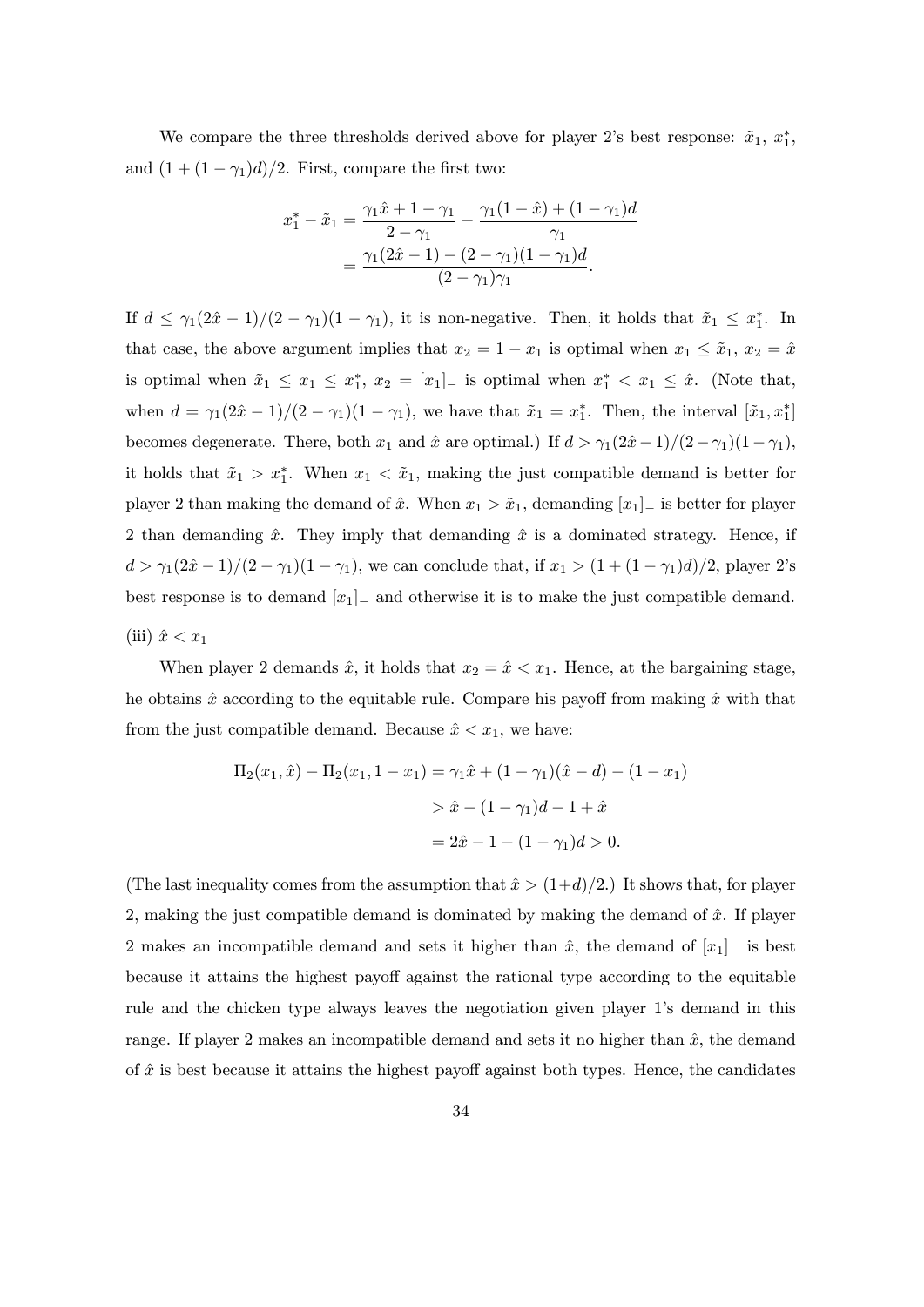for the optimal strategy is narrowed to the pair of demands,  $\hat{x}$  and  $[x_1]_$ . By subtracting the payoff from the latter from that from the former, we have:

$$
\Pi_2(x_1, \hat{x}) - \Pi_2(x_1, [x_1]_-) = \gamma_1 \hat{x} + (1 - \gamma_1)(\hat{x} - d) - (1 - \gamma_1)(x_1 - d)
$$

$$
= \hat{x} - (1 - \gamma_1)x_1.
$$

When  $x_1 < \hat{x}/(1-\gamma_1)$ , the difference is positive and thus the demand of  $\hat{x}$  is optimal for player 2. On the other hand, when  $x_1 > \hat{x}/(1-\gamma_1)$ , the difference is negative and thus the demand of  $[x_1]_$  is optimal for player 2. Note that, because  $\hat{x}/(1-\gamma_1) > \hat{x}$ , the former inequality can be satisfied for some  $x_1$  but the latter may not be because  $\hat{x}/(1-\gamma_1)$  can be larger than one. When the difference is equal to zero, it means that the payoffs from these two strategies are identical in the limit. Hence, except in the limit, the demand of  $\hat{x}$ is optimal for player 2.

Next, given the best responses of player 2 derived above, we derive the optimal demand for player 1. For each case of player 2's best response, we compute the highest attainable payoff of player 1. Note that player 1 only cares about the payoff of her rational type by assumption. Depending on the size of the bargaining cost, we study two cases.

(A)  $d \leq \gamma_1(2\hat{x}-1)/(2-\gamma_1)(1-\gamma_1)$ 

First, let us study the case in which the bargaining cost is relatively small so that the above inequality holds.

$$
(a) x_1 \leq \tilde{x}_1
$$

Player 2 will respond to  $x_1$  by the just compatible demand. Hence, player 1's payoff is given by  $x_1$ . The maximum payoff is attained by  $x_1 = \tilde{x}_1$  at the same amount,  $\Pi_1(\tilde{x}_1, 1 \tilde{x}_1)=\tilde{x}_1.$ 

(b)  $\tilde{x}_1 \le x_1 \le x_1^*$ 

Player 2 will respond to  $x_1$  by a higher price  $\hat{x}$  and thus player 1 expects to obtain  $x_1 - d$ . The maximum payoff is attained by  $x_1 = x_1^*$  at the payoff  $\Pi_1(x_1^*, \hat{x}) = x_1^* - d$ . Because  $x_1^* > 1/2$ , it is more than  $1/2 - d$ .

(c)  $x_1^* < x_1 \leq \hat{x}$ 

Player 2 will underbid player 1 by demanding  $[x_1]_$ . Thus, player 1 expects to obtain  $1 - x_1 - d$ . Because  $x_1 > x_1^* > 1/2$ , it is lower than  $1/2 - d$ .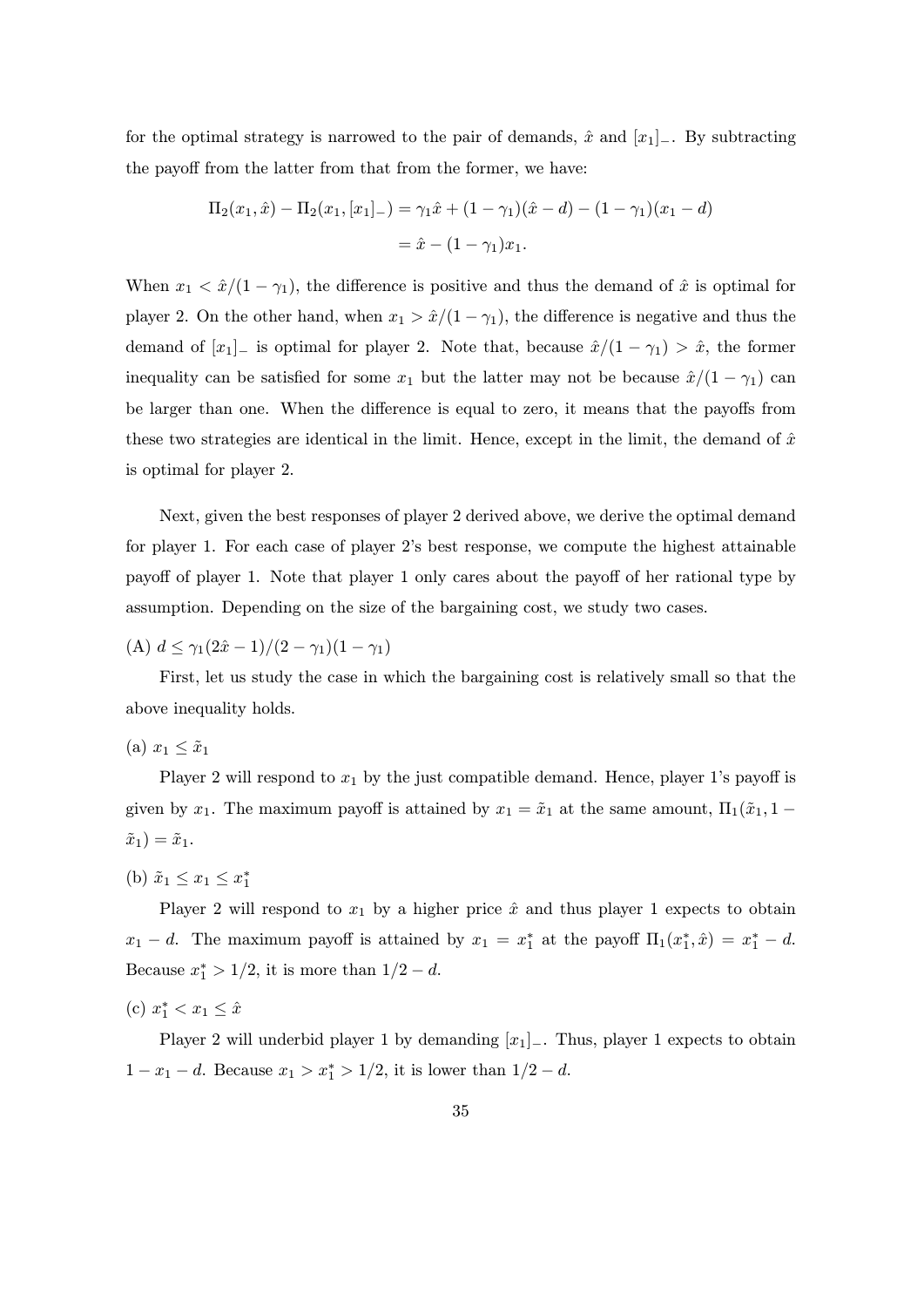(d)  $\hat{x} < x_1 \leq \hat{x}/(1 - \gamma_1)$ 

Player 2 will underbid player 1 by demanding  $\hat{x}$ . Thus, player 1 expects to obtain  $1 - \hat{x} - d$ . Because  $\hat{x} > 1/2$ , it is lower than  $1/2 - d$ .

(e)  $x_1 > \hat{x}/(1 - \gamma_1)$ 

Player 2 will underbid player 1 by demanding  $[x_1]_$ . Thus, player 1 expects to obtain 1 − x<sub>1</sub> − d. Because  $x_1 > \hat{x}/(1 - \gamma_1) > \hat{x} > 1/2$ , it is lower than  $1/2 - d$ .

Because player 1 obtains more than  $1/2-d$  by demanding  $x_1^*$ , the demands in the cases (c), (d) and (e) are dominated. We now compare player 1's payoffs from the best demands in the first two cases. The difference between these is given by:

$$
\Pi_1(\tilde{x}_1, 1 - \tilde{x}_1) - \Pi_1(x_1^*, \hat{x}) = \tilde{x}_1 - (x_1^* - d)
$$
  
= 
$$
\frac{\gamma_1(1 - \hat{x}) + (1 - \gamma_1)d}{\gamma_1} - \frac{\gamma_1\hat{x} + 1 - \gamma_1}{2 - \gamma_1} + d
$$
  
= 
$$
\frac{\gamma_1(1 - 2\hat{x}) + (2 - \gamma_1)d}{\gamma_1(2 - \gamma_1)}.
$$

When  $d < \gamma_1(2\hat{x}-1)/(2-\gamma_1)$ , the above implies that demanding  $x_1^*$  is optimal for player 1. When the inequality holds in reverse, player 1's optimal demand induces player 2 to make the just compatible demand.

(B)  $d > \gamma_1(2\hat{x} - 1)/(2 - \gamma_1)(1 - \gamma_1)$ 

Next, let us study the case in which the bargaining cost is relatively large so that the above inequality holds.

(a')  $x_1 \leq (1 + (1 - \gamma_1)d)/2$ 

Player 2 will respond to  $x_1$  by the just compatible demand. Hence, player 1's payoff is given by  $x_1$ . The maximum payoff is attained by  $x_1 = (1 + (1 - \gamma_1)d)/2(> 1/2)$  at the same amount.

(c')  $(1 + (1 - \gamma_1)d)/2 < x_1 \leq \hat{x}$ 

Player 2 will underbid player 1 by demanding  $[x_1]_$ . Thus, player 1 expects to obtain  $1 - x_1 - d$ . Because  $x_1 > (1 + (1 - \gamma_1)d)/2 > 1/2$ , it is lower than 1/2. Hence, any demand in this range is not optimal.

The above analysis has shown that, when  $\hat{x} < x_1$ , player 1's payoff is lower than  $1/2-d$ . Hence, demanding  $(1 + (1 - \gamma_1)d)/2$  is optimal.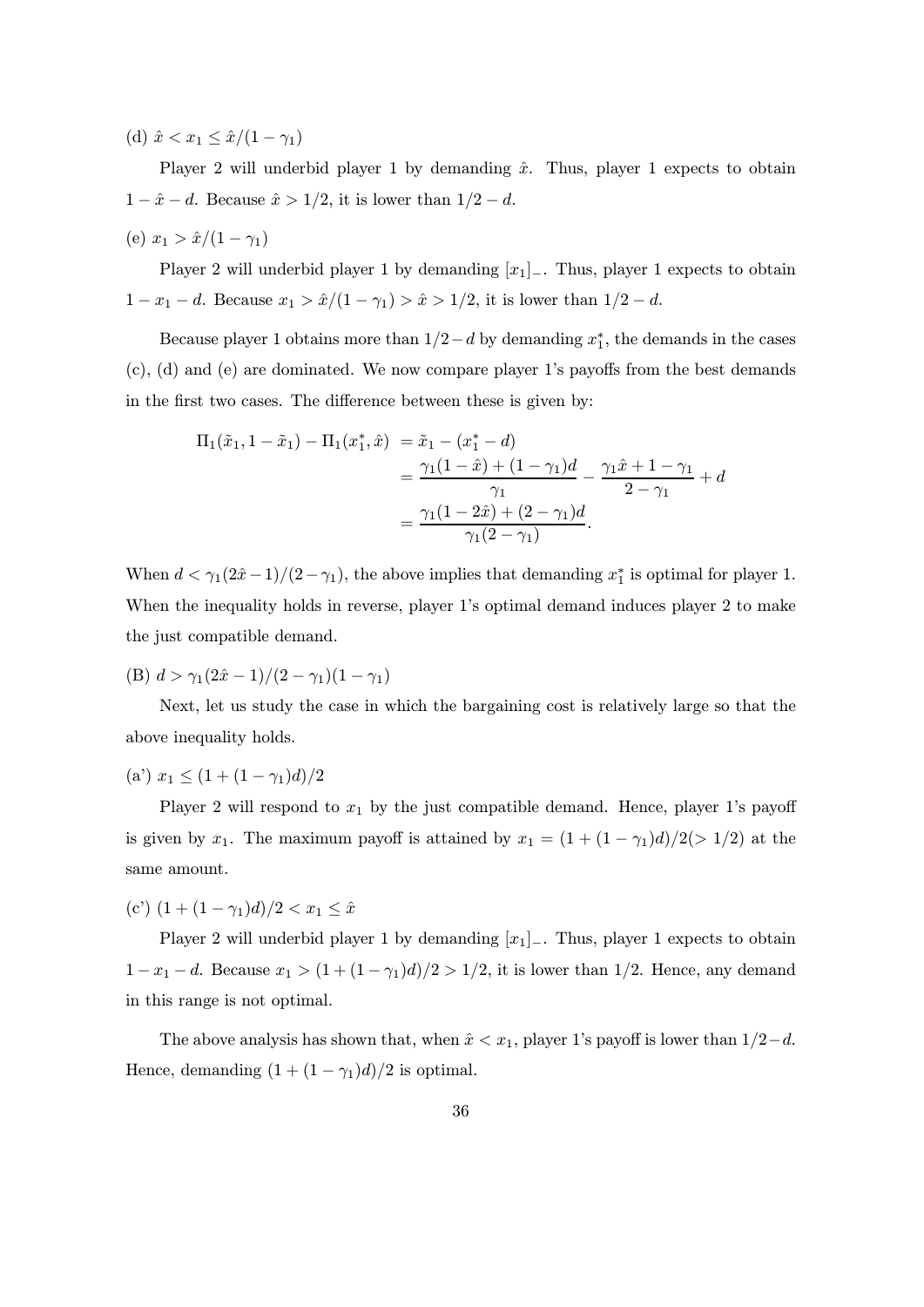The combination of the above parts  $(A)$  and  $(B)$  establishes the statement in the proposition.

# A.4. The proof of Proposition 3

Because player 2 only cares about the payoff of his rational type by assumption, his best response at the demand stage is identical to the one derived in the proof of Proposition 2. In the similar way, we derive the optimal demand for player 1. In the following, all the cases refer to the same ones in the proof of Proposition 2. As in the proof of Proposition 2, we study two cases depending on the size of the bargaining cost.

(A)  $d \leq \gamma_1(2\hat{x}-1)/(2-\gamma_1)(1-\gamma_1)$ 

First, let us study the case in which the bargaining cost is relatively small so that the above inequality holds.

When  $x_1 \leq \tilde{x}_1$  (case a), player 2 will respond to  $x_1$  by the just compatible demand. Hence, her payoff is given by  $x_1$ . The maximum payoff is attained by  $x_1 = \tilde{x}_1$  at the same amount.

When  $\tilde{x}_1 \leq x_1 \leq x_1^*$  (case b), player 2 will respond to  $x_1$  by a higher price  $\hat{x}$  and thus player 1 expects to obtain  $\gamma_2 x_1 + (1 - \gamma_2)(x_1 - d) = x_1 - (1 - \gamma_2)d$ . The maximum payoff is attained by  $x_1 = (\gamma_1 \hat{x} + 1 - \gamma_1)/(2 - \gamma_1) = x_1^*$  at the payoff  $x_1^* - (1 - \gamma_2)d$ . Note that this is more than  $1/2 - (1 - \gamma_2)d$ .

When  $x_1^* < x_1 \leq \hat{x}$  (case c), player 2 will underbid player 1 by demanding  $[x_1]_+$ . Thus player 1 expects to obtain  $\gamma_2 x_1 + (1 - \gamma_2)(1 - x_1 - d)$ . Because  $\gamma_2 < 1/2$  by the supposition of the proposition, it is strictly decreasing in  $x_1$ . Hence, the supremum of the payoff in this case is attained when  $x_1 = x_1^*$ . Compared to the highest payoff in the above case (b), it is lower because player 1 is underbid here and  $x_1^* > 1/2$ . Hence, the demand in this case is never optimal.

When  $\hat{x} < x_1 \leq \hat{x}/(1 - \gamma_1)$  (case d), player 2 will underbid player 1 by demanding  $\hat{x}$ . Because the chicken type of player 2 leaves the negotiation, player 1 expects to obtain  $(1 - \gamma_2)(1 - \hat{x} - d)$ . It is lower than  $1/2 - (1 - \gamma_2)d$  and is never optimal.

When  $x_1 > \hat{x}/(1 - \gamma_1)$  (case e), player 2 will underbid player 1 by demanding  $[x_1]_-.$ Because the chicken type of player 2 leaves the negotiation, player 1 expects to obtain  $(1 - \gamma_2)(1 - x_1 - d)$ . Because  $x_1 > \hat{x}/(1 - \gamma_1)$ , it is lower than  $1/2 - (1 - \gamma_2)d$  and is never optimal.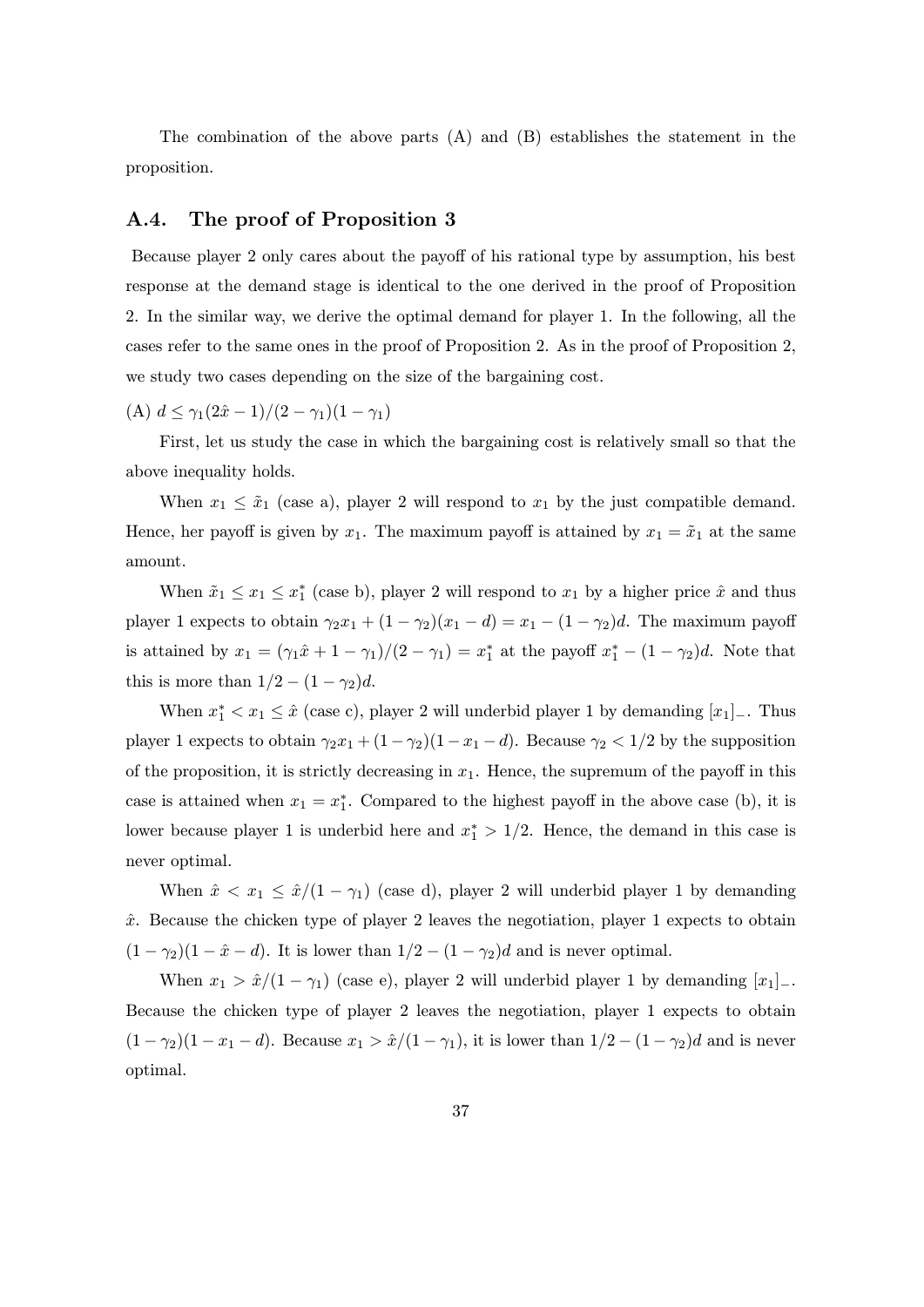This shows that the candidates for player 1's best demand are narrowed to the first two cases. We compare the payoffs from these two cases. The difference between these is given by:

$$
\Pi_1(\tilde{x}_1, 1 - \tilde{x}_1) - \Pi_1(x_1^*, \hat{x}) = \tilde{x}_1 - (x_1^* - (1 - \gamma_2)d)
$$
  
= 
$$
\frac{\gamma_1(1 - \hat{x}) + (1 - \gamma_1)d}{\gamma_1} - \frac{\gamma_1\hat{x} + 1 - \gamma_1}{2 - \gamma_1} + (1 - \gamma_2)d
$$
  
= 
$$
\frac{\gamma_1(1 - 2\hat{x}) + (1 - \gamma_1\gamma_2)(2 - \gamma_1)d}{\gamma_1(2 - \gamma_1)}.
$$

It implies that demanding  $x_1^*$  is optimal when  $d > \gamma_1(2\hat{x}-1)/((1-\gamma_1\gamma_2)(2-\gamma_1))$ , and that making the demand that causes player 2 to make the compatible demand is optimal when the inequality holds in reverse.

(B)  $d > \gamma_1(2\hat{x} - 1)/(2 - \gamma_1)(1 - \gamma_1)$ 

Next, let us study the case in which the bargaining cost is relatively large so that the above inequality holds.

(a)  $x_1 \leq (1 + (1 - \gamma_1)d)/2$ 

Player 2 will respond to  $x_1$  by the just compatible demand. Hence, player 1's payoff is given by  $x_1$ . The maximum payoff is attained by  $x_1 = (1 + (1 - \gamma_1)d)/2(> 1/2)$  at the same amount.

(c')  $(1 + (1 - \gamma_1)d)/2 < x_1 < \hat{x}$ 

Player 2 will underbid player 1 by demanding  $[x_1]_$ . Thus, player 1 expects to obtain  $\gamma_2 x_1 + (1 - \gamma_2)(1 - x_1 - d) = (2\gamma_2 - 1)x_1 + (1 - \gamma_2)(1 - d)$ . Because  $2\gamma_2 - 1 < 0$ , it is lower than  $\gamma_2((1 + (1 - \gamma_1)d)/2) + (1 - \gamma_2)(1 - ((1 + (1 - \gamma_1)d)/2) - d)$ . Because  $1 - ((1 + (1 - \gamma_1)d)/2) - d < (1 + (1 - \gamma_1)d)/2$ , it is lower than the payoff that player 1 obtains by demanding  $(1 + (1 - \gamma_1)d)/2$ . Hence, making a demand in this range is never optimal.

The above analysis has shown that, when  $x_1 > \hat{x}$ , player 1's payoff is lower than 1/2. Hence, demanding  $(1 + (1 - \gamma_1)d)/2$  is optimal.

The combination of the above parts  $(A)$  and  $(B)$  establishes the statement in the proposition.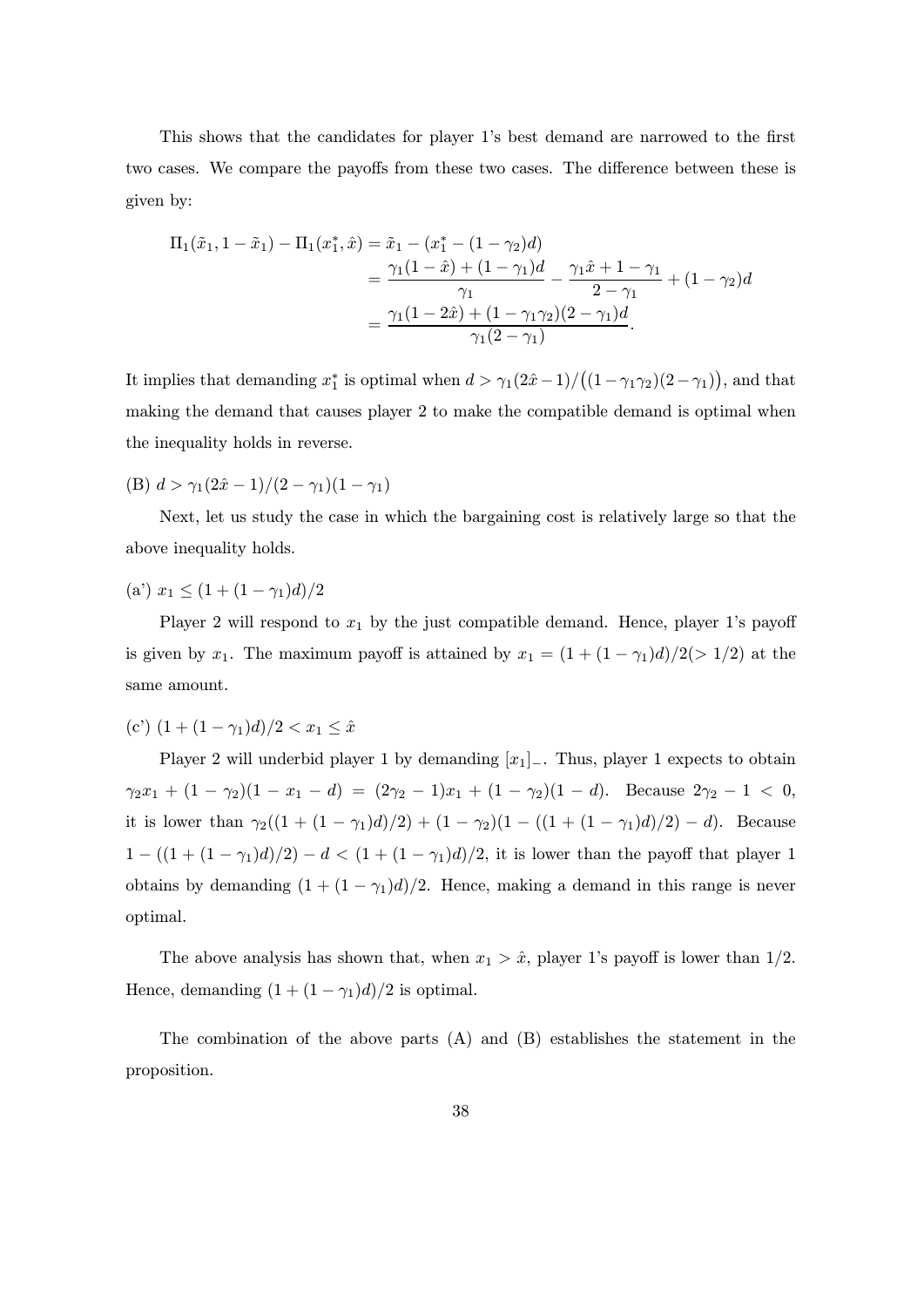### A.5. The proof of Lemma 2

Lemma 1 has shown that player i attains a payoff higher than  $1 - x_j$  when and only when her demand causes player j to do the mass acceptance, i.e., when it is between  $1 - x_j$  and  $\overline{X}_i(x_j)$ . Observe that, because  $x_j > x_j^c + \triangle$ ,

$$
\overline{X}_i(x_j) - (1 - x_j) = 1 - \frac{1}{1 - x_j^c} (1 - x_j) > 1 - \frac{1}{1 - x_j^c} (1 - x_j^c - \triangle) > 0.
$$

Hence, this interval is well-defined and thus player  $i$ 's maximum payoff is in fact bigger than  $1 - x_j$ . In the following, we focus on player i's demand in  $[1 - x_j, \overline{X}_i(x_j)].$ 

To prove the claim, we compute the first-order derivative of player  $i$ 's continuation payoff at the bargaining stage with respect to her own demand as well as the second order one:

$$
\frac{d\pi_i^w(x)}{dx_i} = 1 - e^{\alpha_j \log \xi \left(1 - \frac{1 - x_j^c}{1 - x_j^c} \frac{1 - x_j}{1 - x_i}\right)} \left(1 - \alpha_j \log \xi \frac{1 - x_i^c}{1 - x_j^c} \frac{1 - x_j}{(1 - x_i)^2}\right), \text{ and}
$$
\n
$$
\frac{d^2 \pi_i^w(x)}{dx_i^2} = 2 \frac{P_j^{ma}}{dx_i} + (x_i + x_j - 1) \frac{d^2 P_j^{ma}}{dx_i^2} < 0.
$$

Because the second order derivative is negative,  $\pi_i^w(x)$  is concave in  $x_i$ . Note that

$$
\frac{d\pi_i^w(x)}{dx_i}\bigg|_{x_i=\overline{X}_i(x_j)} = \alpha_j \log \xi \frac{1-x_i^c}{1-x_j^c} \frac{1-x_j}{(1-x_i)^2} < 0.
$$

It implies that the maximizer is located to the left of  $\overline{X}_i(x_i)$ . We now evaluate the firstorder derivative at the demand a little lower than  $\overline{X}_i(x_j)$ ,  $\frac{d\pi_i^w(x)}{dx_i}$  $dx_i$  $\Bigg|_{x_i = \overline{X}_i(x_j) - \delta}$ . (When  $X_i(x_j) - \delta \leq 1 - x_j$ , the above argument implies that the statement in the proposition holds obviously. Hence, in the following, we consider the case that  $\delta$  is sufficiently small so that  $\overline{X}_i(x_j) - \delta > 1 - x_j$ .) Observe that:

$$
\frac{d\pi_i^w(x)}{dx_i}\Big|_{x_i=\overline{X}_i(x_j)-\delta}
$$
\n
$$
=1-e^{\alpha_j\log\xi\left(1-\frac{1-x_j^c}{1-x_j^c}\frac{1-x_j}{1-\overline{X}_i(x_j)+\delta}\right)}\left(1-\alpha_j\log\xi\frac{1-x_i^c}{1-x_j^c}\frac{1-x_j}{(1-\overline{X}_i(x_j)+\delta)^2}\right).
$$

For any  $x_j > x_j^c + \triangle$ , if  $\xi$  is sufficiently small, this is positive uniformly with respect to  $x_j$  because  $\frac{1-x_i^c}{1-x_j^c}$  $\frac{1-x_j}{1-\overline{X}_i(x_j)+\delta} < \left(1+\frac{1-x_j^c}{1-x_i^c}\right)$  $\frac{1}{1-x_j^c-\Delta}\delta$ <sup>-1</sup> < 1. It implies that the maximizer is between  $\overline{X}_i(x_j) - \delta$  and  $\overline{X}_i(x_j)$ , namely  $\overline{X}_i(x_j) - \delta < \text{argmax}_{x_i} \pi_i^w(x) < \overline{X}_i(x_j)$ . This proves the first part of the statement.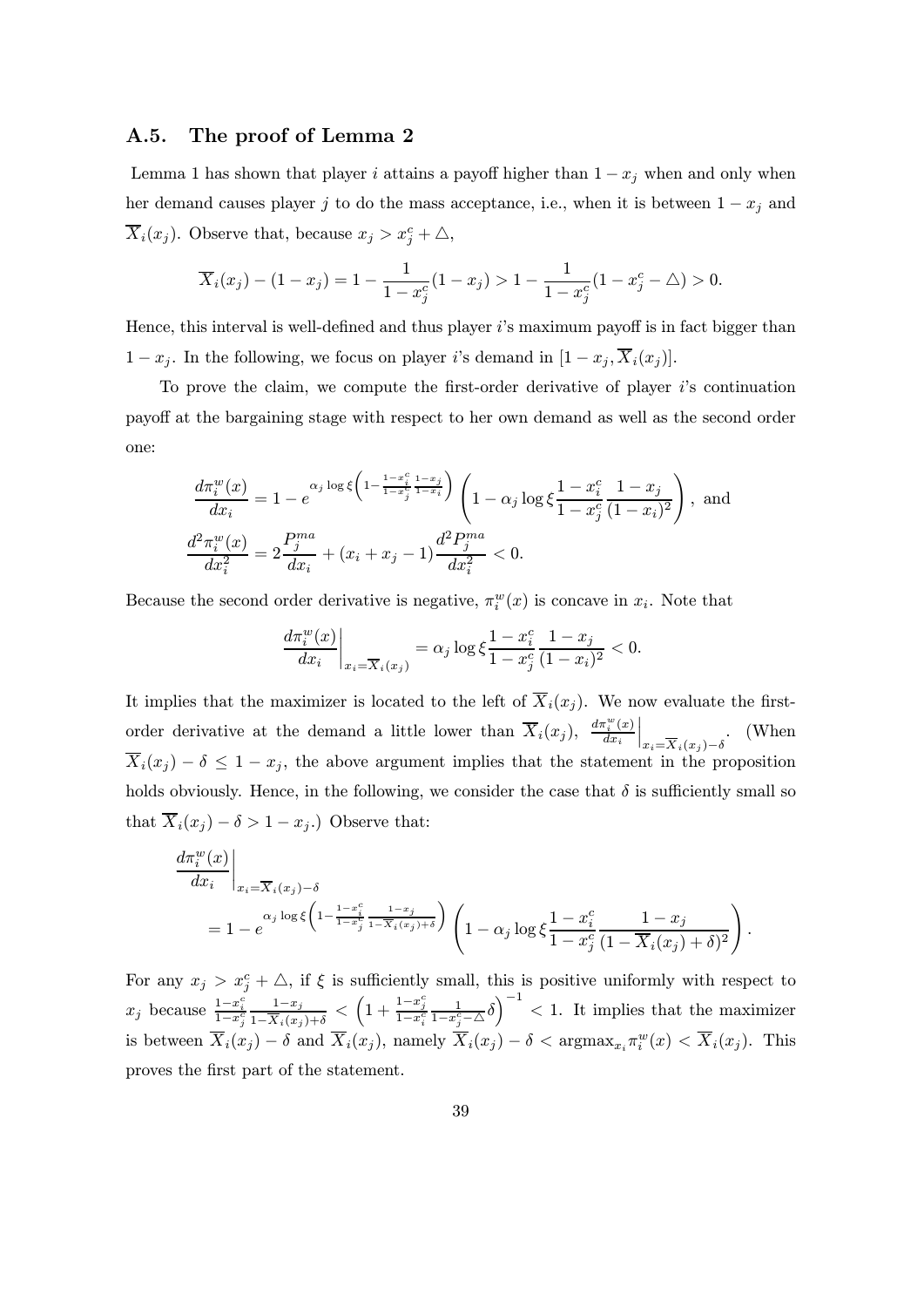Note that, when  $x_i = \overline{X}_i(x_j) - \delta$ ,

$$
P_j^{ma} = 1 - \exp\left\{\alpha_j \log \xi \left(1 - \frac{1 - x_i^c}{1 - x_j^c} \frac{1 - x_j}{1 - x_i}\right)\right\} \to 1
$$

uniformly with respect to  $x_j$  as  $\xi \to 0$ . Because  $\pi_i^w(x) = P_j^{ma} x_i + (1 - P_j^{ma})(1 - x_j)$ , player i's payoff is no smaller than  $\overline{X}_i(x_j) - \delta$  in the limit. By choosing  $\delta$  appropriately, we obtain the second statement.

# A.6. The proof of Proposition 4

(i) We prove the first claim by looking at three cases of player 1's demand.

First, consider the case that  $x_1 \le x_1^c + x_2^c d$ . If player 2 demands no lower than  $\overline{X}_2(x_1)$ , player 1 does not do the mass acceptance and player 2 obtains  $1 - x_1 - d$ , which is lower than the payoff that he obtains by making the just compatible demand. When  $x_2 < \overline{X}_2(x_1)$ and the demands become incompatible, player 2's payoff is lower than  $\overline{X}_2(x_1)-d$ . Because  $x_1 \leq x_1^c + x_2^c d$ , we can show that  $1 - x_1 \geq \overline{X}_2(x_1) - d$ . Namely, the just compatible demand gives a higher payoff to player 2 and thus he has no incentive to make this demand. Obviously, making demand less than  $1 - x_1$  is not optimal for player 2. This implies that, when player 1 demands no more than  $x_1^c + x_2^c$ , player 2 surely makes the corresponding just compatible demand.

Next, consider the case that  $x_1^c + x_2^c d < x_1 \leq \hat{x}$ . Suppose, to the contrary, that player 2 does not make the just compatible demand. Because  $x_1^c + x_2^c d < x_1$ , we can apply<sup>7</sup> Lemma 2. It shows that, in such a situation, the player 2's best response satisfies  $\overline{X}_2(x_1) - \delta < x_2 < \overline{X}_2(x_1)$ . Given this response, consider the expected payoff of player 1. As before, we denote the expected payoff of player  $i$  at the beginning of the game by  $\Pi_i(x_1, x_2)$ . When  $\delta$  is sufficiently small so that  $\delta < d$ , we have:

$$
\Pi_1(x_1, x_2) = \gamma_2 x_1 + (1 - \gamma_2)(1 - x_2 - d)
$$
  
\n
$$
\leq \gamma_2 x_1 + (1 - \gamma_2)(1 - \overline{X}_2(x_1) + \delta - d)
$$
  
\n
$$
= \gamma_2 x_1 + (1 - \gamma_2) \frac{1 - x_2^c}{1 - x_1^c} (1 - x_1) - (1 - \gamma_2)(d - \delta)
$$
  
\n
$$
< \gamma_2 x_1 + (1 - \gamma_2) \frac{1 - x_2^c}{1 - x_1^c} (1 - x_1).
$$

<sup>&</sup>lt;sup>7</sup> Note that the following argument depends on the uniformity of the statement of Lemma 2 with respected to  $x_1$ .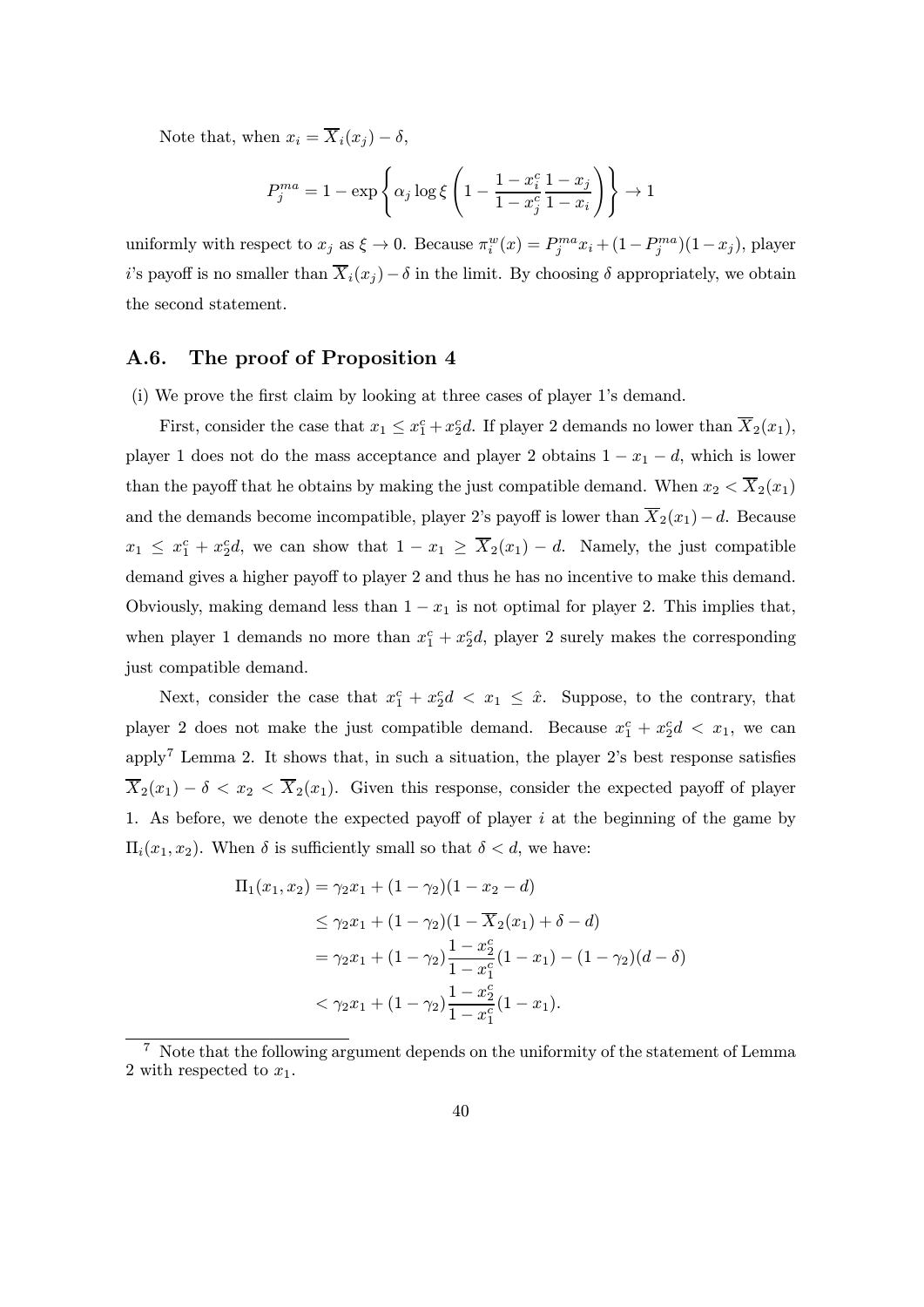Because  $\gamma_2 < x_1^c$ ,  $\gamma_2 - (1 - \gamma_2)(1 - x_2^c)/(1 - x_1^c) = \gamma_2 \{1 + ((1 - x_2^c)/(1 - x_1^c))\} - (1 - x_2^c)/(1 - x_1^c)$  $x_1^c/(1-x_1^c)-(1-x_2^c)/(1-x_1^c)=0$ , the last expression is maximized when  $x_1$  is the smallest. Namely, it is lower than  $\gamma_2(x_1^c + x_2^c d) + (1 - \gamma_2) \frac{1 - x_2^c}{1 - x_1^c} (1 - x_1^c - x_2^c d)$ . This is no higher than  $x_1^c + x_2^c$ , which player 1 can obtain for sure as shown above. This is a contradiction and therefore the supposed plays cannot occur in equilibrium.

Finally, consider the case that  $\hat{x} < x_1$ . Suppose, to the contrary, that player 2 does not make the just compatible demand. The response of the rational type of player 2 is same as the above and, due to the departure of the chicken type, the payoff of player 1 is no higher than the one derived there. This is a contradiction and thus the supposed play cannot occur in equilibrium.

The combination of the above implies that any equilibrium has to entail the just compatible demands.

(ii) From the above argument, we know that any demand no higher than  $x_1^c + x_2^c d$  is surely accepted by player 2. It indicates that any demand lower than this amount cannot be optimal for player 1.

Now consider the case that  $x_1 > x_1^c + x_2^c d$ . When player 2 makes the just compatible demand, he obtains  $1 - x_1$ . On the other hand, when he makes an incompatible demand, Lemma 2 shows that the highest payoff for player 2 is attained when he makes the demand  $x_2$  such that  $\overline{X}_2(x_1) - \delta < x_2 < \overline{X}_2(x_1)$  and then he obtains more than  $\overline{X}_2(x_1) - \delta - d$ . When  $1 - x_1 \le \overline{X}_2(x_1) - \delta - d$  or  $x_1 \ge x_1^c + x_2^c(\delta + d)$ , player 2 chooses an incompatible demand. The above argument in (i) shows that, when player 2 makes an incompatible demand, it gives less than  $x_1^c + x_2^c d$  to player 1. Hence, player 1's demand cannot be larger than  $x_1^c + x_2^c(\delta + d)$ .

By appropriately choosing  $\delta$ , we obtain the desired statement.

# A.7. The proof of Proposition 5

The proof proceeds in the similar way as in the proof of Proposition 2. In the following proof, we take  $\xi_i$   $(i = 1, 2)$  sufficiently small so that the statement of Lemma 2 holds.

First, we derive the best response of player 2 at the demand stage given player 1's demand  $x_1$ . It is easy to see that a demand lower than  $1 - x_1$  is not optimal for player 2 as it is dominated by the just compatible demand  $1 - x_1$ . In the following, we restrict our attention to the demand no lower than  $1 - x_1$ .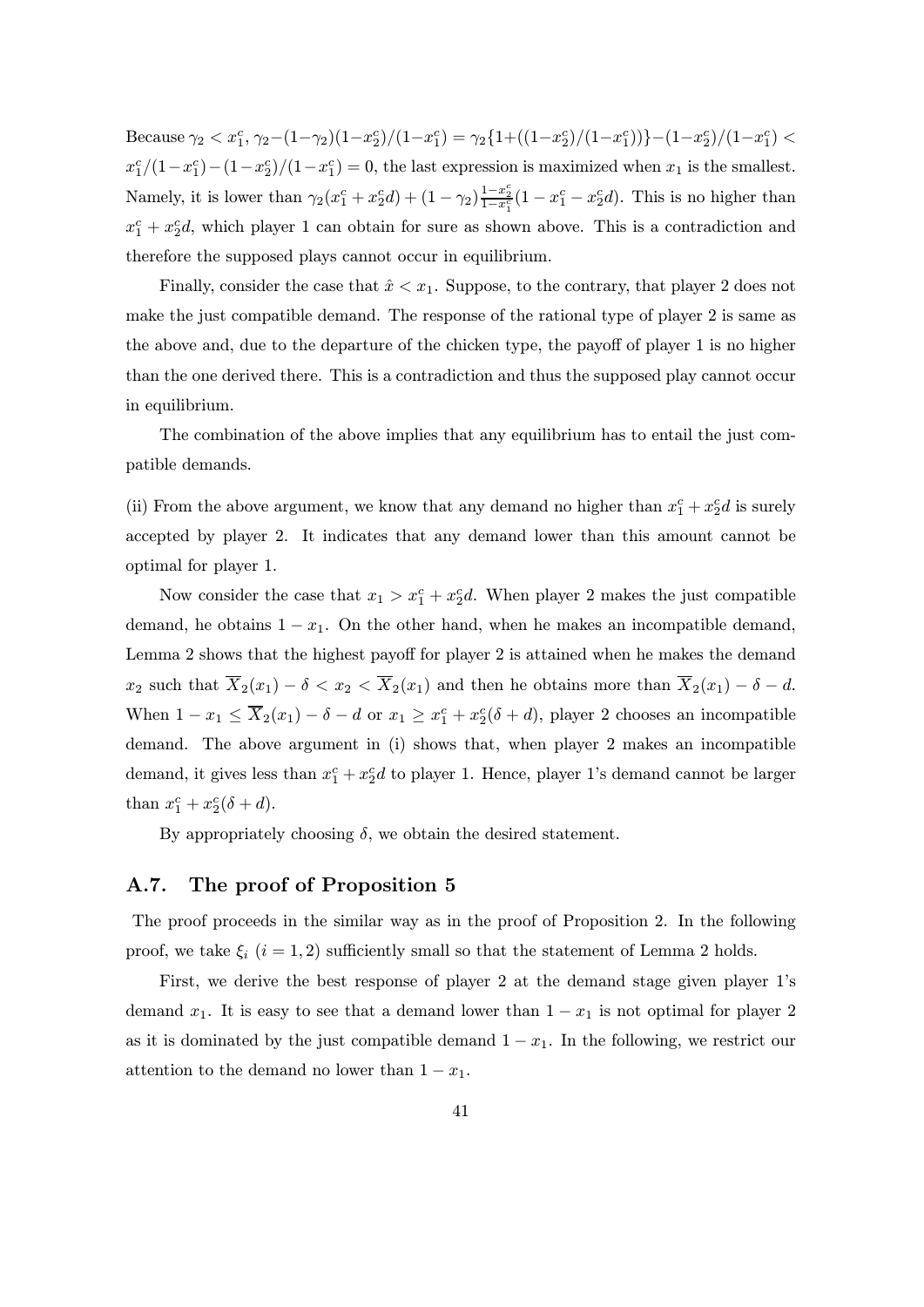(i)  $x_1 \leq 1 - \hat{x}$ 

Note that  $x_1 \leq 1 - \hat{x} < 1 - x_2^c = x_1^c$ . Hence, when  $x_2 > 1 - x_1$  and the demands are incompatible, the continuation payoff of player 2 in the war of attrition is given by  $1 - x_1$ . By the same logic as in the part (i) at the proof of Proposition 2, we can show that making the just compatible demand is the best response in this case.

(ii)  $1 - \hat{x} < x_1 \leq \overline{X}_2^{-1}(\hat{x})$ 

Note that, by the condition of this case,  $\overline{X}_2(x_1) \leq \hat{x}$ . It implies that any demand causing player 1 to do the mass acceptance is lower than  $\hat{x}$  and the chicken type of player 1 yields to it at the yielding stage. Moreover, when player 2 makes the demand of  $\hat{x}$ , Lemma 1 shows that, if some player does the mass acceptance, it is player 2 who does so. Hence, we can apply the same logic as in the part (ii) at the proof of Proposition 2, and can show that the candidates for player 2's best response are making the corresponding just compatible demand, demanding the highest one that the chicken type yields to and making an incompatible demand which causes player 1 to do the mass acceptance:  $1 - x_1$ ,  $\hat{x}$ , and a demand lower than  $\overline{X}_2(x_1)$ .

First, compare the just compatible demand with the demand of  $\hat{x}$  as player 2's strategy. Given the latter demand, Lemma 1 shows that player 2 obtains  $\Pi_2(x_1, \hat{x}) = \gamma_1 \hat{x} + (1 - \gamma_1)(1 - \hat{x})$  $x_1 - d$ ). Thus, the difference between the payoff from the just compatible demand and that from  $\hat{x}$  is given by the same formula derived in the proof of Proposition 2:

$$
\Pi_2(x_1, 1-x_1) - \Pi_2(x_1, \hat{x}) = 1 - x_1 - \gamma_1 \hat{x} - (1-\gamma_1)(1-x_1-d) = \gamma_1(1-\hat{x}) + (1-\gamma_1)d - \gamma_1 x_1.
$$

When  $x_1 = 1 - \hat{x}$ , the difference is equal to  $(1 - \gamma_1)d$ , which is positive. The difference is decreasing in  $x_1$ . Hence, when  $x_1 < (>)\tilde{x}_1$ , making the just compatible demand is better (worse respectively) than making the demand of  $\hat{x}$ . (Player 2 is indifferent between these when the equality holds.)

Next, compare the demand of  $\hat{x}$  with an incompatible demand that causes player 1 to do the mass acceptance as player 2's strategy. For player 1 to do the mass acceptance, Lemma 1 shows that  $x_1 > x_1^c$ . For the moment, we focus on player 1's demand such that  $x_1 > x_1^c + \triangle$  for  $\triangle > 0$ . (We later justify this restriction.) Lemma 2 shows that the highest payoff from the latter strategy is slightly lower than  $\overline{X}_2(x_1)$  and its maximizer is also slightly lower than  $\overline{X}_2(x_1)$ . Specifically, let the former be given by  $\overline{X}_2(x_1) - \epsilon$  and the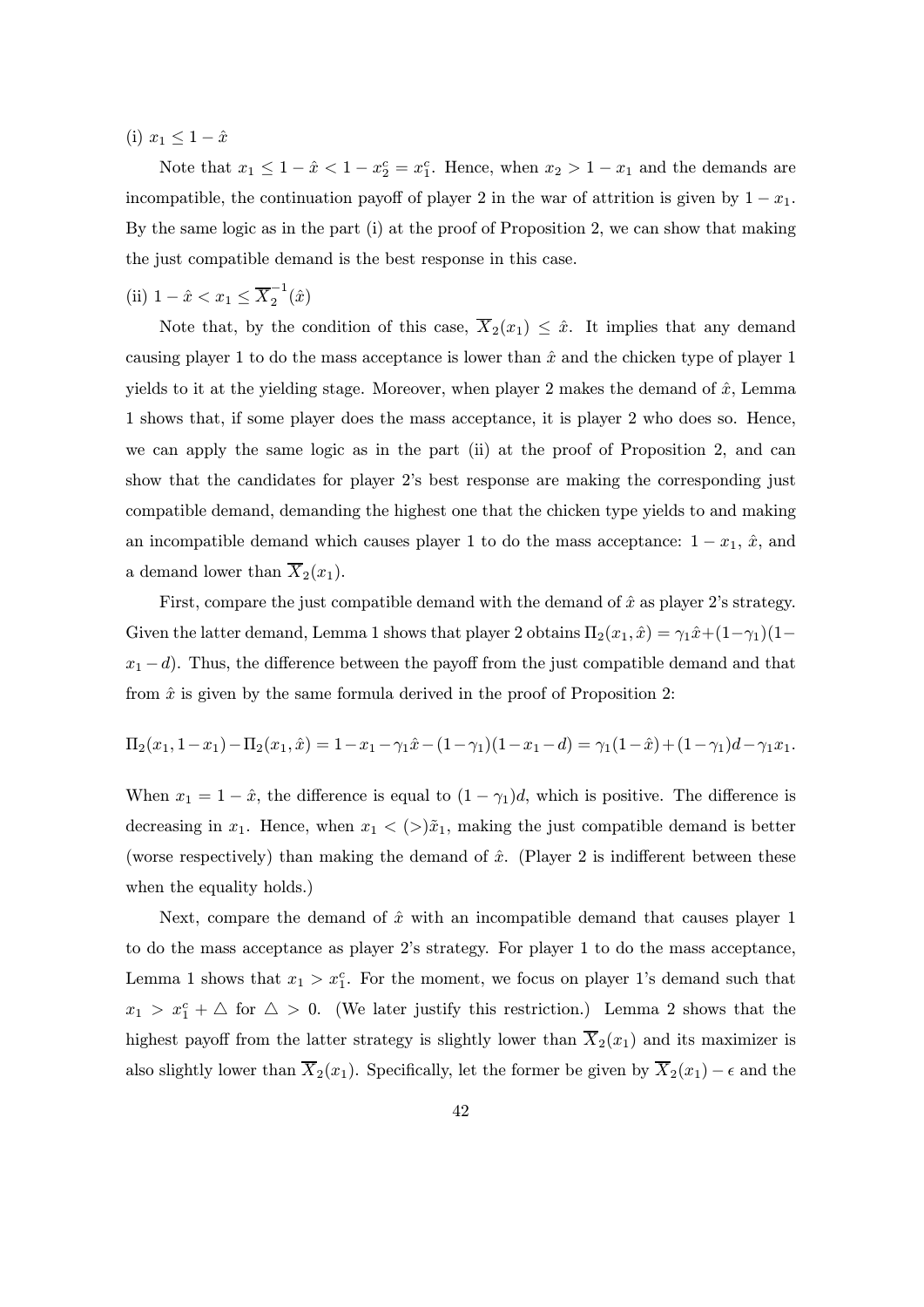latter by  $\overline{X}_2(x_1) - \epsilon'$ , where  $0 < \epsilon, \epsilon' < \delta$ . Then, his expected payoff at the beginning is  $\Pi_2(x_1, X_2(x_1) - \epsilon') = \gamma_1(X_2(x_1) - \epsilon') + (1 - \gamma_1)(X_2(x_1) - \epsilon - d)$ . Using this, we compute the difference between the payoff from  $\hat{x}$  and that from  $X_2(x_1) - \epsilon'$ :

$$
\Pi_2(x_1, \hat{x}) - \Pi_2(x_1, \overline{X}_2(x_1) - \epsilon')
$$
\n
$$
= \gamma_1 \hat{x} + (1 - \gamma_1)(1 - x_1 - d) - \gamma_1(\overline{X}_2(x_1) - \epsilon') - (1 - \gamma_1)(\overline{X}_2(x_1) - \epsilon - d)
$$
\n
$$
= \gamma_1 \hat{x} + (1 - \gamma_1)(1 - x_1) - \overline{X}_2(x_1) + (\gamma_1 \epsilon' + (1 - \gamma_1)\epsilon)
$$
\n
$$
= \gamma_1 \hat{x} + (1 - \gamma_1)(1 - x_1) - 1 + \frac{1 - x_2^c}{1 - x_1^c}(1 - x_1) + (\gamma_1 \epsilon' + (1 - \gamma_1)\epsilon)
$$
\n
$$
= -\frac{1 - \gamma_1 + \gamma_1 x_1^c}{1 - x_1^c} x_1 + \gamma_1 \hat{x} - \gamma_1 + \frac{x_1^c}{1 - x_1^c} + (\gamma_1 \epsilon' + (1 - \gamma_1)\epsilon)
$$

Observe that, when  $\epsilon' = \epsilon = 0$ , the payoff from the demand  $\overline{X}_2(x_1)$  gives the upper bound for the payoff that player 2 can obtain when his demand causes player 1 to do the mass acceptance. Thus, the solution to the following equation gives the lower bound for the threshold which determines whether demanding  $\hat{x}$  is better or not:

$$
-\frac{1-\gamma_1+\gamma_1x_1^c}{1-x_1^c}x_1+\gamma_1\hat{x}-\gamma_1+\frac{x_1^c}{1-x_1^c}=0.
$$

Solving this equation and calling its solution  $x_1^{**}$ , we have:

$$
x_1^{**} \equiv \frac{x_1^c - (1 - x_1^c)\gamma_1(1 - \hat{x})}{1 - \gamma_1 + \gamma_1 x_1^c}.
$$

Because  $\overline{X}_2(x_1^c) = x_2^c = 1 - x_1^c < \hat{x}$ , the left-hand side of the above equation is positive at  $x_1 = x_1^c$ . On the other hand, because  $1 - \overline{X}_2^{-1}(x_1^c) = x_1^c$  and  $\overline{X}_2^{-1}(x_1)$  is increasing in  $x_1$ , we have  $1 - \overline{X}_2^{-1}(\hat{x}) < \hat{x}$ . Thus, the left-hand side of the above equation is negative at  $x_1 = \overline{X}_2^{-1}(\hat{x})$ . Combining these, we can conclude that  $x_1^c < x_1^{**} < \overline{X}_2^{-1}(\hat{x})$ . (Because  $\overline{X}_2^{-1}(x_1)$  is increasing in  $x_1$  and  $x_2^c < \hat{x}$ , it holds that  $x_1^c < \overline{X}_2^{-1}(\hat{x})$ .) This argument shows that the threshold for demanding  $\hat{x}$  to be better is higher than  $x_1^c$  by some positive margin. (Note that, because we deal with the limit here, we can choose an arbitrary  $\triangle$  when we apply Lemma 2. Thus, this argument is valid.) We return to the comparison of the payoff from  $\hat{x}$  and that from  $X_2(x_1) - \epsilon'$  this time for  $x_1$  such that  $x_1 > x_1^{**}$ . This justifies the supposition that  $x_1 > x_c + \Delta$ . The simple computations shows that the best responses of player 2 change at:

$$
x_1 = \frac{(1 - x_1^c)(\gamma_1 \hat{x} - \gamma_1 + \gamma_1 \epsilon' + (1 - \gamma_1)\epsilon) + x_1^c}{1 - \gamma_1 + \gamma_1 x_1^c} = x_1^{**} + \frac{(1 - x_1^c)(\gamma_1 \epsilon' + (1 - \gamma_1)\epsilon)}{1 - \gamma_1 + \gamma_1 x_1^c}.
$$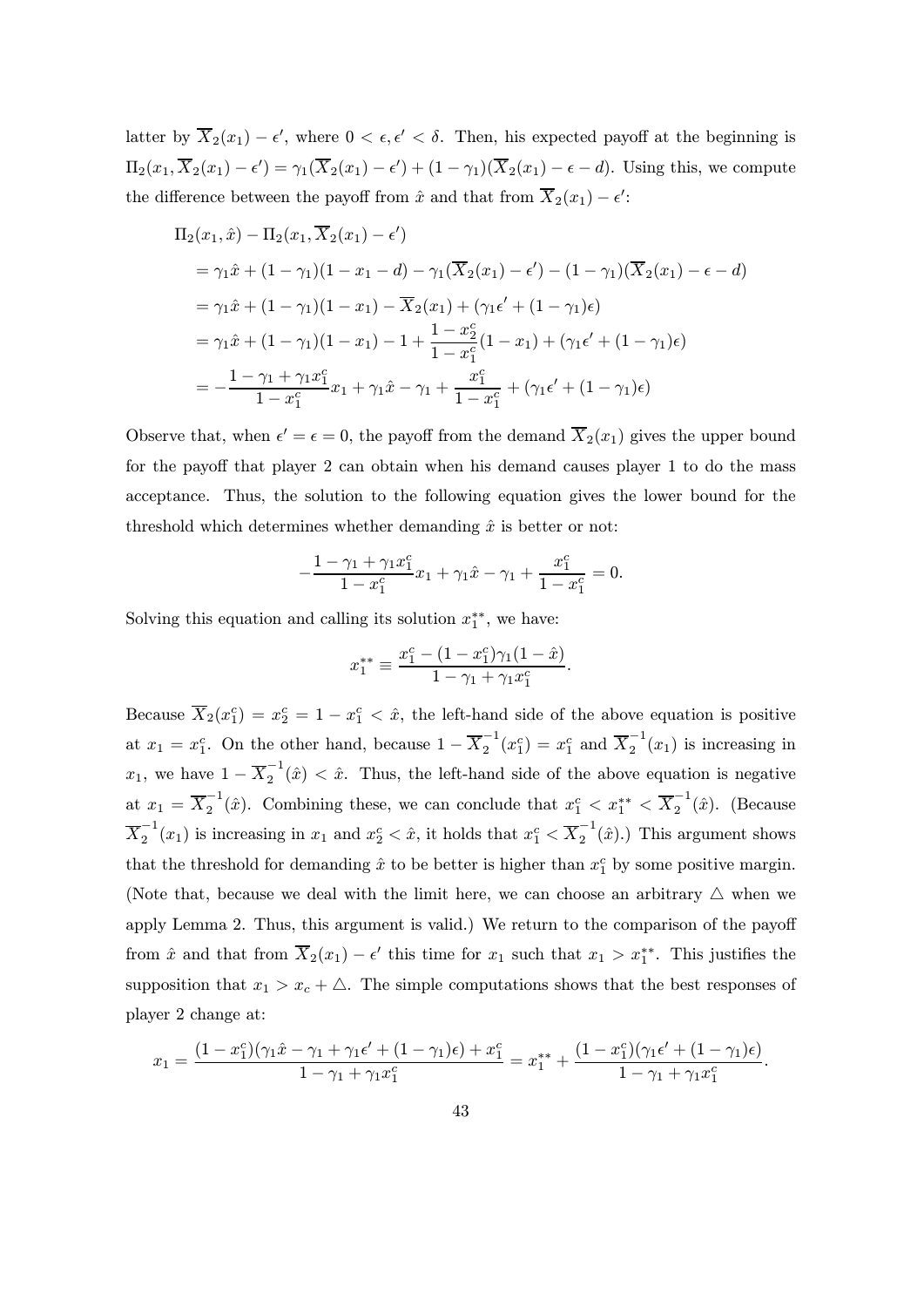(Note that both  $\epsilon$  and  $\epsilon'$  depend on  $x_1$ . What we are deriving here is not the exact threshold but the range in which a strategy is known to be the best response.) Lemma 2 shows that  $0 < \epsilon, \epsilon < \delta$  for any  $x_i$ . Thus, there is some  $\delta'$  which is of the same order as  $\delta$  and satisfies  $(1-x_1^c)(\gamma_1\epsilon'+(1-\gamma_1)\epsilon)$  $\frac{1}{(1-\gamma_1+\gamma_1x_1^c)} < \delta'$ . Therefore, if  $x_1 \leq x_1^{**}$ , demanding  $\hat{x}$  is better and, if  $x_1 \geq x_1^{**}+\delta'$ , demanding  $X_2(x_1)$  is better. (When  $x_1^{**} < x_1 < x_1^{**} + \delta'$ , which is better depends on the demand  $x_1$ .)

We compare the two thresholds derived above:  $\tilde{x}_1$  and  $x_1^{**}$ . Note that:

$$
x_1^{**} - \tilde{x}_1 = \frac{x_1^c - (1 - x_1^c)\gamma_1(1 - \hat{x})}{1 - \gamma_1 + \gamma_1 x_1^c} - \frac{\gamma_1(1 - \hat{x}) + (1 - \gamma_1)d}{\gamma_1}
$$
  
= 
$$
\frac{\gamma_1(\hat{x} + x_1^c - 1) - (1 - \gamma_1)(1 - \gamma_1 + \gamma_1 x_1^c)d}{\gamma_1(1 - \gamma_1 + \gamma_1 x_1^c)}.
$$

Under the supposition of the proposition, it is positive because  $d < \gamma_1(\hat{x} + x_1^c - 1)/(1 - \gamma_1 + \gamma_2)$  $\gamma_1 x_1^c$   $<$   $\gamma_1(\hat{x} + x_1^c - 1)/(1 - \gamma_1)(1 - \gamma_1 + \gamma_1 x_1^c)$ . Thus, it holds that  $\tilde{x}_1 < x_1^{**}$ . Under this inequality, the above argument implies that  $x_2 = 1 - x_1$  is optimal when  $x_1 \leq \tilde{x}_1, x_2 = \hat{x}$  is optimal when  $\tilde{x}_1 \leq x_1 \leq x_1^{**}$ , some demand that causes player 1 to do the mass acceptance is optimal when  $x_1 \ge x_1^{**} + \delta'$ . When  $x_1^{**} < x_1 < x_1^{**} + \delta'$ , either of the last two strategies above is optimal.

(iii)  $x_1 > \overline{X}_2^{-1}(\hat{x})$ 

We compare player 2's payoff from making the demand of  $\hat{x}$  with that from making the just compatible demand. The above analysis has shown that, at  $x_1 = \overline{X}_2^{-1}(\hat{x})$ , the former is higher than the latter. Namely, it holds that  $\gamma_1 \hat{x} + (1 - \gamma_1)(1 - \overline{X}_2^{-1}(\hat{x}) - d) > 1 - \overline{X}_2^{-1}(\hat{x})$ . When  $x_1 > \overline{X}_2^{-1}(\hat{x})$  and player 2 demands  $\hat{x}$ , player 1 does the mass acceptance. Then, the difference between the payoff of player 2 from demanding  $\hat{x}$  and that from making the just compatible demand is given by:

$$
\Pi_2(x_1, \hat{x}) - \Pi_2(x_1, 1 - x_1)
$$
  
=  $\gamma_1 \hat{x} + (1 - \gamma_1)(1 - x_1 + P_2^{ma}(x_1 + \hat{x} - 1) - d) - (1 - x_1)$   
=  $\{\gamma_1 \hat{x} + (1 - \gamma_1)(1 - x_1 - d) - (1 - x_1)\} + (1 - \gamma_1)P_2^{ma}(x_1 + \hat{x} - 1).$ 

The term in the first bracket is increasing in  $x_1$ . Moreover, it holds that

$$
\frac{dP_j^{ma}}{dx_j} = -e^{\log \xi_j \left(1 - \frac{1 - x_j^c}{1 - x_j^c} \frac{1 - x_j}{1 - x_i}\right)} \left( \log \xi_j \frac{1 - x_i^c}{1 - x_j^c} \frac{1}{1 - x_i}\right) > 0.
$$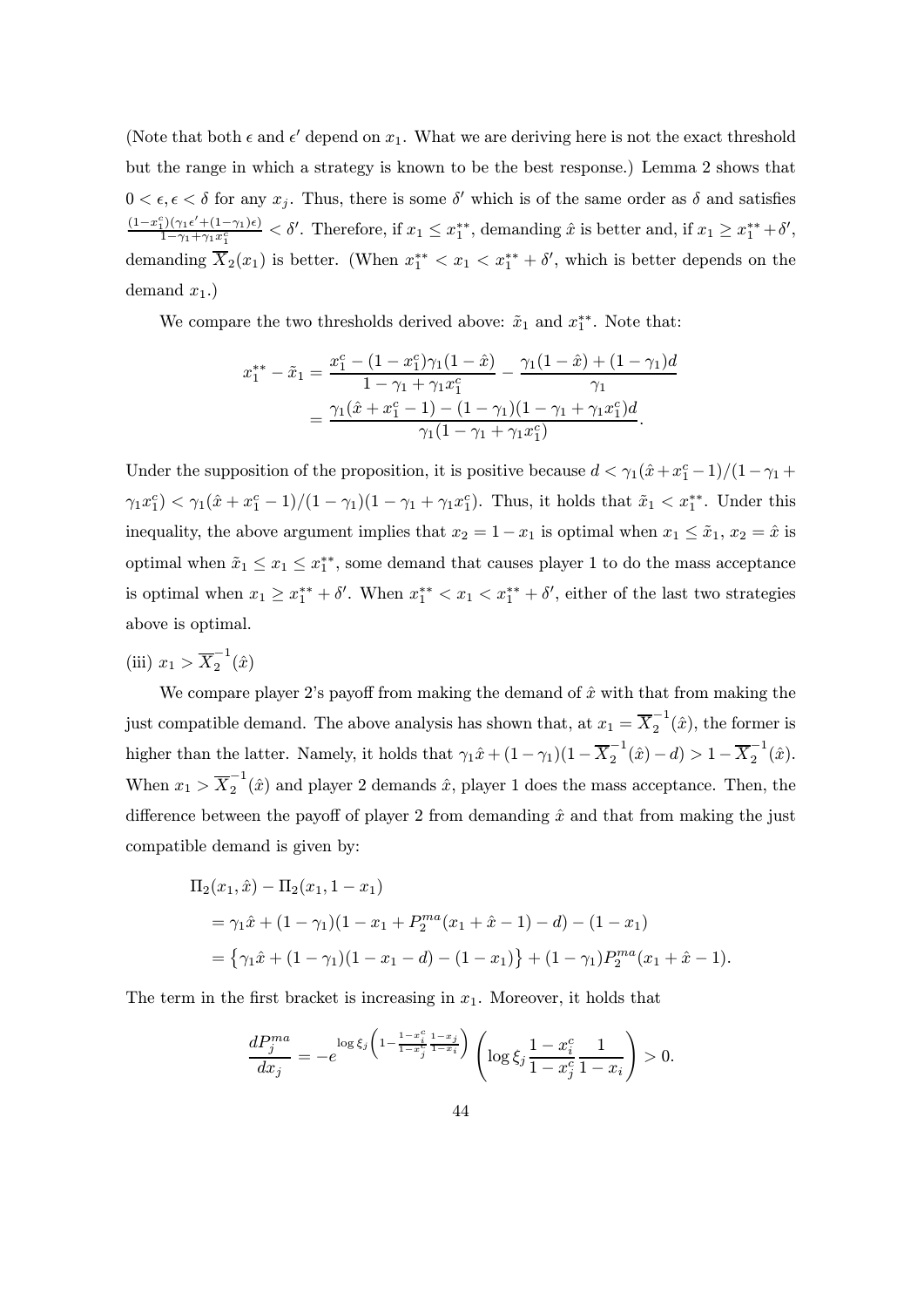It implies that the second term is also increasing in  $x_1$ . Hence, the above inequality implies that the difference is positive. This shows that, for player 2, making the just compatible demand is dominated by demanding  $\hat{x}$  and thus is never the optimal strategy for him when  $x_1 > \overline{X}_2^{-1}(\hat{x}).$ 

The similar argument made in the corresponding part in the proof of Proposition 2 can show that, for player 2, either the demand of  $\hat{x}$  or some demand that causes player 1 to do the mass acceptance is optimal. Note that, because  $x_1 > \overline{X}_2^{-1}(\hat{x})$ , player 1 does the mass acceptance when  $x_2 = \hat{x}$ . Therefore, no matter what is the optimal strategy, player 1 does the mass acceptance when player 2 plays the best response in this case.

Given player 2's best responses derived above, we derive the optimal demand for player 1.

Consider the demand of  $x_1^*$ . The above analysis shows that player 2 responds to it by demanding  $\hat{x}$ . Because  $x_1^{**} < \overline{X}_2^{-1}(\hat{x})$  from the above derivation,  $P_2^{ma}$  converges to one given  $(x_1^{**}, \hat{x})$  when  $\xi$  goes to zero. For sufficiently small  $\xi$ , player 1 obtains a payoff no lower than  $x_1^{**} - d - \delta$ . Note that, because  $x_1^{**} > x_1^c$  as shown above, for sufficiently small  $\delta$ , player 1's payoff from this strategy is higher than  $x_1^c - d$ .

First, we argue that this achieves a higher payoff for player 1 than any demand that leads to the just compatible demand by player 2. By the above analysis, the just compatible demand is not made when  $x_1 > \tilde{x}_1$  and player 1's maximum payoff from this possibility is given by  $\tilde{x}_1$ . Taking the difference between player 1's payoff from  $x_1^{**}$  and this payoff, we obtain:

$$
\Pi_1(x_1^{**}, \hat{x}) - \Pi_1(\tilde{x}_1, 1 - \tilde{x}_1)
$$
\n
$$
\geq x_1^{**} - d - \delta - \frac{\gamma_1(1 - \hat{x}) + (1 - \gamma_1)d}{\gamma_1}
$$
\n
$$
= \frac{x_1^c - (1 - x_1^c)\gamma_1(1 - \hat{x})}{1 - \gamma_1 + \gamma_1 x_1^c} - \frac{\gamma_1 d + \gamma_1(1 - \hat{x}) + (1 - \gamma_1)d}{\gamma_1} - \delta
$$
\n
$$
= \frac{\gamma_1(\hat{x} + x_1^c - 1) - \gamma_1(1 - \gamma_1 + \gamma_1 x_1^c)\delta - (1 - \gamma_1 + \gamma_1 x_1^c)d}{\gamma_1(1 - \gamma_1 + \gamma_1 x_1^c)}.
$$

By the supposition in proposition, we have that  $d < \gamma_1(\hat{x} + x_1^c - 1)/(1 - \gamma_1 + \gamma_1 x_1^c)$  or that  $\gamma_1(\hat{x}+x_1^c-1)-(1-\gamma_1+\gamma_1x_1^c)d>0.$  Hence, when we choose sufficiently small  $\delta$ , the above expression is positive. It implies that demanding  $x_1^{**}$  gives a higher payoff to player 1 than any demand that induces player 2 to make the just compatible demand.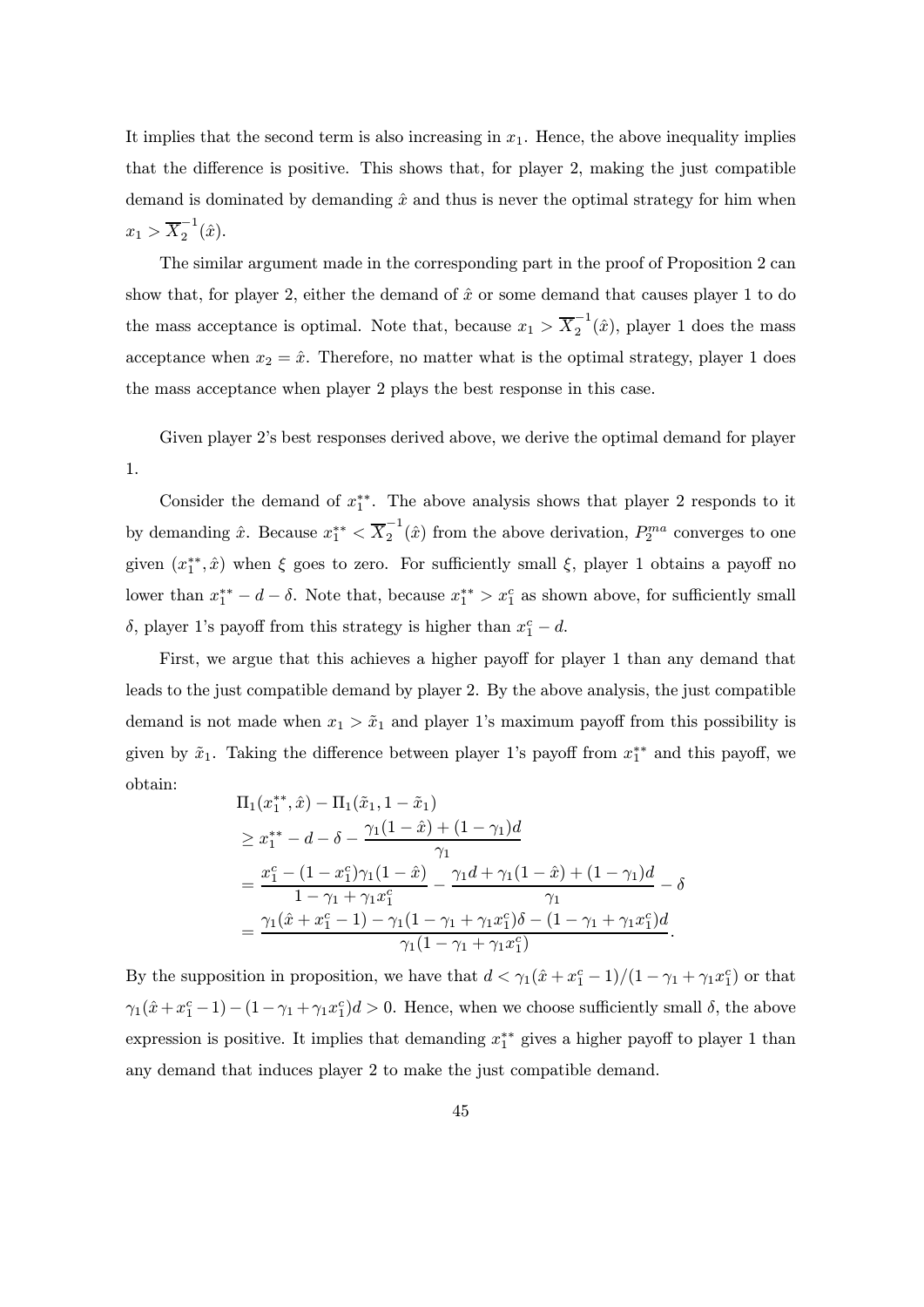Second, we argue that the demand of  $x^{**}$  achieves a higher payoff for player 1 than any demand that leads to player 1's mass acceptance given the best response of player 2. The above analysis has shown that player 1 does the mass acceptance only when  $x_1 > x_{**}$ . In such a situation, Lemma 1 implies that player 1's payoff is given by  $1-x_2-d$ . By the above analysis, we know that the best response of player 2 is either a demand which is higher than  $\overline{X}_2(x_1) - \delta$  or  $\hat{x}$ . The above analysis also shows that  $x_1^{**} > x_1^c$ . Because  $\overline{X}_2(x_1)$  is strictly increasing in  $x_1$ , we have  $\overline{X}_2(x_1) > \overline{X}_2(x_1^{**}) > \overline{X}_2(x_1^c) = x_2^c$ . By choosing a  $\delta(>0)$  such that  $\delta < \overline{X}_2(x_1^{**}) - \overline{X}_2(x_1^c)$ , we then have  $\overline{X}_2(x_1) - \delta > \overline{X}_2(x_1^{**}) - \delta > x_2^c$ . Hence, when player 2 responds by  $\overline{X}_2(x_1) - \delta$ , player 1's payoff is lower than  $1 - x_2^c - d = x_1^c - d$ . Because  $\hat{x} > x_2^c$ , we have  $x_1^c = 1 - x_2^c > 1 - \hat{x}$ . Hence, when player 2 responds by  $\hat{x}$ , player 1's payoff is lower than  $x_1^c - d$ . This implies that either response gives a payoff lower than  $x_1^c - d$  to player 1.

The above argument shows that the optimal demand for player 1 has to induce player 2 to demand  $\hat{x}$ . As shown in the above analysis of the case (ii), player 2 will choose to demand  $\hat{x}$  when  $x_1 \leq x_1^{**}$  but will not do so when  $x_1 \geq x_1^{**} + \delta$ . Because the probability of player 2's mass acceptance becomes close to one for a small  $\xi$ , player 1's demand should not be lower than  $x_1^{**}$  by any large margin. The combination of these proves both statements of the proposition.

# A.8. The proof of Proposition 6

The best response of player 2 at the demand stage is identical to the one derived in the proof of Proposition 5. We examine various strategies of player 1 at the demand stage in turn.

The argument in proof of Proposition 5 shows that, under the supposition of the proposition, demanding  $x_1^{**}$  achieves the payoff which is higher for player 1 than any demand that induces player 2 to make the just compatible demand even when only the former entails the bargaining cost. In the current setting, because the demand of  $x^{**}( $\hat{x}$ )$  is accepted by the chicken type, the former achieves a higher payoff than in the setting of Proposition 5. Thus, demanding  $x_1^{**}$  dominates any demand which induces player 2 to make the just compatible demand also in the current setting.

We now show that demanding more than  $\hat{x}$  is not optimal for player 1, either. We derive a contradiction by supposing that she does so. When player 2 turns out not to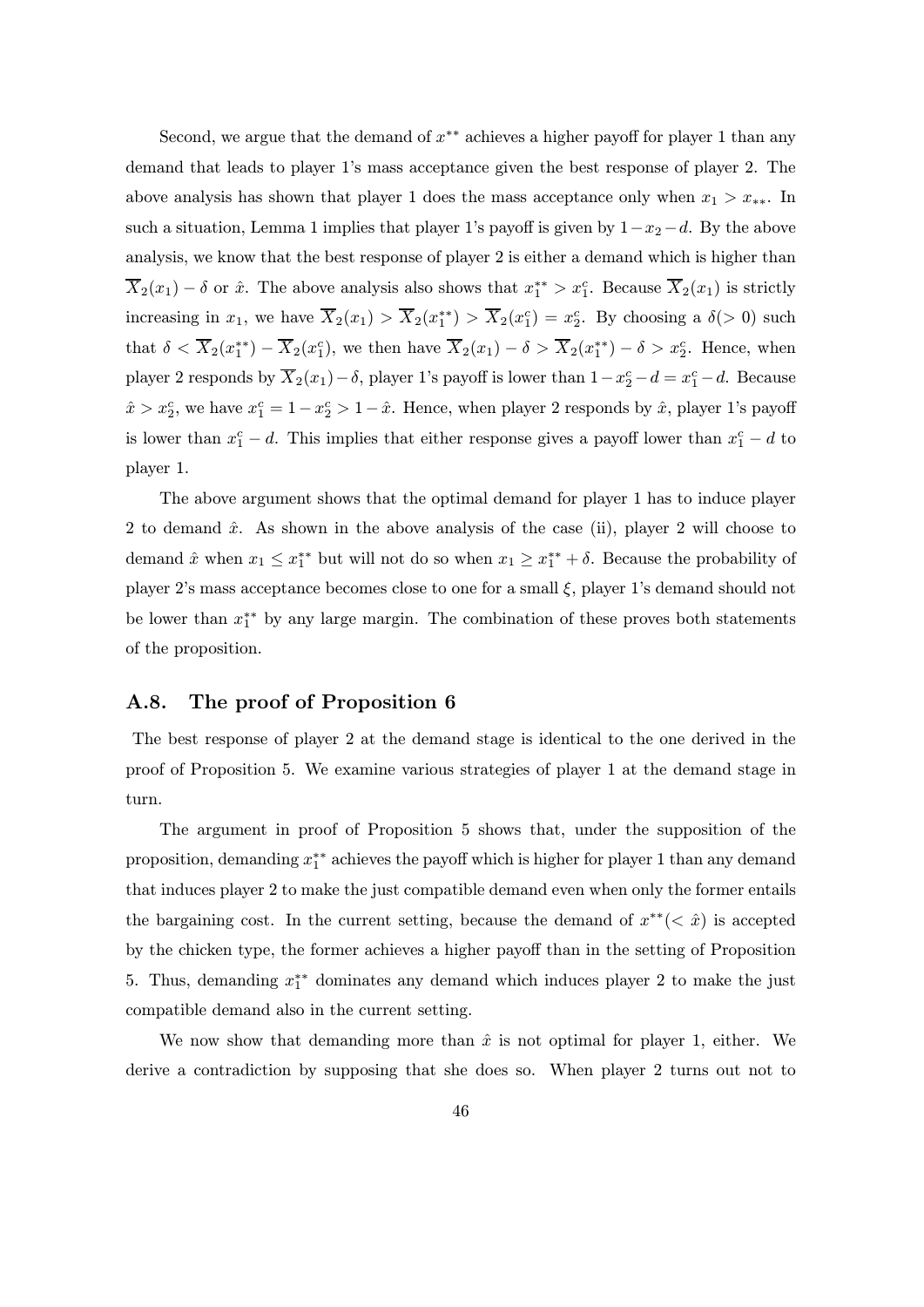be the chicken type, the analysis in the proof of Proposition 5 shows that making some demand in  $(x_1^{**} - \delta, x_1^{**} + \delta)$  is optimal for sufficiently small  $\xi$ . When player 2 turns out to be the chicken type, player 1 is better off by making some demand in  $(x_1^{**} - \delta, x_1^{**} + \delta)$ than by demanding  $\hat{x}$  because the chicken type accepts the former but walks away from the latter demand. (Because  $x_1^{**} < \hat{x}$  by the supposition, for sufficiently small  $\delta$ , it holds that  $x_1^{**} + \delta \leq \hat{x}$ .) Hence, no matter whether player 2 is the chicken type or not, some demand in  $(x_1^{**} - \delta, x_1^{**} + \delta)$  is better for player 1 than demanding more than  $\hat{x}$ .

We next argue that any demand that is no higher than  $\hat{x}$  and causes player 2 to make a demand which is lower than  $\overline{X}_2(x_1)$  is not optimal for player 1. Suppose not. When player 2 makes a demand less than  $\overline{X}_2(x_1)$ , the analysis of player 2's best response in the proof of Proposition 5 shows that either  $x_2 > \overline{X}_2(x_1) - \delta$  for sufficiently small  $\xi$  or  $x_2 = \hat{x}$ . Because player 1 does the mass acceptance, Lemma 1 shows that player 1's payoff is given by  $\gamma_2 x_1 + (1 - \gamma_2)(1 - x_2 - d)$ . We first examine the case that  $x_2 > \overline{X}_2(x_1) - \delta$ . Given such a demand, player 1's payoff is at most:

$$
\gamma_2 x_1 + (1 - \gamma_2)(1 - \overline{X}_2(x_1) + \delta - d)
$$
  
= 
$$
\gamma_2 x_1 + (1 - \gamma_2) \left( \frac{1 - x_2^c}{1 - x_1^c} (1 - x_1) + \delta - d \right)
$$
  
= 
$$
\left( \gamma_2 - (1 - \gamma_2) \frac{1 - x_2^c}{1 - x_1^c} \right) x_1 + (1 - \gamma_2) \left( \frac{1 - x_2^c}{1 - x_1^c} + \delta - d \right).
$$

Because  $\gamma_2 < x_1^c$ ,  $\gamma_2 - (1 - \gamma_2) \frac{1 - x_2^c}{1 - x_1^c} < x_1^c - (1 - x_1^c) \frac{1 - x_2^c}{1 - x_1^c} = x_1^c - (1 - x_2^c) = 0$ . Hence, the coefficient of  $x_1$  is negative. Thus, the payoff from this case is no higher than the one evaluated at  $x_1 = x_1^{**}$ . Compare this payoff with the payoff from demanding  $x_1^{**}$ . When player 2 turns out to be the chicken type, the payoffs from these two coincide. On the other hand, the last part of the proof of Proposition 5 shows that demanding  $x_1^{**}$  is better for player 1 than demanding a larger sum and causing player 2 to demand less than  $\overline{X}_2(x_1)$ . Hence, in terms of the expectation, making the demand that causes player 2 to demand less than  $\overline{X}_2(x_1)$  is not optimal. We then examine the case that  $x_2 = \hat{x} < \overline{X}_2(x_1)$ . In this case, player 1's payoff is given by  $\gamma_2 x_1 + (1 - \gamma_2)(1 - \hat{x} - d) < \gamma_2 \hat{x} + (1 - \gamma_2)(1 - \hat{x} - d)$ . On the other hand, when player 1 makes the demand of  $x_1^{**}$ , her payoff becomes close to  $x_1^{**} - (1 - \gamma_2)d$  when  $\xi$  is sufficiently small. By the supposition,  $\gamma_2 < (x_1^{**} + \hat{x} - 1)/(2\hat{x} - 1)$ . It implies that  $\gamma_2 \hat{x} + (1 - \gamma_2)(1 - \hat{x}) < x_1^{**}$ . Namely, the former is smaller than the latter in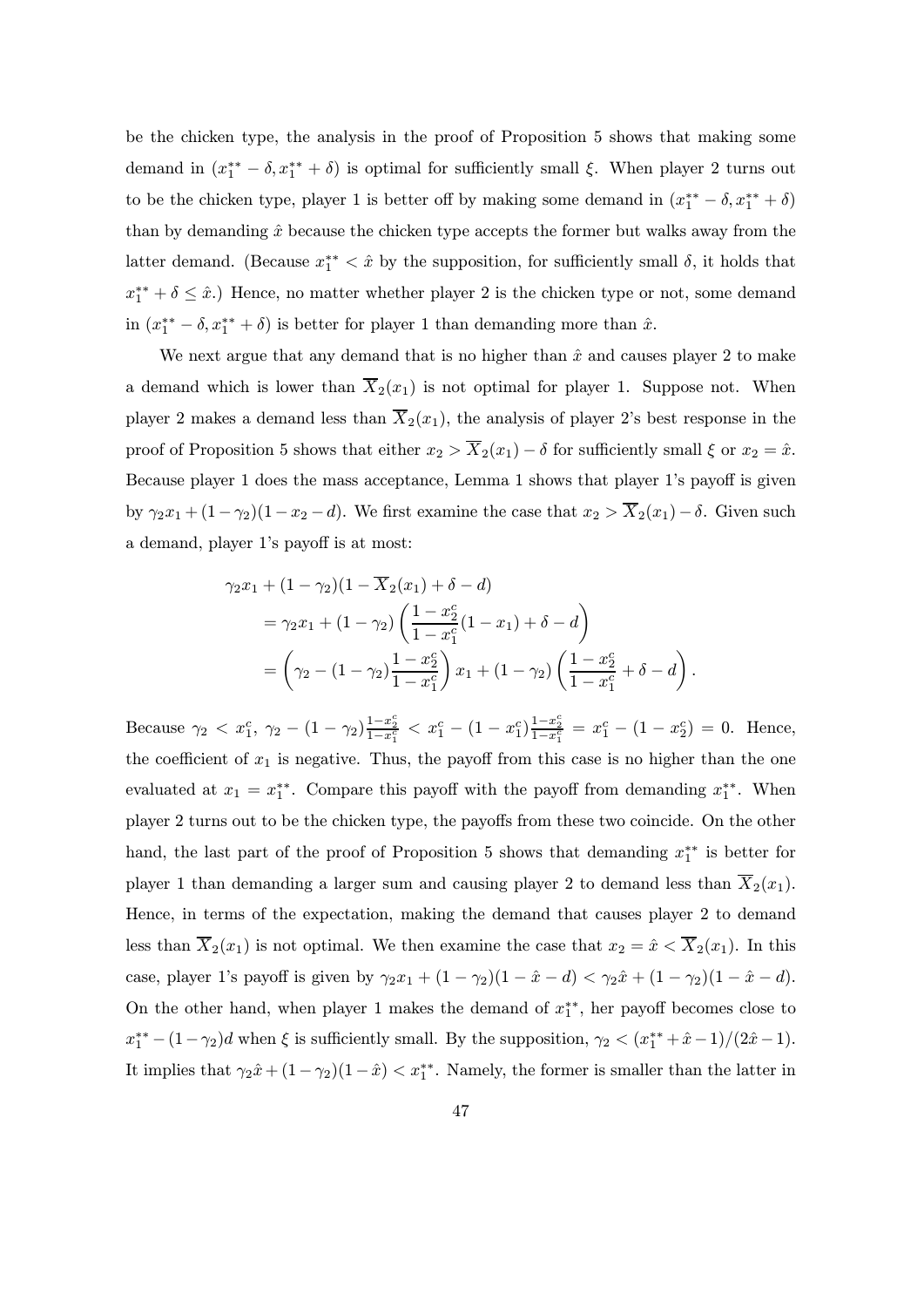the limit and thus demanding  $x_1$  that causes player 2 to make the demand  $\hat{x}$  is not optimal for player 1.

The above argument implies that the optimal strategy for player 1 has to be no higher than  $\hat{x}$  and it induces player 2 to demand  $\hat{x}$ . The proof in Proposition 5 shows that, for any  $\delta$ , such is the case only when  $\tilde{x}_1 \leq x_1 < x_1^{**} + \delta$  for sufficiently small  $\xi$ . Observe that player 1's payoff is given by  $\gamma_2 x_1 + (1 - \gamma_2)(1 - \hat{x} - d + P_2^{ma}(x_1 + \hat{x} - 1))$ . Because  $x_1^{**} < \overline{X}_2^{-1}(\hat{x})$  by the supposition,  $P_2^{ma}$  converges to one given  $(x_1, \hat{x})$  when  $x_1 < x_1^{**} + \delta$ and  $\delta$  is sufficiently small. This implies that the optimal demand converges to  $x_1^{**}$  as  $\xi$  goes to zero. This concludes the proof.

# A.9. The proof of Proposition 7

Denote the equilibrium demands by  $(x_1, x_2)$ .

If they are incompatible and  $x_i \geq x_j$ , player i is better off by demanding  $1 - x_j$  and saving the bargaining cost. Hence, any pure strategy equilibrium has to involve the just compatible demands.

If they are compatible and  $x_i > (1 + d)/2$ , player j would deviate to the demand  $[x_i]_+$ and then obtain the payoff  $x_i - d > (1 - d)/2$  in the limit. Because  $1 - x_i < (1 - d)/2$ , it would increase his payoff. Hence, any equilibrium demand has to satisfy  $x_i \leq (1+d)/2$ .

Finally, we show that, when  $x_i \in [(1-d)/2, (1+d)/2]$ , it is supported in the equilibrium where player j demands  $1 - x_i$ . Given such a demand, player i would obtain at most  $(1 + d)/2 - d$  by deviating to a higher demand. This is never strictly profitable as she expects to obtain at least that much in equilibrium. Deviating to a lower demand reduces her payoff. Hence, she has no incentive to deviate. By symmetry, player j has no incentive to deviate, either.

# A.10. The proof of Proposition 8

We prove Proposition 8 by a series of lemmas.

Denote the supremum (or the infimum) of player i's demands by  $M_i$  (or  $m_i$  respectively):

$$
M_i = \max\{\sup\{x \in \Omega_i\}, \sup\{x \in [0, 1] \mid f_i(x) > 0\}\},\text{ and}
$$

$$
m_i = \min\{\inf\{x \in \Omega_i\}, \inf\{x \in [0, 1] \mid f_i(x) > 0\}\}.
$$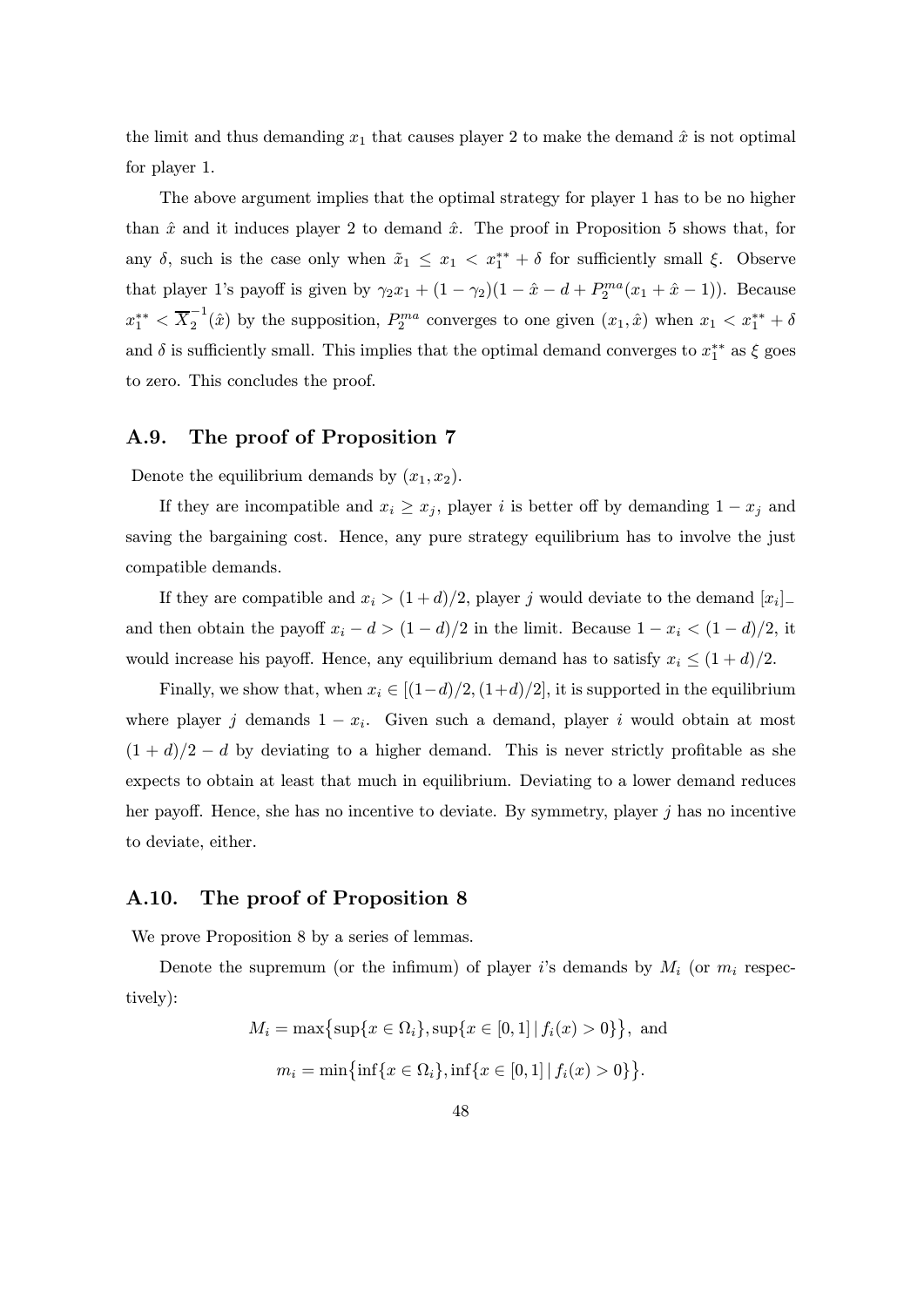The first lemma claims that, if a player demands  $x(>1/2)$  with a positive probability, the other player does not demand  $[x]_{n-}$  for any  $n \in N^+$ . Due to the possibility of the underbidding, any demand including the ones that are equivalent in the limit is made with a positive probability by at most one player.

# Lemma A.1

If  $P_i(x) > 0$  for some  $x > 1/2$ , it holds that  $P_i([x]_{n-}) = 0$  for any  $n \in N^+$ . Moreover, it holds that, for any  $k \in \{1,2\}$ ,  $P_k([x]_{n-})=0$  for any  $n \geq 1$ . (proof)

Suppose that  $P_i([x]_{n-}) > 0$  for some  $n \in N^+$ . By the assumption,  $P_i([x]_{n-}) = 0$  for any  $n \geq 1$ . Because  $x > 1/2$ , underbidding improves player j's payoff and thus what he should demand is  $[x]_$ . Given this, it is better for player i to switch her demands from x to  $[x]_{2-}$ . This contradicts the supposition that  $P_i(x) > 0$ .

The second statement naturally follows from the first statement.  $Q.E.D.$ 

We show that the players' demands cannot be too small as demanding one half always gives them at least one half minus the bargaining cost.

### Lemma A.2

For *i* ∈ {1, 2}, it holds that  $m_i \geq 1/2 - 2d$ . (proof)

Suppose not. Then, there exists  $x_i < 1/2 - 2d$  such that player i demands it in equilibrium.

We consider her deviation to demanding one half and evaluate player  $i$ 's expected payoff. Depending on the demand of player  $j$ , we study three cases in turn.

$$
(i) x_j > 1 - x_i
$$

Because  $1 - x_i > 1/2 + 2d > 1/2$ , the demands are incompatible either before the deviation or after it. Moreover, in either case, player i's demand is lower than that of player j. Hence, the payoff of player  $i$  is increased by the deviation.

(ii)  $x_i \leq 1/2$ 

In this case, the demands are compatible either before the deviation or after it. Hence, under the equitable rule, player  $i$  improves her payoff by the deviation.

(iii)  $1/2 < x_i \leq 1 - x_i$ 

When player  $i$  demands  $x_i$ , the demands are compatible. Accordingly to the equitable rule, she obtains  $\Pi_i(x_i, x_j) = \frac{1+x_i-x_j}{2}$ . When player i switches to the demand of 1/2, the demands become incompatible. With the probability  $\gamma_j$ , she is faced with the chicken type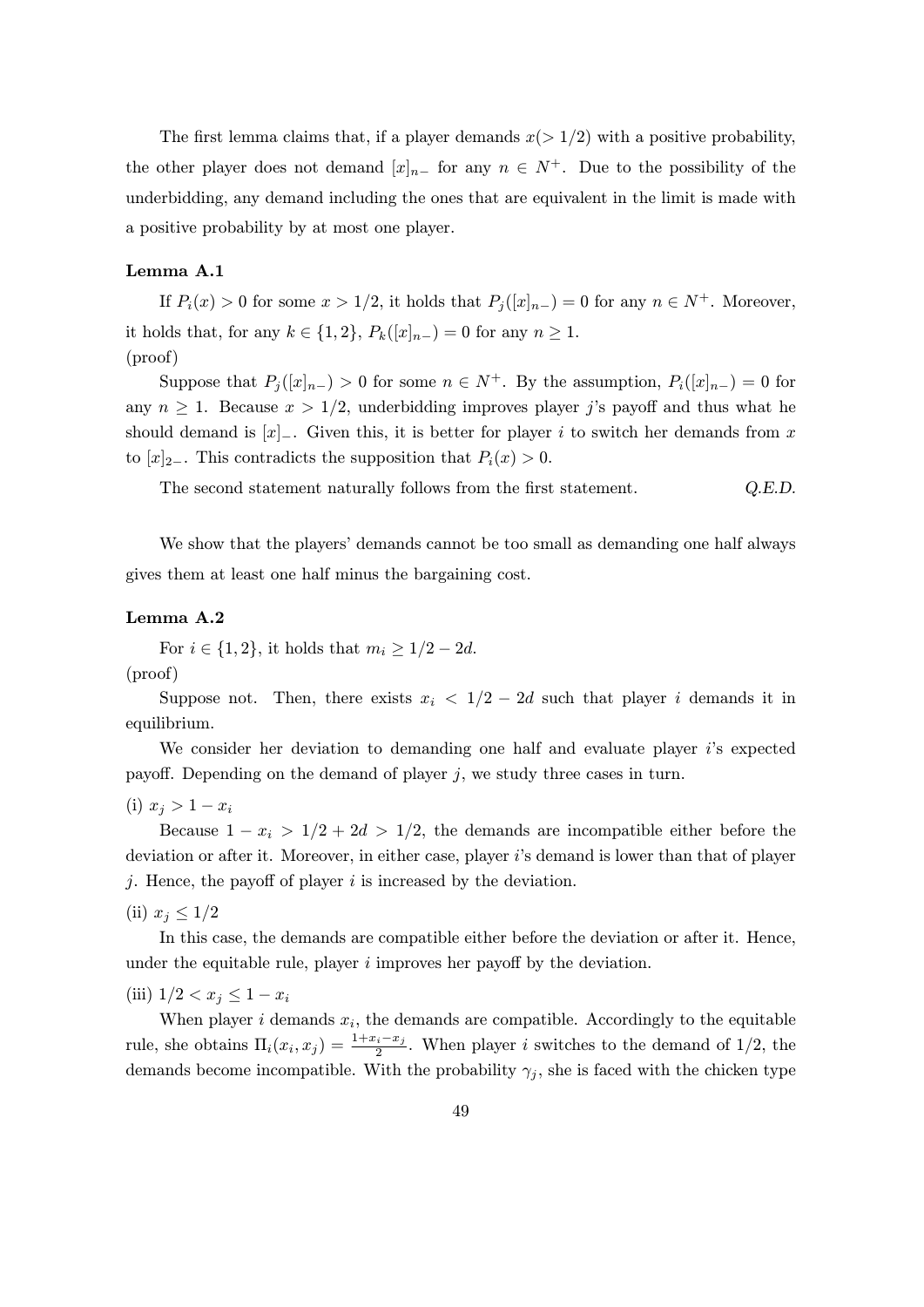and obtains 1/2. With the probability  $1 - \gamma_j$ , she is faced with the rational type and, because her demand is lower, she obtains  $1/2 - d$ . Thus, from the demand of  $1/2$ , she obtains  $\Pi_i(1/2, x_j) = \gamma_i(1/2) + (1 - \gamma_j)(1/2 - d) = 1/2 - (1 - \gamma_j)d$ . We compare the two expected payoffs by subtracting the former from the latter:

$$
\frac{1}{2} - (1 - \gamma_j)d - \frac{1 + x_i - x_j}{2} = \frac{x_j - x_i}{2} - (1 - \gamma_j)d
$$

$$
\geq \frac{x_j - x_i}{2} - d
$$

$$
> \frac{x_j - 1/2 + 2d}{2} - d
$$

$$
= \frac{x_j - 1/2}{2} > 0.
$$

The second inequality comes from the supposition that  $x_i < 1/2 - 2d$ . The third inequality comes from the condition for this case. This shows that the deviation increases player i's payoff.

Hence, for any  $x_i$ , player i obtains a higher payoff from the deviation. This is a contradiction and thus it has to hold that  $m_i \geq 1/2 - 2d$ . Q.E.D.

When the bargaining cost is sufficiently small, the player whose opponent may be the chicken type wants to make a high demand to exploit its possibility. Hence, her maximum demand becomes higher than one half by some margin. Given the possibility that the player makes a demand higher than one half, the other player also makes a demand higher than one half by some margin to slightly underbid such demand. Define the maximum of the probabilities of the stubborn type between the two players by  $\gamma_{max}: \gamma_{max} \equiv \max{\gamma_1, \gamma_2}.$ From the next lemma on, we suppose that at least one player has the possibility of the chicken type:  $\gamma_{max} > 0$ .

### Lemma A.3

Suppose that Assumption A' is satisfied and also that  $\gamma_{max} > 0$ .

When  $d < (\gamma_{max}(\hat{x} - 1/2))/(5 - 3\gamma_{max})$ , it holds that  $M_i > 1/2 + 2d$  for  $i \in \{1, 2\}$ . (proof)

We prove this lemma in two steps. Without loss of generality, suppose that  $\gamma_i = \gamma_{max}$ . (i)  $\gamma_i > 0$ 

We want to show that  $M_i > 1/2 + 2d$  when  $\gamma_i > 0$  and  $d < (\gamma_i(\hat{x} - 1/2))/(5 - 3\gamma_i)$ . Suppose not. Then, we have that  $M_i \leq 1/2 + 2d$ . Namely, player i's demand is no more than  $1/2+2d$ . Let  $x_i$  be a demand that is made by player i.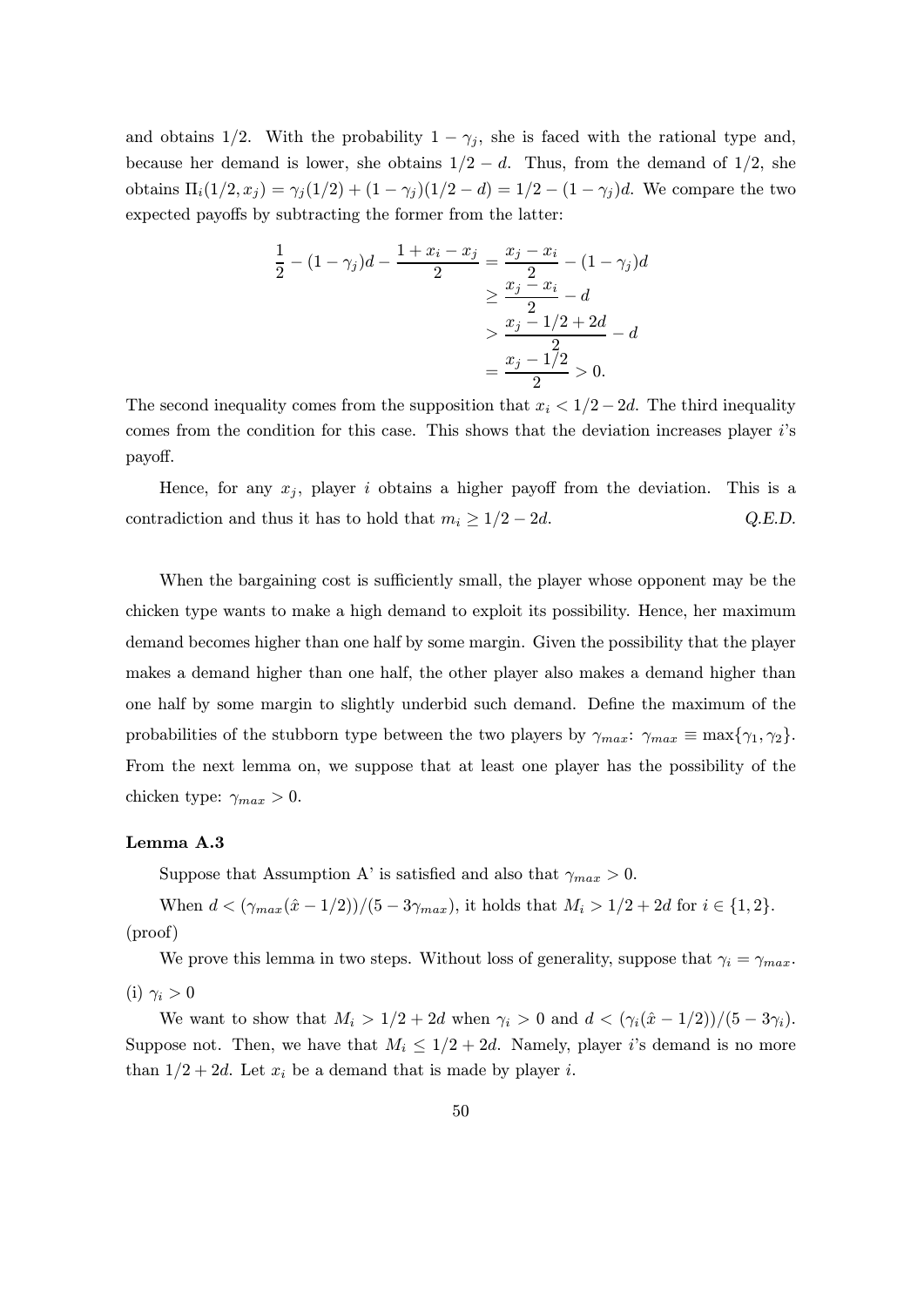Given this demand of player  $i$ , we show that the best response of player  $j$  is to demand  $\hat{x}$  by evaluating his payoffs for various demands.

When  $x_j \leq 1 - x_i$ , the demands become compatible. By Lemma A.2, we know that  $m_i \geq 1/2 - 2d$ . Hence,  $x_j \leq 1/2 + 2d$  and moreover  $\Pi_j(x_i, x_j) = \frac{1+x_j-x_i}{2} \leq 1/2 + 2d$ .

When  $x_j \geq x_i$  and also  $x_j > 1-x_i$ , player j obtains  $1-x_i - d$  against the rational type and thus should demand  $\hat{x}$  as it maximizes his payoff against the chicken type. (Because  $\hat{x} > 1/2+2d$ , this is feasible.) Then, his payoff is given by  $\Pi_j(x_i, \hat{x}) = \gamma_j \hat{x} + (1-\gamma_j)(1-x_i-d)$ . Because  $x_i \le M_i \le 1/2 + 2d$ , we have  $\Pi_i(x_i, \hat{x}) \ge \gamma_i \hat{x} + (1 - \gamma_i)(1/2 - 3d)$ .

When  $1 - x_i < x_j < x_i$ , player j's expected payoff is given by  $\Pi_j(x_i, x_j) = x_j - (1 \gamma_j$ )d < 1/2 + 2d. The last inequality comes from the inequality  $x_j < x_i \le M_i \le 1/2 + 2d$ .

We compare  $\gamma_i \hat{x} + (1 - \gamma_i)(1/2 - 3d)$  with  $1/2 + 2d$ :

$$
\gamma_i \hat{x} + (1 - \gamma_i)(1/2 - 3d) - (1/2 + 2d) = \gamma_i(\hat{x} - 1/2) - (5 - 3\gamma_i)d > 0.
$$

The inequality comes from the supposition in the statement. It implies that, for any  $x_i$ , demanding  $\hat{x}$  is the unique best response of player j. However, given this response, player i's best response is  $[\hat{x}]_-,$  which is greater than  $1/2+2d$ . This is a contradiction.

Now that we know that  $M_i > 1/2 + 2d$ , the following proves that  $M_j > 1/2 + 2d$  in two steps.

(ii)  $\gamma_i > 0$ 

To prove it, we suppose the contrary:  $M_j \leq 1/2 + 2d$ . Because  $M_i > 1/2 + 2d$ , player i makes a demand higher than  $1/2+2d$ . Such demand is incompatible because  $m_i \geq 1/2-2d$ as shown in Lemma A.2 and is always underbidden because  $M_j \leq 1/2 + 2d$ . Hence, player i should demand  $\hat{x}$  to take the best advantage of the chicken type when she demands more than  $1/2+2d$ . Now consider player j's strategy. When  $x_j \leq 1/2+2d$  as supposed, his highest expected payoff is no greater than  $1/2+2d$  because  $m_i \geq 1/2-2d$ . On the other hand, when he demands  $[\hat{x}]_-,$  he expects to obtain at least  $\gamma_i \hat{x} + (1 - \gamma_i)(1/2 - 3d)$ . This is because he obtains at least  $1/2-2d$  minus the bargaining cost when player i is the rational type and demands no more than  $1/2+2d$ . (When player i demands  $\hat{x}$  and turns out to be the rational type, his payoff is even higher.) From the first part, we know that the latter gives the higher payoff. This is a contradiction. Therefore, if  $\gamma_i > 0$ , the statement in the lemma has to hold.

(iii)  $\gamma_i = 0$ 

To prove it, we suppose the contrary:  $M_j \leq 1/2 + 2d$ . In the following, we look at player i's demand  $\chi$  such that  $\chi > 1/2 + 2d$ . Because  $M_i > 1/2 + 2d$ , player i makes such a demand in equilibrium. We compare the payoff from that demand with the one from some other demand. Because  $m_j \geq 1/2 - 2d$ , the demands are incompatible given  $\chi$ . Moreover,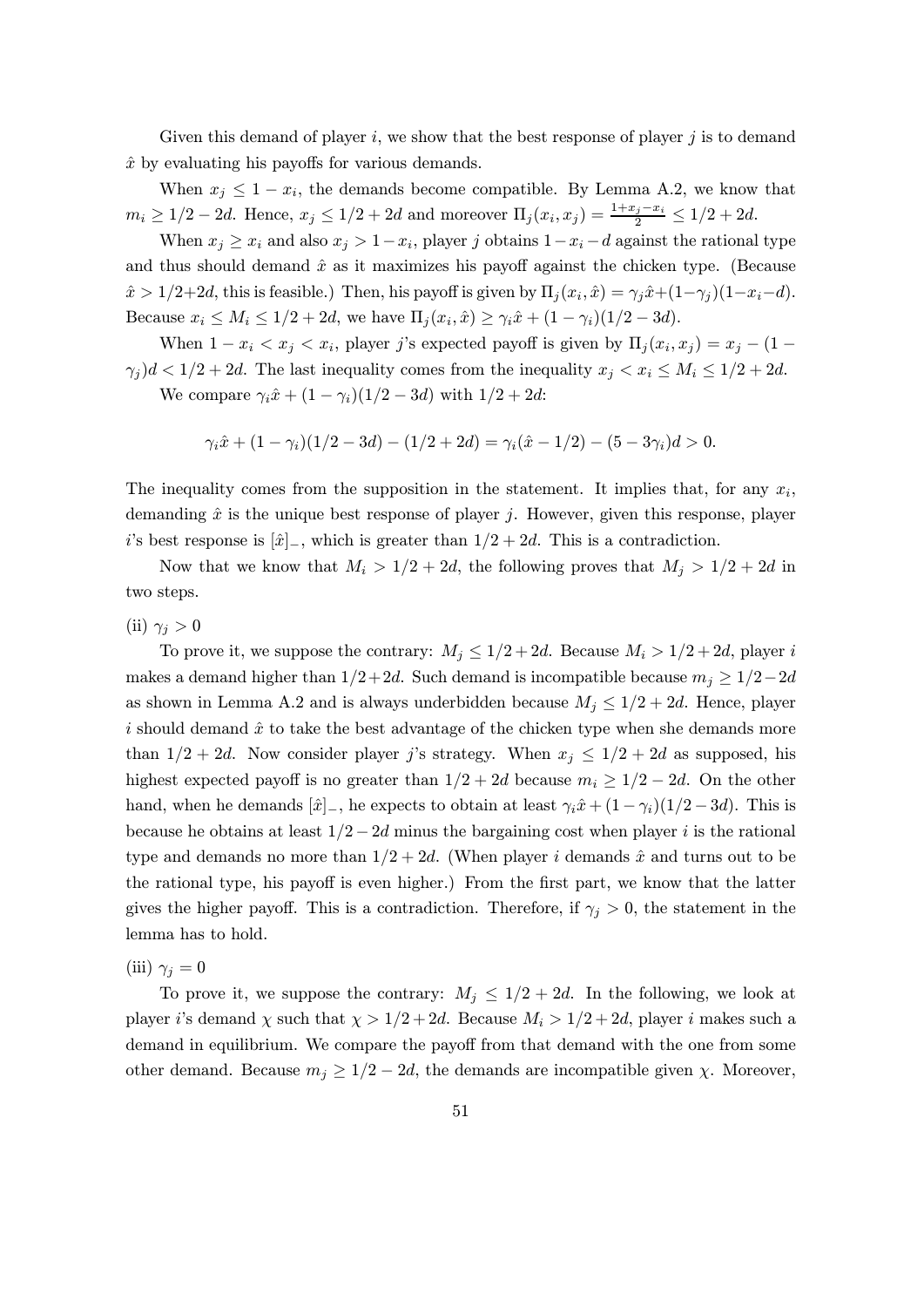because  $M_i \leq 1/2+2d$ , player j makes a lower demand than  $\chi$ . Hence, player i obtains the payoff of  $1 - x_j - d$  from the demand of  $\chi$  because  $\gamma_i = 0$ .

(iii-a)  $1 - m_j > M_j$ 

When  $1 - m_j > M_j$ , we consider player i's switch of demands to  $\max\{M_j, 1 - m_j - d\}.$ Because  $m_j \geq 1/2 - 2d$  by Lemma A.2 and  $M_j \leq 1/2 + 2d$  by supposition, it holds that  $\max\{M_j, 1-m_j-d\} \leq 1/2+2d$ . We consider two cases depending on whether  $M_j$  is lower than  $1 - m_j - d$  or not.

First, suppose that  $M_j \geq 1 - m_j - d$  and consider player i's switch to the demand of  $M_j$ . For any  $x_j$  such that  $1 - M_j < x_j \le M_j$ , the demands are incompatible and player j makes either a lower or an identical demand. Hence, the payoff of player  $i$  is unchanged. For any  $x_j$  such that  $m_j \le x_j \le 1 - M_j$ , the demands become compatible given  $x_i = M_j$ . Then, player i obtains  $(1 + M_j - x_j)/2$ . Compare this with the one from the demand  $\chi$ :

$$
\frac{1+M_j-x_j}{2}-(1-x_j-d)=\frac{-1+M_j+x_j+2d}{2}\geq \frac{-1+M_j+m_j+2d}{2}\geq \frac{d}{2}>0.
$$

By definition,  $x_j \geq m_j$  and thus we have the first inequality above. The second inequality comes from the current supposition. Because  $1 - m_j > M_j$ , the latter contingency has a positive probability. Hence, the expected payoff of player i increases by switching from  $\chi$ to  $1 - m_j - d$ . This is a contradiction as player i is supposed to demand  $\chi$  in equilibrium.

Next, suppose that  $M_j < 1 - m_j - d$  and consider player i's switch to the demand of  $1 - m_j - d$ . When  $m_j + d < x_j \leq M_j$ , the payoff of player i does not change by the switch as the demands are incompatible and player  $j$  makes a lower demand. On the other hand, when  $m_j \le x_j \le m_j + d$ , the demands become compatible given player i's demand of  $1 - m_j - d$ . Then, player i obtains  $(1 + 1 - m_j - d - x_j)/2 = (2 - m_j - d - x_j)/2$ . Compare this with the one from the demand  $\chi$ :

$$
\frac{2-m_j-d-x_j}{2}-(1-x_j-d)=\frac{-m_j+d+x_j}{2}\geq \frac{d}{2}>0.
$$

By definition,  $x_j \geq m_j$  and thus we have the first inequality above. By the definition of  $m_i$ , the latter contingency has a positive probability. Hence, the expected payoff of player i increases by switching from  $\chi$  to  $1 - m_j - d$ . This is a contradiction as player i is supposed to demand  $\chi$  in equilibrium.

(iii-b) 
$$
1 - m_j \leq M_j
$$

Because  $1 - m_j \le M_j$  and  $m_j \le M_j$ , we have  $2M_j \ge M_j + m_j \ge 1$  or  $M_j \ge 1/2$ .

If  $M_i = 1/2$ , the above inequality implies that  $m_i = 1/2$  and thus player j demands  $1/2$  with the probability one. Given this demand, the unique best response of player  $i$  is to demand 1/2 because it saves the bargaining cost without affecting the share that he receives. This contradicts the inequality  $M_i > 1/2 + 2d$ .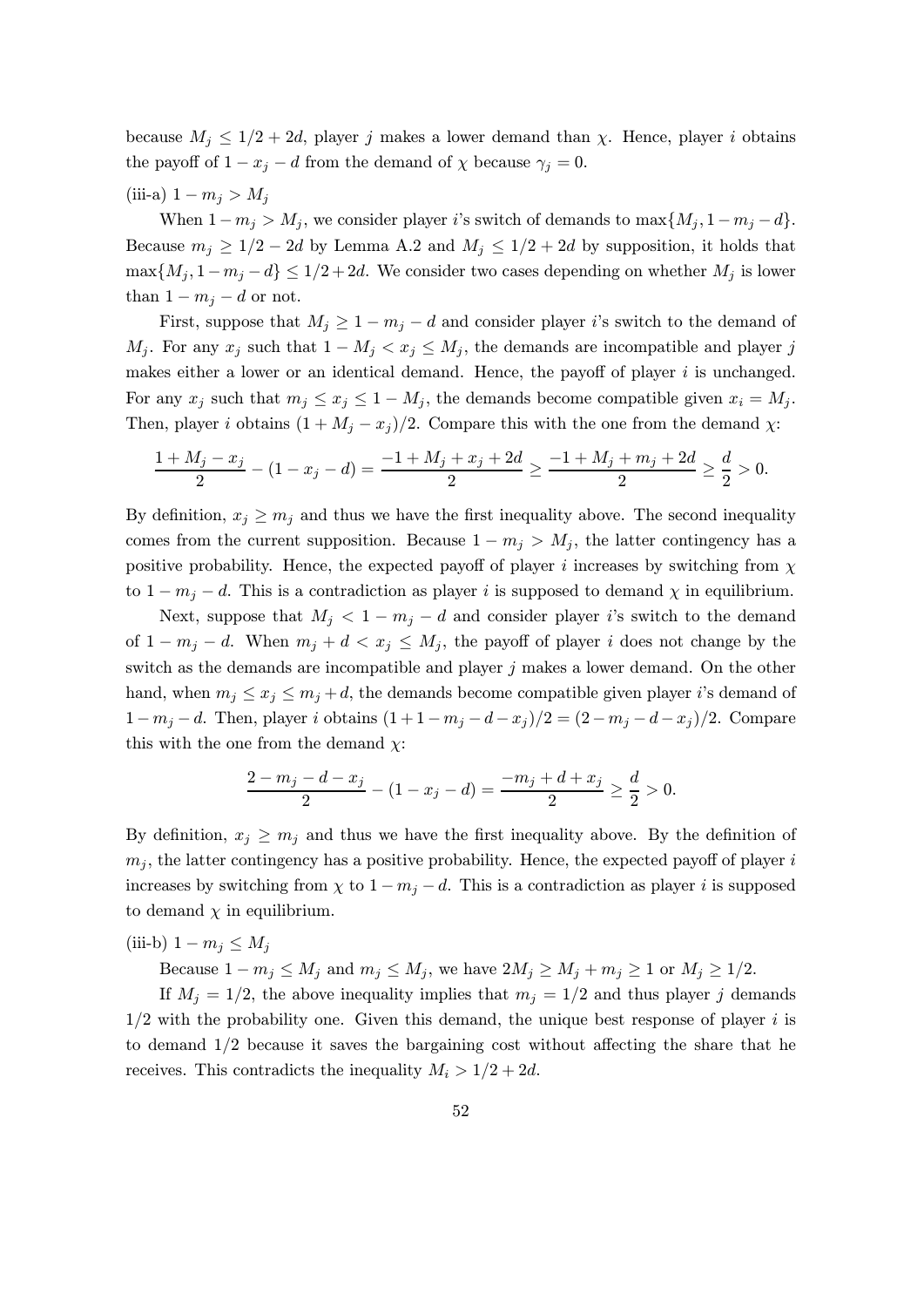Now suppose that  $M_i > 1/2$ . We consider the switch of demands by player i from  $\chi$ to  $M_j - \delta$  such that  $\delta < d$  and  $M_j - \delta > 1/2$ . We study three cases depending on the size of player  $j$ 's demand.

First, suppose that  $x_j > M_j - \delta$ . Then, the payoff of player i from  $M_j - \delta$  is given by  $M_j - \delta - d$  because  $x_j > M_j - \delta > 1/2$ . Because  $x_j > M_j - \delta > 1/2$ , we have  $1 - x_j - d < 1/2 - d < M_j - \delta - d$ . Namely, player i is better off by demanding  $M_j - \delta$ instead of  $\chi$ . Note that this contingency occurs with a positive probability because of the definition of  $M_i$ .

Second, suppose that  $1 - (M_j - \delta) < x_j \le M_j - \delta$ . Then, the switch to  $M_j - \delta$  does not change player  $i$ 's payoff because the demands are still incompatible and player  $j$  makes either a lower or an identical demand.

Finally, suppose that  $x_j \leq 1 - (M_j - \delta)$ . Given the demand of  $M_j - \delta$ , the demands become compatible and player i obtains  $(1 + M_j - \delta - x_j)/2$ . Compare this with that from χ:

$$
\frac{1 + M_j - \delta - x_j}{2} - (1 - x_j - d) = \frac{-1 + M_j - \delta + x_j}{2} + d
$$
  

$$
\geq \frac{-1 + M_j - \delta + m_j}{2} + d
$$
  

$$
\geq \frac{-\delta}{2} + d > 0.
$$

By definition, we have that  $x_i \geq m_i$ , which causes the first inequality. The second inequality comes from the current supposition that  $1 - m_j \leq M_j$ . The last equality holds because  $\delta < d$  by construction. Hence, player i obtains a higher payoff from  $M_j - \delta$  than from  $\chi$ .

Combining these arguments, we can conclude that the expected payoff of player  $i$  is higher from the demand  $M_i - \delta$  than from the demand  $\chi$ . This contradicts with the fact that  $\chi$  needs to be made by player i in equilibrium.

The above shows that, if  $M_j \leq 1/2+2d$ , the inequality  $M_i > 1/2+2d$  is never satisfied. Therefore, it also has to hold that  $M_j > 1/2 + 2d$  when  $\gamma_j = 0$ . Q.E.D.

The essential part of the above proof is to show that, when player  $i$  may be the chicken type and her maximum demand is no more than  $1/2+2d$ , the other player, player j, would want to exploit the possibility of the chicken type by demanding  $\hat{x}$ . By demanding  $\hat{x}$ , player j obtains at least  $\gamma_i \hat{x} + (1-\gamma_i)(1/2-3d)$  because he obtains at least  $1-(1/2+2d)-d$  against the rational type. On the other hand, because  $m_i \geq 1/2 - 2d$  by lemma A.2, he obtains at most  $1/2+2d$  by trying to underbid some of player is demands and demanding less than  $1/2+2d$ . The former is decreasing in d and the latter is increasing in d and moreover the former is larger than the latter at  $d = 0$ . The condition that the former is bigger than the latter is the one specified in the lemma. In any equilibrium, one player cannot demand  $\hat{x}$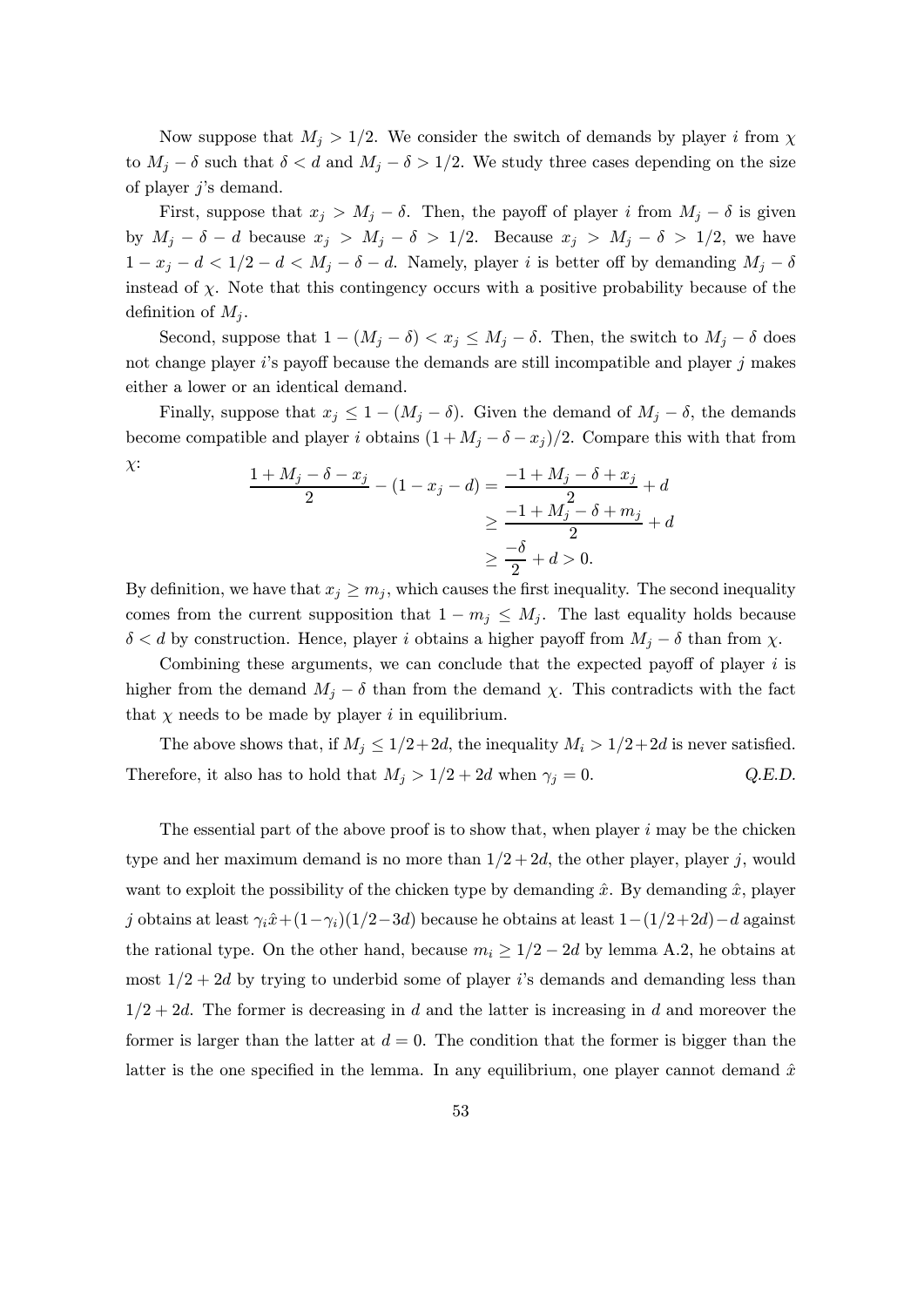with the probability of one as it leads to the underbidding by the other. It implies that the supposed demands of player  $i$  is too low and, in equilibrium, player  $i$  needs to demand more than  $1/2+2d$  with a positive probability.

Note that, combined with Lemma A.2, this lemma implies that the players' demands become incompatible with a positive probability.

The underlying cause of high demands is the desire of the player who wants to exploit the chicken type. Hence, the maximum demand cannot be higher than  $\hat{x}$ .

### Lemma A.4

Suppose that Assumption A' is satisfied and also that  $\gamma_{max} > 0$ . Then,  $M_i \leq \hat{x}$  for  $i \in \{1, 2\}.$ 

#### (proof)

Without loss generality, let us assume that  $M_i \geq M_j$ . By assuming  $M_i > \hat{x}$ , we derive a contradiction. We consider the switch of the demands from the one above  $\hat{x}$  to the one below it. It improves the payoff of the player against the chicken type because he leaves the negotiation after the former and yields in the latter. In the following, we show that there is such a switch that improves the payoff against the rational type as well.

First, suppose that  $M_i > M_j$ . Consider player is switch of demands from  $M_i$  or a little lower than it to  $1/2+2d$ . Because  $M_j > 1/2+2d$ , player i creates the chance of underbidding. Namely, when  $x_j > 1/2 + 2d$ , the switch improves her expected payoff. On the other hand, when player j makes the demand no more than  $1/2+2d$ , player i's payoff is unchanged. This is a contradiction.

Second, suppose that  $M_i = M_j$  and one player demands it with a positive probability. Without loss of generality, we suppose that it is player  $i$  who does so. (By Lemma A.1, there exists at most one player who does so.) Then, switching from  $\hat{x}$  to  $1/2+2d$  improves player i's expected payoff by the same reason as above. Thus, this case also leads to a contradiction.

Finally, suppose that  $M_i = M_j$  and no player demands it with a positive probability. Consider that player i switches her demands from  $M_i-\delta$  to  $1/2+2d$ . When player j demands more than  $M_i - \delta$ , player i decreases her payoff by this switch because she underbids player j in either case. On the other hand, when player j demands no more than  $M_i - \delta$ , player i improves her payoff because only her altered demand underbids player  $j$ 's. When we take sufficiently small  $\delta$ , we can lower the probability of the former because player j does not demand  $M_i$  with a positive probability. Hence, there exists some  $\delta$  given which the above switch improves player i's expected payoff. Then, by the continuity of the distribution, we can conclude that player i improves her payoff by switching to the demand of  $1/2+2d$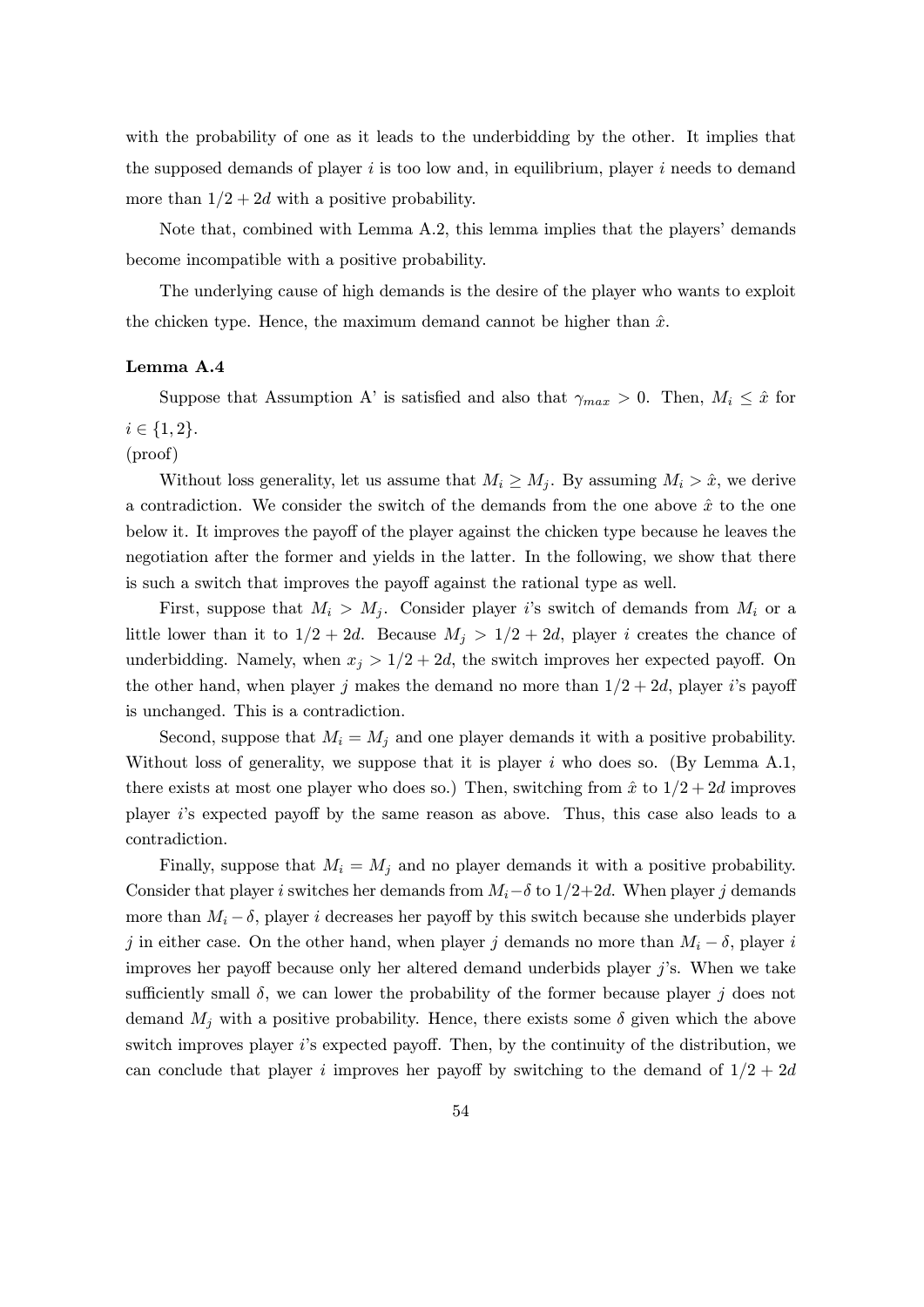whenever she is supposed to demand no lower than  $M_i - \delta$ . By definition, the event  $x_i \in (M_i - \delta, M_i)$  occurs with a positive probability. It implies that player i wants to deviate with a positive probability.

In any of the three cases above, we have had a contradiction. Therefore, it has to hold that  $M_i \leq \hat{x}$ . Q.E.D.

Lemma A.4 shows that the supremum of player i's demands cannot be higher than  $\hat{x}$ . The next lemma shows that, when the bargaining cost is sufficiently small, it is actually equal to  $\hat{x}$ . Without loss of generality, suppose that the highest demand of player i is no lower than that of player  $j$ . When the bargaining cost is sufficiently small, Lemma A.3 shows that player is demand  $M_i$  always leads to the incompatibility. Moreover, by supposition it is always underbidden. The reason that she makes such a demand should be to take advantage of the chicken type. Then, it is best for player i to set  $M_i = \hat{x}$  to take the maximum advantage. Given this possibility, the desire to underbid causes player  $j$  to make demands up to  $\hat{x}$ .

#### Lemma A.5

Suppose that Assumption A' is satisfied, that  $\gamma_{max} > 0$ , and that  $d < (\gamma_{max}(\hat{x} - \hat{y}))$  $1/2)/(5 - 3\gamma_{max})$ . Then, it holds that  $M_1 = M_2 = \hat{x}$ . (proof)

We prove the statement in two steps.

(i)  $\gamma_1 > 0$  and  $\gamma_2 > 0$ .

We show that, if both  $\gamma_1 > 0$  and  $\gamma_2 > 0$ , it holds that  $M_1 = M_2 = \hat{x}$ . Suppose not. Because Lemma A.4 shows that  $M_i \leq \hat{x}$ , it holds that  $M_k < \hat{x}$  for some  $k \in \{1,2\}$ . Without loss of generality, suppose that  $M_i \geq M_j$ .

First, consider the case that  $M_i < M_i < \hat{x}$ . Given this inequality, player i is better off by demanding  $\hat{x}$  than by making a demand in  $(M_j, M_i]$  because both give the same payoff against the rational type and the former improves her payoff against the chicken type. Hence, this case does not happen.

Second, consider the case that  $M_i < M_i = \hat{x}$ . By the same reason as above, player i is better off by demanding  $\hat{x}$  than by making a demand in  $(M_i, M_i)$ . Hence, player i does not make any demand in  $(M_i, M_i)$ . We study two cases depending on whether player i demands  $M_j$  with a positive probability or not. We start with the case that she does. Lemma A.1 shows that at most one player makes a given demand with a positive probability. Hence, we have that  $P_i(M_j) > 0 = P_j([M_j]_{n-})$  for any  $n \geq 0$ . Because player j always demands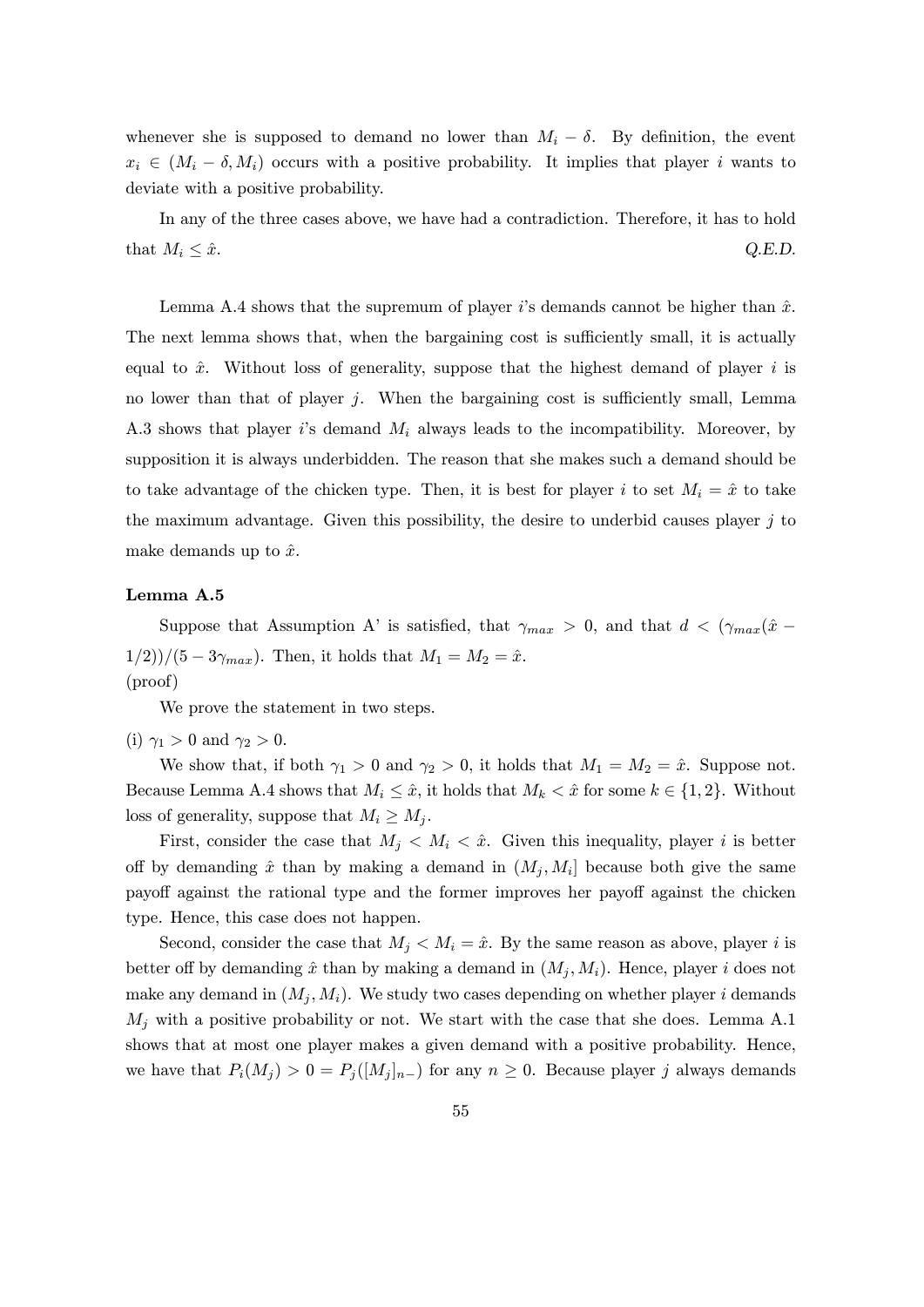less than  $M_i$ , player i is better off by demanding  $\hat{x}$  than by demanding  $M_i$  due to the possibility of the chicken type. Therefore, this case does not occur. Next, suppose that  $P_i([M_i]_{n-}) = 0$  for any  $n \geq 0$ . We compare player j's strategy of demanding  $M_i - \epsilon$  with that of demanding  $[\hat{x}]_-,$  When player i is the rational type and demands no more than  $M_i - \epsilon$ , these two strategies give the same payoff to player j. When player i is the rational type and demands more than  $M_j - \epsilon$  and less than  $M_j$ , player j is worse off. In particular, the former gives  $M_j - \epsilon$  and the latter gives at least  $1 - M_j$ . Either when player i is the rational type and demands  $\hat{x}$  or when player i is the chicken type, player j is better off as the former gives  $M_i - \epsilon$  and the latter gives  $\hat{x}$ . When we subtract the expected payoff given the demand of  $M_i - \epsilon$  from that given the demand of  $\hat{x}$ , the difference is at least as large as  $\gamma_i(\hat{x} - M_j + \epsilon) - (1 - \gamma_i) \text{Prob}(M_j - \epsilon < x_i < M_j)(2M_j - \epsilon - 1)$ . Because  $P_i([M_j]_{n-}) = 0$ for any  $n \geq 0$ , it holds that  $\text{Prob}(M_i - \epsilon < x_i < M_i) \downarrow 0$  as  $\epsilon \downarrow 0$ . Hence, there exists some  $\epsilon'(0)$  such that this becomes positive for any  $\epsilon < \epsilon'$ . This is a contradiction. Therefore, this case does not occur, either.

Finally, consider the case that  $M_i = M_j < \hat{x}$ . Either when  $P_i(M_i) > 0$  or when  $P_i(M_i) = 0$ , the similar argument as in the above paragraph shows that some player (player i in the former or player j in the latter) wants to deviate. Namely, the contradictions will occur given this supposition. Hence, this case does not occur.

(ii)  $\gamma_j = 0 < \gamma_i$ .

We now want to show that, even if one player has no possibility of the chicken type, it holds that  $M_1 = M_2 = \hat{x}$ . Suppose not. There are four possible cases, which we consider in turn.

First, consider the case that  $M_i < M_j < \hat{x}$ . Given this inequality, player j is better off by demanding  $\hat{x}$  than by making a demand in  $(M_i, M_j]$  because both give the same payoff against the rational type and the former improves her payoff against the chicken type. Hence, this case does not happen.

Second, consider the case that  $M_i \langle M_j = \hat{x} \rangle$ . Player j has no incentive to make a demand in  $(M_i, M_j)$  because the demand of  $\hat{x}$  is better for him due to the possibility of the chicken type. Player j does not demand  $M_i$  with a positive probability. If he would do so, Lemma A.1 shows that player  $i$  would not do so and then, by the same reason as above, player j would be better off by demanding  $\hat{x}$ . Now consider player is switch of demands from  $M_i - \epsilon$  to  $[\hat{x}]_-.$  When player j demands no more than  $M_i - \epsilon$ , these two demands give the same payoff to player  $i$ . When player  $j$  demands more than  $M_i - \epsilon$  and less than  $M_i$ , player i is worse off. In particular, the former gives  $M_i - \epsilon$ and the latter gives at least  $1 - M_i$ . When player j demands  $\hat{x}$ , player i is better off as the former gives  $M_i - \epsilon$  and the latter gives  $\hat{x}$ . When we subtract the expected payoff given the demand of  $M_i - \epsilon$  from that given the demand of  $\hat{x}$ , the difference is at least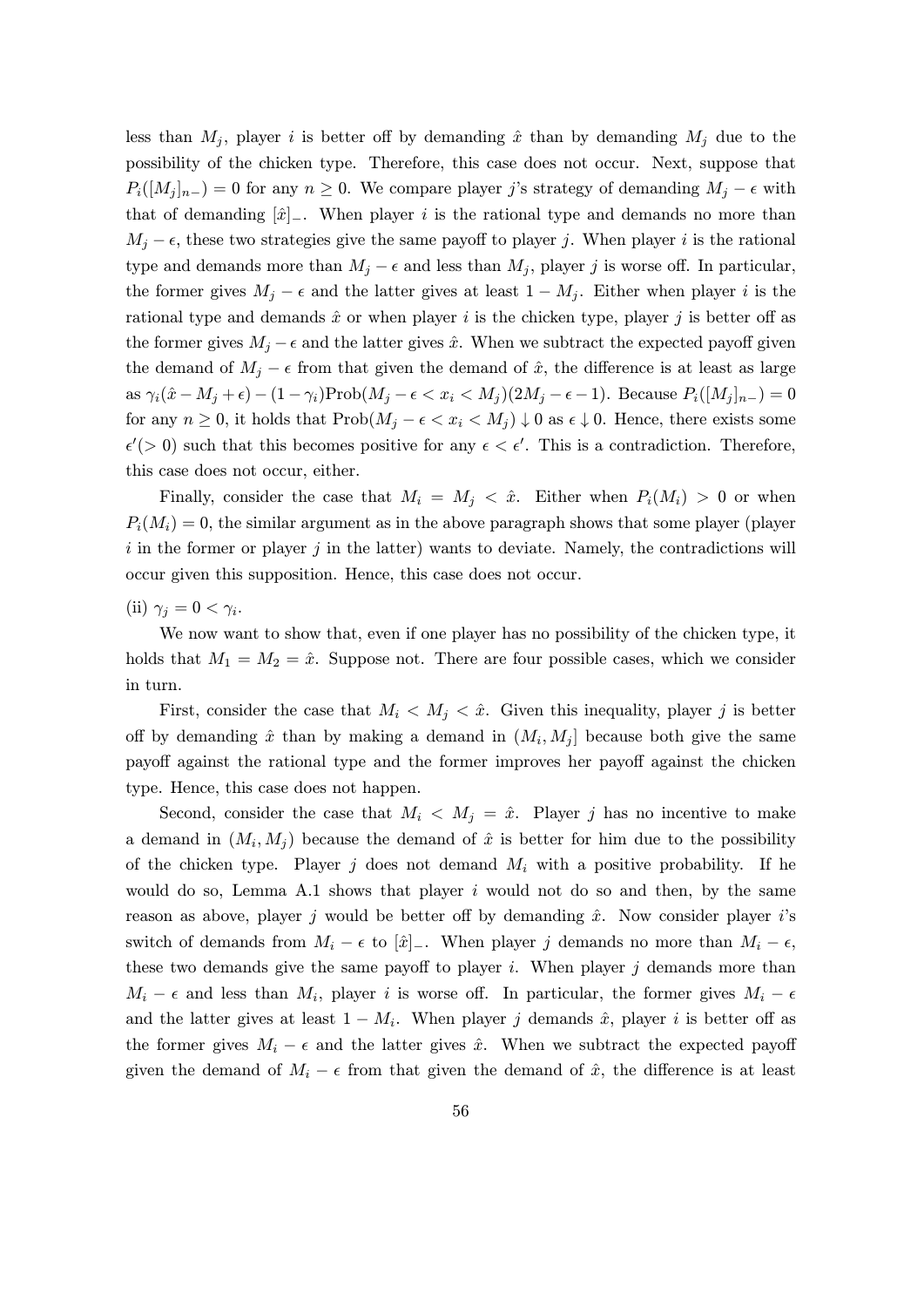as large as  $\text{Prob}(x_j = \hat{x})(\hat{x} - M_i + \epsilon) - \text{Prob}(M_i - \epsilon < x_j < M_i)(2M_i - \epsilon - 1)$ . Because Prob $(M_i - \epsilon \langle x_j \rangle \langle M_i \rangle) \downarrow 0$  as  $\epsilon \downarrow 0$ , there exists some  $\epsilon' > 0$  such that this becomes positive for any  $\epsilon < \epsilon'$ . This is a contradiction. Therefore, this case does not occur, either.

Third, consider the case that  $M_i = M_j < \hat{x}$ . We want to claim that neither player demands  $M_i(= M_i)$  with a positive probability. From Lemma A.1, we know that at most one player demands it with a positive probability. Suppose that  $P_i(M_i) = 0$ . Because player i always demands less than  $M_j$ , player j is better off by demanding  $\hat{x}$  than by demanding  $M_i$  due to the possibility of the chicken type. Hence, player j does not demand  $M_i$  with a positive probability. Suppose that  $P_j(M_j) = 0$ . Because  $M_i = M_j$ , player i's demand of  $M_i$  is always underbidden. Since  $M_i > 1/2 + 2d$  and player j is known to be the rational type, it is better for him to demand 1/2. Therefore, neither player demands  $M_i(= M_j)$ with a positive probability. We compare player j's strategy of demanding  $M_i - \epsilon$  with that of demanding  $\hat{x}$ . By the similar argument as in the above part (i), we can show that the former is better for player j when  $\epsilon$  is sufficiently small. This is a contradiction. Therefore, this case does not occur.

Finally, consider the case that  $M_j < M_i \leq \hat{x}$ . Given this inequality, player i is better off by demanding  $1/2$  than by making a demand in  $(M_i, M_i]$  because player j is known to be the rational type and the latter demand is always underbidden by him. (From Lemma A.3, we know that  $M_i > 1/2+2d$  under the supposition.) Hence, this case does not happen. Because all four cases have led to a contradiction, we can conclude that  $M_1 = M_2 = \hat{x}$ .

Q.E.D.

We now focus on the players' demands bigger than  $1/2+2d$  and no bigger than  $\hat{x}$ :  $1/2+2d < x_k \leq \hat{x}$  for any  $k \in \{1,2\}$ . Given these demands, lemma A.2 implies that the demands become incompatible. The reason to randomize the demands that lead to incompatibility is the balance between the desire to make a higher demand and the fear of being underbidden. When a player does not make a demand in a certain interval, the other player does not have to fear the underbidding in that interval. Hence, instead of making a demand in that interval, he prefers making the demand at the highest end of that interval. It implies that, if a player does not make a demand in some interval above  $1/2+2d$ , then the other will not, either. However, if both players do not make demands in a certain interval, due to the lack of the underbidding, at least a player would want to make the demand at the highest end of that interval instead of making demands just below the lowest end of that interval. This leads to a contradiction and there should be no gap in the distribution of demands above  $1/2+2d$ .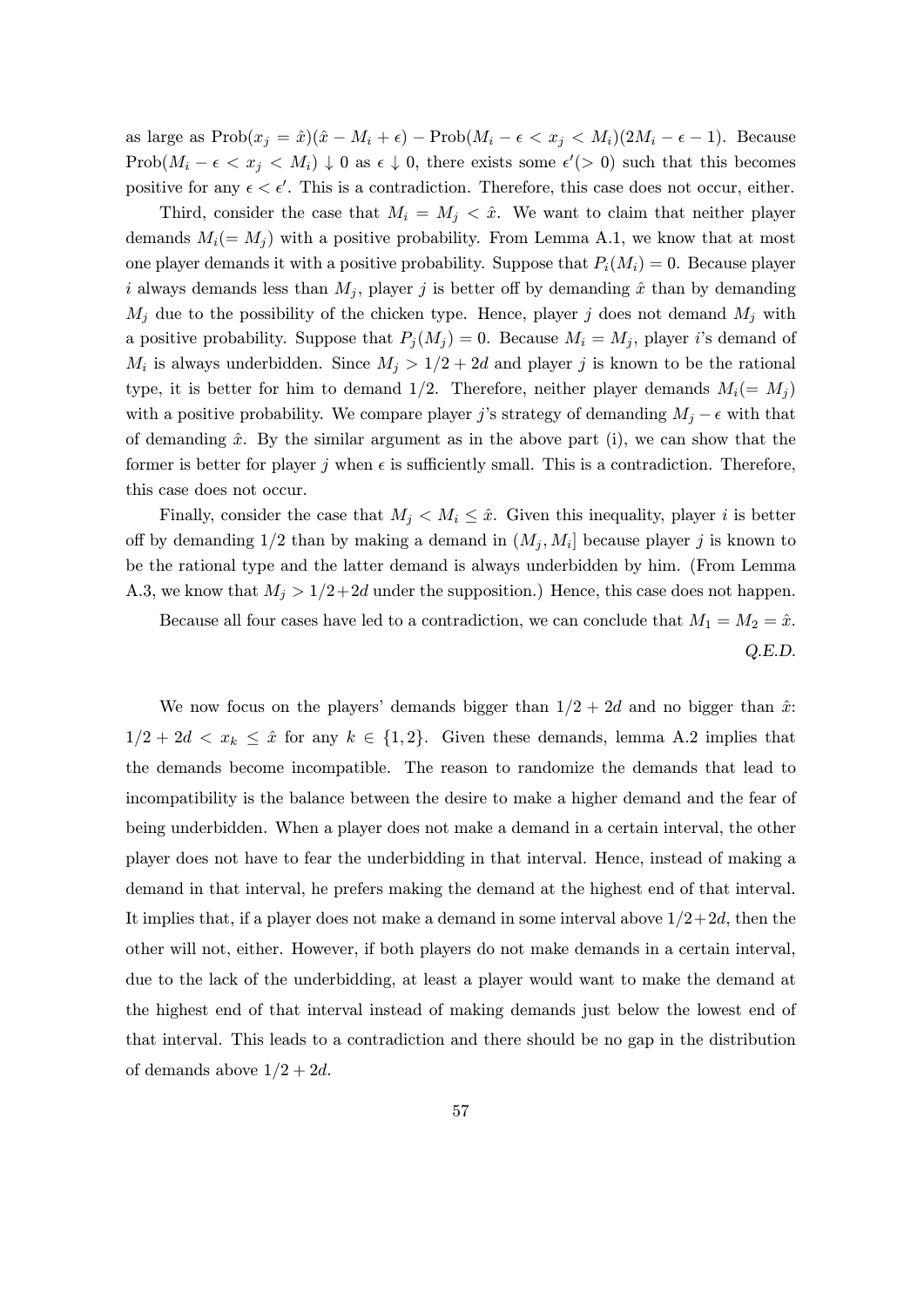#### Lemma A.6

Suppose that Assumption A' is satisfied, that  $\gamma_{max} > 0$ , and that  $d < (\gamma_{max}(\hat{x} 1/2)/(5-3\gamma_{max}).$ 

(1) If there is m such that  $1/2+2d < m < \hat{x}$  and  $\int_{1/2+2d}^{m} f_j(x)dx + \sum_{x \in (1/2+2d,m)} P_j(x) = 0$ , it holds that  $\int_{1/2+2d}^{m} f_i(x)dx + \sum_{x \in (1/2+2d,m)} P_i(x) = 0.$ 

(2) There exists  $m^*$  such that, for some  $j \in \{1, 2\}$ ,  $1/2+2d < m^* < \hat{x}$  and  $\int_{m^*}^{m^*+\delta} f_j(x)dx +$  $\sum_{x \in [m^*,m^*+\delta)} P_j(x) > 0$  for any  $\delta > 0$ . Given such  $m^*$ , it holds that, for any a and b such that  $m^* \le a < b \le \hat{x}$ ,  $\int_a^b f_k(x)dx + \sum_{x \in (a,b)} P_k(x) > 0$  for  $k = 1, 2$ .

(proof)

We prove the lemma in several steps.

(i) Take a and b such that  $1/2+2d < a < b \leq \hat{x}$ . Suppose that  $\int_a^b f_j(x)dx + \sum_{x \in (a,b)} P_j(x) =$  $\int_{b}^{b+\delta} f_j(x)dx + \sum_{x\in [b,b+\delta)} P_j(x) > 0$  for some  $\delta \geq 0$ . Then, we claim that  $\int_a^b f_i(x)dx + \sum_{x \in (a,b)} P_i(x) = 0.$ 

Take any  $x \in (a, b)$  and compare player is strategy of demanding it with that of demanding  $[b]_{n-}$  for some n. Specifically, as the latter strategy, suppose that player i demands b when player j does not demand b with a positive probability, and that she demands  $[b]_$  when he does. (By Lemma A.1, player j never demands  $[b]_{n-}$  for any  $n \geq 1$ .) By abusing the notation, we call this demanding  $[b]_{n-}$ .

By Lemma A.2, we know that player j's demand is no smaller than  $1/2 - 2d$ . Hence, any demand in  $(a, b)$  by player i will lead to the incompatibility due to the supposition that  $a > 1/2 + 2d$ . Demanding  $[b]_{n-}$  by player i also leads to the incompatibility. Hence, given either of the strategies, the players' demands become incompatible.

When player j demands no more than a, player i's strategy of making a demand in  $(a, b)$ gives her the same payoff as her strategy of demanding  $[b]_{n-}$  because player j underbids player i. When player i demands no less than b, both player i's demand in  $(a, b)$  and her demand of  $[b]_{n-}$  means that player i underbids player j. By supposition, the probability of this underbidding is positive. Hence, under the equitable rule, the latter strategy gives the higher expected payoff to player *i*. Therefore, player *i* never makes a demand in  $(a, b)$ .

(ii) We now prove the first statement of the lemma.

Because  $M_j = \hat{x}$ , we have either  $P_j(\hat{x}) > 0$  or  $\int_{\hat{x}-\delta}^{\hat{x}} f_j(x) dx + \sum_{x \in (\hat{x}-\delta, \hat{x})} P_j(x) > 0$ for any  $\delta > 0$ . Hence, for any m such that  $1/2 + 2d < m < \hat{x}$ , it holds that  $\int_m^{\hat{x}} f_j(x) dx +$  $\sum_{x\in[m,\hat{x}]} P_j(x) > 0$ . Then, the direct application of the above claim gives us the first statement of the lemma.

(iii) We want to show that there exists  $m^*$  such that, for some  $j \in \{1,2\}, 1/2+2d < m^* < \hat{x}$ and  $\int_{m^*}^{m^*+\delta} f_j(x)dx + \sum_{x \in [m^*, m^*+\delta)} P_j(x) > 0$  for any  $\delta > 0$ .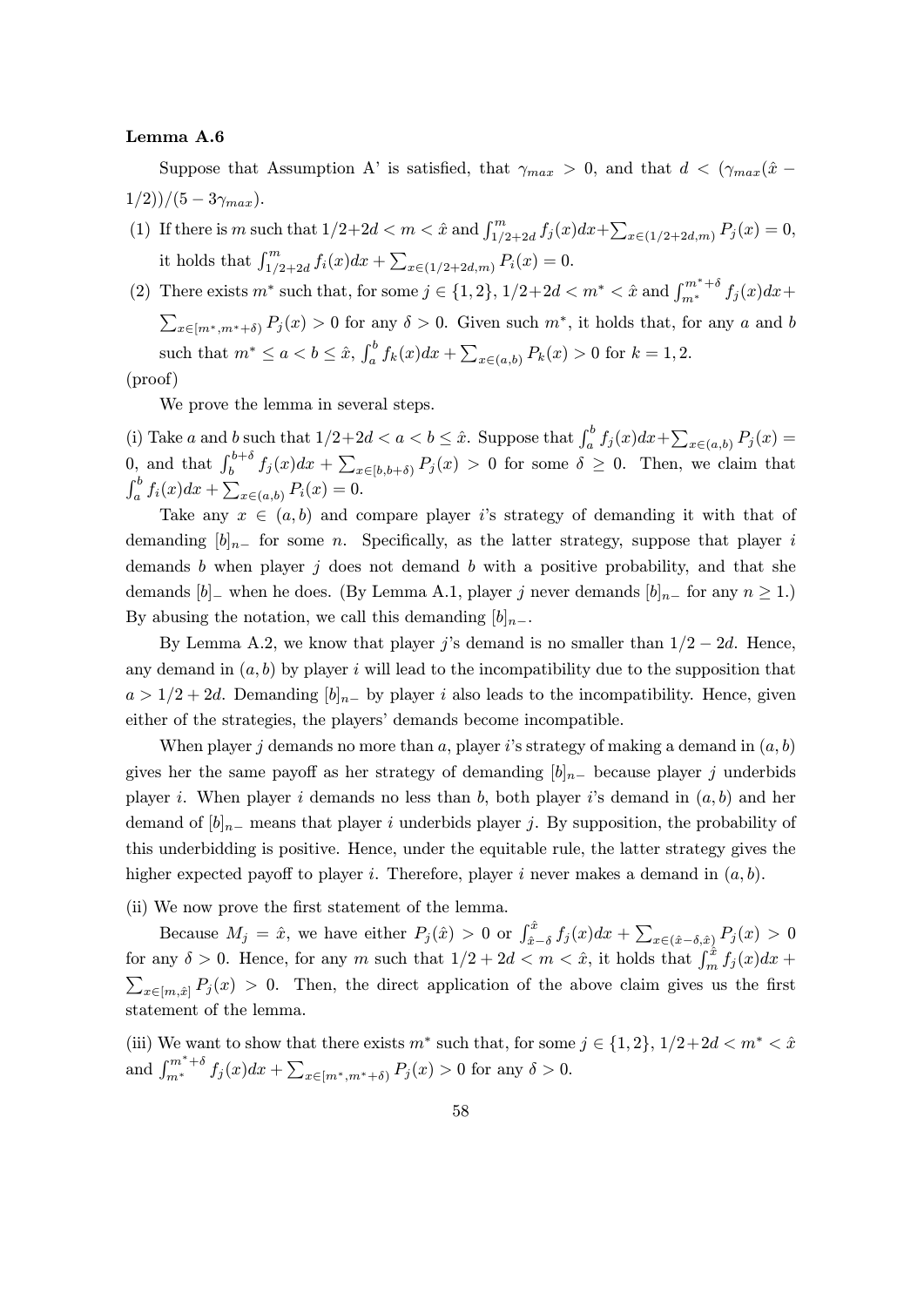From Lemma A.5, we know that  $M_i = M_j = \hat{x}$ . Lemma A.1 shows that at most one player demands  $\hat{x}$  with a positive probability. Without loss of generality, suppose that player j does not demand  $\hat{x}$  with a positive probability. Then, the equation  $M_i = \hat{x}$ implies that  $\int_{\hat{x}-\delta}^{\hat{x}} f_j(x)dx + \sum_{x\in(\hat{x}-\delta,\hat{x})} P_i(x) > 0$  for any  $\delta > 0$ . Let us take  $\delta$  such that  $\hat{x} - \delta > 1/2 + 2d$ . If  $P_i(x) > 0$  for some  $x \in (\hat{x} - \delta, \hat{x})$ , then such x will satisfy the condition for  $m^*$ . If  $P_i(x) = 0$  for any  $x \in (\hat{x} - \delta, \hat{x})$ , it holds that  $\int_{\hat{x}-\delta}^{\hat{x}} f_j(x)dx > 0$ . Define  $m^* \equiv \inf\{x \mid x \geq \hat{x} - \delta \text{ and } f_j(y) > 0 \text{ for } x < \forall y < \hat{x}\}.$  The above inequality implies that  $m^* < \hat{x}$  and it satisfies the stated condition.

(iv) We now want to show that, when  $\int_{m^*}^{m^*+\delta} f_k(x)dx + \sum_{x\in [m^*,m^*+\delta)} P_k(x) > 0$  for any  $\delta > 0$  holds for  $k = j$ , it also holds for  $k = i$ .

Suppose not. Then, there exists  $\delta' > 0$  such that  $\int_{m^*}^{m^* + \delta'} f_i(x) dx + \sum_{x \in [m^*, m^* + \delta')} P_i(x)$ = 0. (We take  $\delta'$  such that  $m^* + \delta' < \hat{x}$ .) Because  $M_i = \hat{x}$ , it has to hold that  $\int_{m^*+\delta'}^{\hat{x}} f_i(x)dx + \sum_{x \in [m^*+\delta',\hat{x}]} P_i(x) > 0$ . Because  $m^* > 1/2 + 2d$ , any demand in  $[m^*, m^* +$ δ') leads to the incompatibility. Then, for player j, it is better to demand  $[m^* + \delta']$  under the equitable rule by the same logic used in the first step above. This is a contradiction. Hence, the statement has to hold for  $k = i$  as well.

(v) Take  $m^*$  that satisfies the second statement of the lemma and take a and b such that  $m^*$  < a, b <  $\hat{x}$ . We claim that there is no gap in distribution either at  $(m^*,b)$  or at  $(a, \hat{x})$ . Namely, We claim that, for any  $k \in \{1, 2\}$ ,  $\int_{m^*}^b f_k(x)dx + \sum_{x \in (m^*, b)} P_k(x) > 0$  and  $\int_a^{\hat{x}} f_k(x)dx + \sum_{x \in (a,\hat{x})} P_k(x) > 0$  for any a and b such that  $m^* < a, b < \hat{x}$ .

First, let us prove the first inequality. Suppose not. Without loss of generality, suppose that  $\int_{m^*}^b f_j(x)dx + \sum_{x \in (m^*,b)} P_j(x) = 0$  for some  $b > m^*$ . Because  $M_j = \hat{x}$ , it has to hold that  $b < \hat{x}$  and  $\int_b^{\hat{x}} f_j(x) dx + \sum_{x \in (b,\hat{x})} P_j(x) > 0$ . The claim at the first step shows that  $\int_{m^*}^{b} f_i(x)dx + \sum_{x \in (m^*,b)} P_i(x) = 0$ . On the other hand, the forth step shows that  $\int_{m^*}^{m^*+\delta} f_k(x)dx + \sum_{x\in [m^*,m^*+\delta)} P_k(x) > 0$  for any k and any  $\delta$ . Given this, the above inequality implies that  $P_j(m^*) > 0$ . Then, from Lemma A.1, it has to hold that  $P_i(m^*) =$ 0. Because  $\int_{m^*}^{m^*+\delta} f_i(x)dx + \sum_{x\in [m^*,m^*+\delta]} P_i(x) > 0$  for any  $\delta > 0$ , it has to hold that  $\int_{m^*}^b f_i(x)dx + \sum_{x \in (m^*,b)} P_i(x) > 0$ . However, this contradicts the prediction proven above.

Second, let us prove the second inequality. Suppose not. Without loss of generality, suppose that  $\int_a^{\hat{x}} f_j(x)dx + \sum_{x \in (a,\hat{x})} P_j(x) = 0$  for some  $a < \hat{x}$ . Because  $M_j = \hat{x}$ , it has to hold that  $P_j(\hat{x}) > 0$ . Then, the claim at the first step shows that  $\int_a^{\hat{x}} f_i(x)dx +$  $\sum_{x \in (a,\hat{x})} P_i(x) = 0$  Because  $P_j(\hat{x}) > 0$ , Lemma A.1 shows that  $P_i(\hat{x}) = 0$ . Because  $M_i = \hat{x}$ , it implies that  $\int_a^{\hat{x}} f_i(x)dx + \sum_{x \in (a,\hat{x})} P_i(x) > 0$ . This is a contradiction.

(vi) We argue that, if there is a gap in distribution for a player, the distribution of the other player's demands has a gap at the same place. Namely, take  $m^*$  that satisfies the second statement of the lemma and take a and b such that  $m^* < a < b < \hat{x}$ . We claim that, if for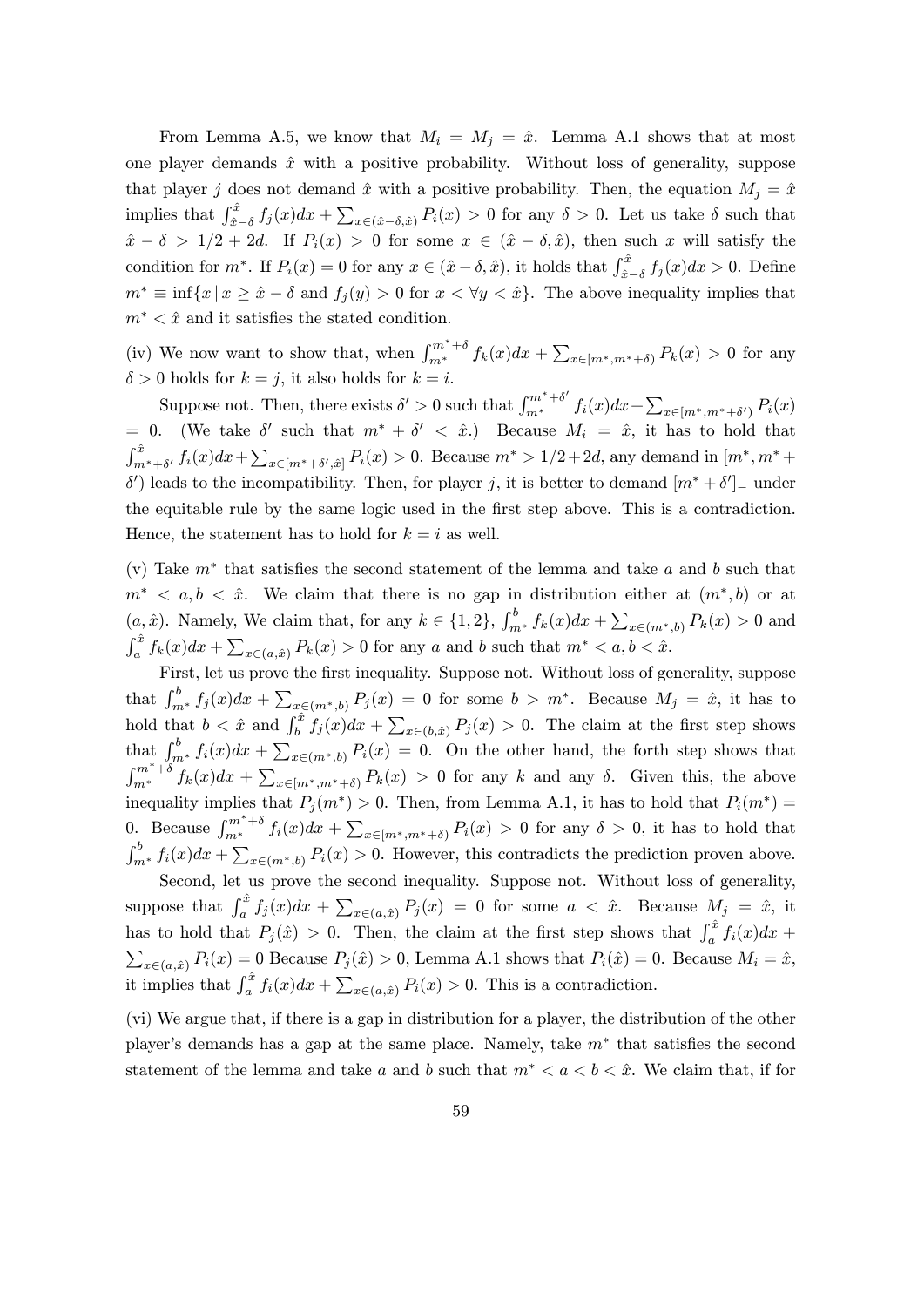any  $\delta > 0$ , (1)  $\int_{a-\delta}^{a} f_k(x)dx + \sum_{x \in (a-\delta,a]} P_k(x) > 0$ , (2)  $\int_a^b f_k(x)dx + \sum_{x \in (a,b)} P_k(x) = 0$ , and (3)  $\int_{b}^{b+\delta} f_k(x)dx + \sum_{x \in [b, b+\delta)} P_k(x) > 0$  hold for  $k = j$ , they also hold for  $k = i$ .

Suppose not. The claim proven at the first step shows that  $\int_a^b f_i(x)dx + \sum_{x \in (a,b)} P_i(x)$ = 0. Hence, either (1')  $\int_{a-\delta}^{a} f_i(x)dx + \sum_{x \in (a-\delta,a]} P_i(x) = 0$  or (3')  $\int_b^{b+\delta} f_i(x)dx + \sum_{x \in [b, b+\delta)} P_i(x) = 0$  holds for for some  $\delta > 0$ .

First, consider the case that the condition (3') holds. Because  $M_i = \hat{x}$ , we have  $\int_{b+\delta}^{\hat{x}} f_i(x)dx + \sum_{x \in [b+\delta,\hat{x}]} P_i(x) > 0$ . Then, applying the claim at the first step of this proof, we can conclude that  $\int_a^{b+\delta} f_j(x)dx + \sum_{x \in (a,b+\delta)} P_j(x) = 0$ . This contradicts the above condition (3).

Next, consider the case that the condition (1') holds. Then, it holds that  $\int_{a-\delta}^{b} f_i(x)dx +$  $\sum_{x \in (a-\delta,b)} P_i(x) = 0$ . From the preceding paragraph, we know that the condition (3) holds also for player i:  $\int_b^{b+\delta} f_i(x)dx + \sum_{x\in [b,b+\delta)} P_i(x) > 0$  for any  $\delta$ . Then, applying the claim at the first step of this proof, we can conclude that  $\int_{a-\delta}^{a} f_j(x)dx + \sum_{x \in (a-\delta,b)} P_j(x) = 0$ . This contradicts the above condition (1).

Therefore, the statement of this step has to hold.

(vii) There should be no gap in distribution.

Take  $m^*$  that satisfies the second statement of the lemma and take a and b such that  $m^* \le a < b \le \hat{x}$ . We claim that, for any such a and b,  $\int_a^b f_k(x)dx + \sum_{x \in (a,b)} P_k(x) > 0$  for any  $k$ .

Suppose not. From the claim at the fifth step, we know that, if there is a gap, it should occur at the interval  $(a, b)$  such that  $m^* < a < b < \hat{x}$ . Without loss of generality, suppose that there is a gap in distribution for player j. Because  $M_j = \hat{x}$ , it holds that  $\int_b^{\hat{x}} f_j(x) dx +$  $\sum_{x \in [b], \hat{x}} P_j(x) > 0$ . By the construction of  $m^*$ ,  $\int_{m^*}^{m^* + \delta} f_j(x) dx + \sum_{x \in [m^*, m^* + \delta)} P_j(x) > 0$ for any  $\delta > 0$ . Hence, if there is a gap in distribution, we can choose a and b so that the following conditions are satisfied: (1)  $\int_{a-\delta}^{a} f_j(x)dx + \sum_{x \in (a-\delta,a]} P_j(x) > 0$ , (2)  $\int_a^b f_j(x)dx +$  $\sum_{x \in (a,b)} P_j(x) = 0$ , and (3)  $\int_b^{b+\delta} f_j(x) dx + \sum_{x \in [b,b+\delta)} P_j(x) > 0$ . Then, the sixth step above shows that the same conditions hold for player  $i$ .

We consider two cases.

(vii-1)  $P_k(a) > 0$  for some  $k \in \{1, 2\}.$ 

Lemma A.1 shows that, for any demand, at most one player makes it with a positive probability. When player k switches his demand from a to  $[b]_{n-}$ , the same logic as in the first step above shows that he can improve his payoff. (We use the same convention for  $[b]_{n-}$  as in the proof of the first step.) Hence, this case does not occur.

(vii-2)  $P_k(a) = 0$  for any  $k \in \{1, 2\}.$ 

By supposition, we have that  $\int_{a-\delta}^{a} f_j(x)dx + \sum_{x\in [a-\delta,a)} P_j(x) > 0$  for any  $\delta > 0$ . Take  $\epsilon > 0$  and evaluate the change in the payoffs of player i from demanding  $a - \epsilon$  to that from demanding  $[b]_{n-}$ . When player j demands no more than  $a-\epsilon$ , player i's payoff is same given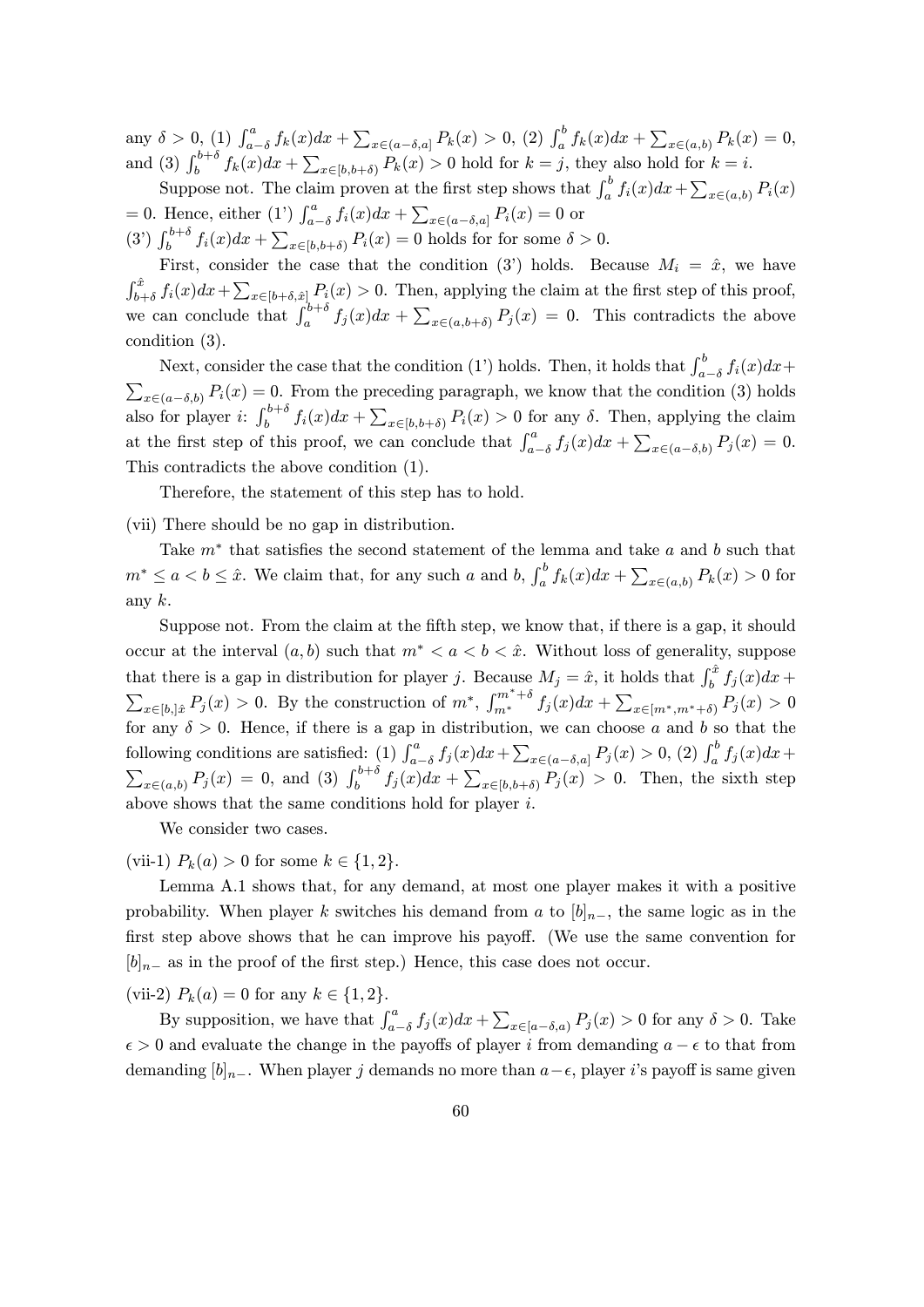either demand. When player j demands between  $a - \epsilon$  and a, the switch of demands leads to the decrease of player i's payoff by at most  $a - \epsilon - (1 - a) < 2a - 1$ . Because  $P_i(a) = 0$ , it occurs with the probability that  $\int_{a-\epsilon}^{a} f_j(x)dx + \sum_{\substack{x \in (a-\epsilon,a)}} P_j(x)$ . Hence, the expected loss of player *i* from this switch is at most  $(2a-1)\left[\int_{a-\epsilon}^{a} f_j(x)dx + \sum_{x \in (a-\epsilon,a)} P_j(x)\right]$ . On the other hand, when player j demands no less than  $b$ , the switch of demands leads to the increase of the payoff by at least  $(b-a)\left[\int_b^1 f_i(x)dx + \sum_{x\in[b,1)} P_i(x)\right]$  (> 0). Observe that the former converges to zero as  $\epsilon \to 0$ . Hence, there exists some  $\epsilon'(>)$  such that the expected payoff of player i increases by the switch if  $\epsilon < \epsilon'$ . This means that player i does not make a demand in  $(a - \epsilon', b)$ . This is a contradiction.

Therefore, the statement in the lemma has to hold.  $Q.E.D.$ 

When the players randomize their demands, they do not make any demand with a positive probability except for  $\hat{x}$ . To understand this property, suppose not. For example, suppose that player i demands  $a( $\hat{x}$ ) with a positive probability. Then, player j wants to$ switch any of his demands a little higher than a to  $[a]_-.$  By doing so, he will lose a little when he underbids player  $i$  but will increase the chance of underbidding substantially. This will create a gap above a, which should not occur as shown in the above lemma. Note that this logic does not apply at the upper end of the distribution. The next lemma formally proves this property.

### Lemma A.7

Suppose that Assumption A' is satisfied, that  $\gamma_{max} > 0$ , and that  $d < (\gamma_{max}(\hat{x} - \hat{y}))$  $1/2)/(5-3\gamma_{max}).$ 

Take  $m^*$  such that  $1/2 + 2d < m^* < \hat{x}$  and  $\int_{m^*}^{m^* + \delta} f_j(x) dx + \sum_{x \in [m^*, m^* + \delta)} P_j(x) > 0$ for any  $\delta > 0$  for some  $j \in \{1,2\}$ . Then, it holds that  $P_i(a) = 0$  for any  $a \in [m^*, \hat{x})$  and any  $i \in \{1, 2\}.$ 

(proof)

Suppose not. Without loss of generality, suppose that  $P_i(a) > 0$  for some  $a \in [m^*, \hat{x})$ . Lemma A.6 implies that  $\int_{a}^{a+\delta} f_j(x)dx + \sum_{x \in (a,a+\delta)} P_j(x) > 0$  for any  $\delta > 0$ .

We now compare the payoff of player j from demanding  $[a]_$  with that from demanding  $a + \epsilon$  ( $0 < \epsilon < \delta$ ). When player i demands less than a, the two demands give the same payoffs to player j. Thus, for the comparison, we can restrict our attention to the case that  $x_i \ge a$ . In such a case, the demand of  $[a]_+$  approximately gives a to player j. On the other hand, by demanding  $a + \epsilon$ , player j obtains  $1 - x_i$  if  $x_i \in [a, a + \epsilon]$  and obtains  $a + \epsilon$  if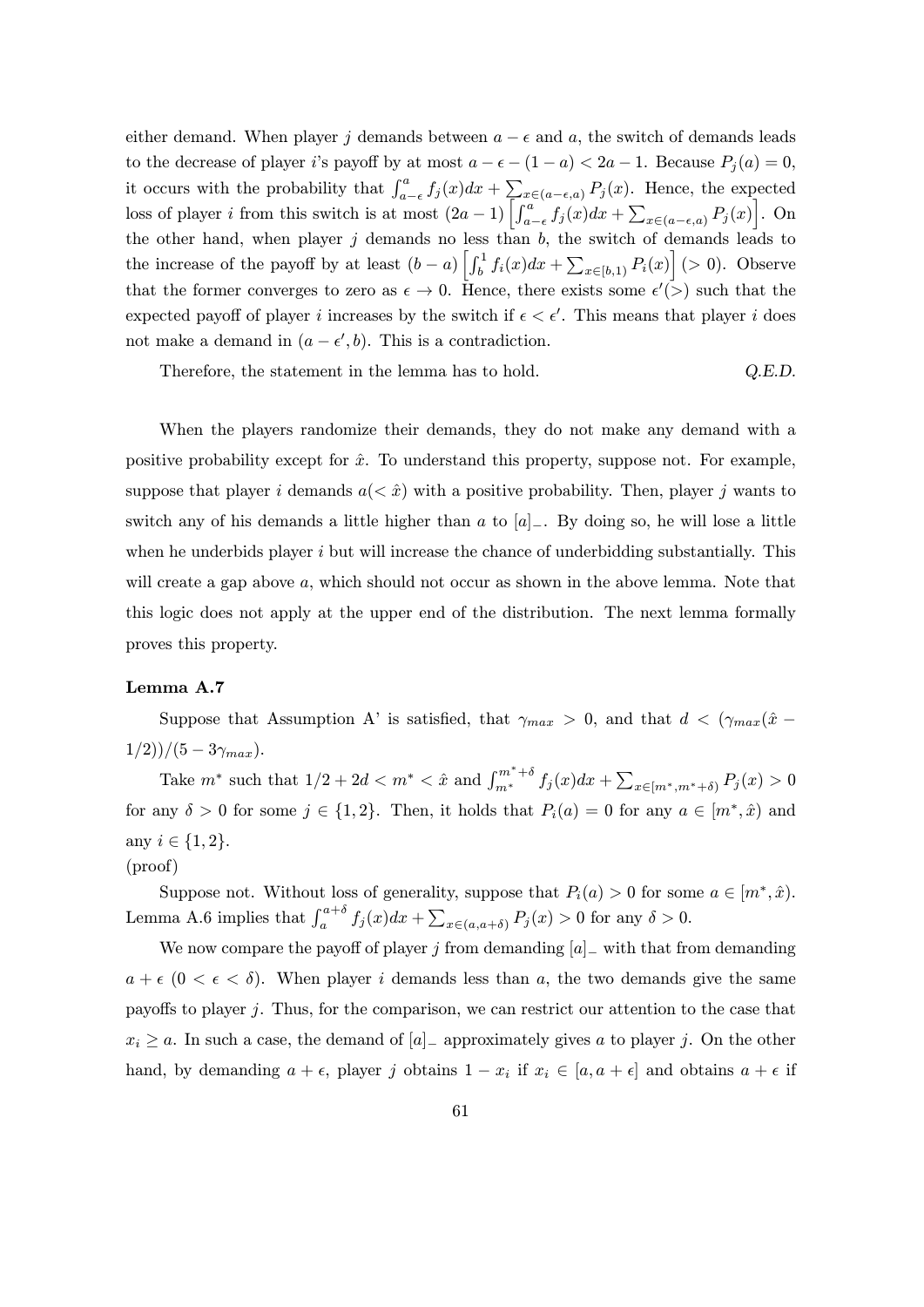$x_i > a + \epsilon$ . When  $x_i \in [a, a + \epsilon]$ , the former is bigger than the latter because  $1 - x_i \leq$  $1 - a < 1/2 - 2d$  and  $a > 1/2 + 2d$ . The difference is no smaller than  $a - (1 - a) = 2a - 1$ . When  $x_i > a + \epsilon$ , the former is smaller than the latter by  $\epsilon$ . Thus, when we subtract the expected payoff of the latter from that of the former, the difference is at least as large as  $(2a-1)P_i(a \le x_i < a+\epsilon) - \epsilon \text{Prob}(x_i > a+\epsilon) > (2a-1)P_i(a) - \epsilon \text{Prob}(x_i > a)$ . Because  $2a > 1$ , there exists some  $\epsilon' > 0$  such that, for any  $\epsilon < \epsilon'$ , the above expression becomes positive. It implies that player j does not make a demand in the interval  $(a, a + \epsilon')$ . This contradicts the property of no gap as is proven in Lemma A.6. Therefore, it has to hold that  $P_i(a) = 0.$  Q.E.D.

The above lemmas have shown that the players make demands in an interval  $(m, \hat{x})$ where  $m > 1/2 + 2d$  (although they have not precluded the possibility that they make demands less than  $1/2+2d$ . Due to the possible gain from the chicken type as well as that from underbidding, making demands in this interval is better than making demands near one half when the bargaining cost is sufficiently small. Hence, the players do not make demands less than  $1/2+2d$  and they randomize their demands only over the interval  $(m, \hat{x})$ where  $m > 1/2+2d$ . Summarizing this argument, the next lemma shows that the lower end of the distribution is bigger than  $1/2+2d$  and lower than  $\hat{x}$  for either player:  $1/2+2d < m_k$ for  $k \in \{1, 2\}.$ 

### Lemma A.8

Suppose that Assumption A' is satisfied, that  $\gamma_{max} > 0$ , and that  $d < \frac{\gamma_{max}^3(2\hat{x}-1)}{2(5-3\gamma_{max})}$ . It holds that  $1/2 + 2d < m_k < \hat{x}$  for any  $k \in \{1, 2\}.$ 

(proof)

We prove that  $m_k < \hat{x}$  by supposing the contrary. Without loss of generality, suppose that  $m_i = M_i = \hat{x}$ . Lemma A.1 shows that at most one player makes a demand with a positive probability and thus this implies that player i demands  $\hat{x}$  with the probability one. Under Assumption A', the unique best response of player j is to demand  $[\hat{x}]_-.$  However, given this response, the best response of player i is to demand  $[\hat{x}]_{2-}$ , which is a contradiction.

In the following, we prove  $1/2+2d < m_k$  in three steps.

As the first step, we show that neither player makes a demand in  $(1/2+2d, m)$  for some  $m > 1/2 + 2d$  when the bargaining cost is small in the sense specified in the proposition. Note that  $(\gamma_{max}(\hat{x} - 1/2))/(5 - 3\gamma_{max}) > \gamma_{max}^3(2\hat{x} - 1)/(2(5 - 3\gamma_{max}))$ . Thus, from the lemmas A.5, A.6, and A.7, we know that the players randomize their demands over the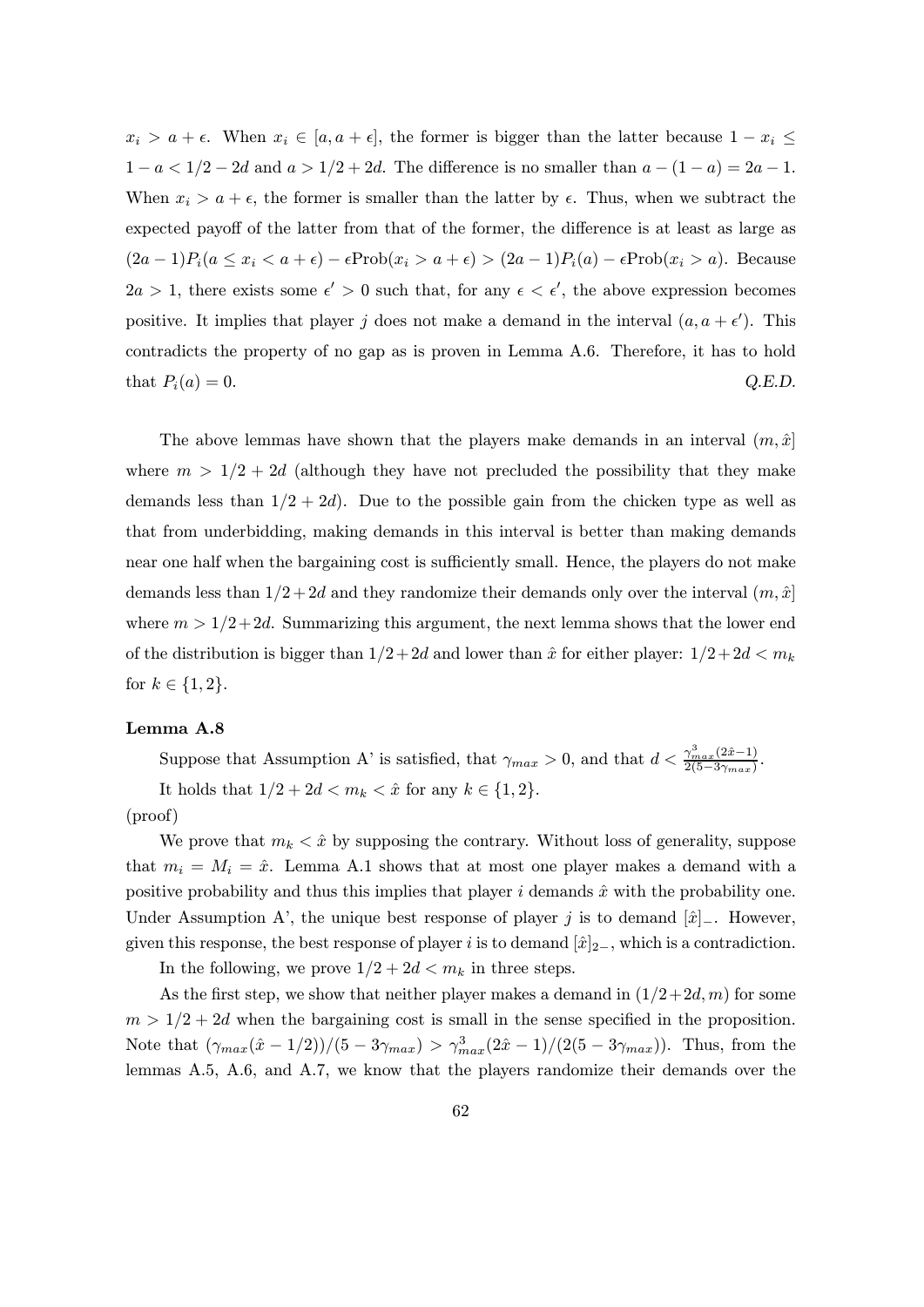same interval  $(m, \hat{x})$  where  $m \geq 1/2 + 2d$  and they do not make a demand in the interval with a positive probability. (We take the limit of the preceding arguments when we consider the case that  $m = 1/2 + 2d$ .) Moreover, Lemma A.2 shows that  $m_j \geq 1/2 - 2d$ . Hence, the expected payoff of player i from a demand  $x_i \in (m, \hat{x})$  is given by the following formula:

$$
E\Pi_i(x_i) \equiv \gamma_j x_i + (1 - \gamma_j) \Biggl\{ (x_i - d) (1 - F_j(x_i)) + \int_m^{x_i} (1 - y - d) f_j(y) dy + \int_{1/2 - 2d}^{1/2 + 2d} (1 - y - d) f_j(y) dy + \sum_{y \in [1/2 - 2d, 1/2 + 2d]} (1 - y - d) P_j(y) \Biggr\}.
$$

(Note that, as in the main text,  $P_i(\hat{x})=1 - F_i([\hat{x}]_+)$ .) For the randomization to occur, it needs to be constant in  $(m, \hat{x})$ . By the analysis in the main text, we know that it is so only when the distribution function takes the following form for  $x \in (m, \hat{x})$  with some  $A_i$ :

$$
F_j(x) = \frac{1}{1 - \gamma_j} \left( 1 - \frac{A_j}{\sqrt{2x - 1}} \right).
$$

Because  $F_j(\hat{x}) \leq 1$ , it has to hold that  $A_j \geq \gamma_j \sqrt{2\hat{x} - 1}$ . Because  $F_j(x) \geq 0$ , it has to hold that  $\sqrt{2x-1} \geq A_j$ . By taking the square of both sides, rearranging the terms, and then substituting the above inequality, we obtain  $x \geq (A_j^2 + 1)/2 \geq (\gamma_j^2(2\hat{x} - 1) + 1)/2$ . Because the randomization occurs over the same interval, we have that  $m \ge (\gamma_{max}^2(2\hat{x} - 1) + 1)/2$ . By the supposition of the lemma, the right hand side is higher than  $1/2+2d$ . This proves that neither player makes a demand in  $(1/2+2d, m)$  for some  $m > 1/2+2d$ .

Without loss of generality, let us suppose that  $\gamma_{max} = \gamma_i > 0$ . As the second step, we claim that player j does not make a demand in  $[1/2 - 2d, 1/2 + 2d]$ . Define  $q_k$  to be the probability that player k (k = 1,2) makes a demand in  $[1/2 - 2d, 1/2 + 2d]$ :  $q_k$  = Prob( $1/2 - 2d \le x_k \le 1/2 + 2d$ ). When he demands m, he obtains m against the chicken type, obtains at least  $(1/2 - 2d) - d$  against the rational type who makes the demand in  $[1/2 - 2d, 1/2 + 2d]$ , and obtains  $m - d$  against the rational type who demands no less than m. (The following argument applies to the degenerate case  $m = \hat{x}$  by appropriately choosing the demand of player j in place of m. Specifically, when player i demands  $\hat{x}$  with a positive probability and thus  $q_i < 1$ , we suppose that player j demands  $[\hat{x}]_-.$  Given this modification, the evaluation of the expected payoffs in the following becomes valid even for the degenerate case.) Hence, his expected payoff from m,  $E\Pi_i(m)$ , satisfies the following inequality:

$$
E\Pi_j(m) \geq \gamma_i m + (1-\gamma_i)q_i\left(\frac{1}{2}-3d\right) + (1-\gamma_i)(1-q_i)(m-d).
$$

On the other hand, when he makes a demand in  $[1/2 - 2d, 1/2 + 2d]$ , he obtains at most  $1/2+2d$  against the chicken type, obtains at most  $1/2+2d$  against the rational type who makes the demand in  $[1/2 - 2d, 1/2 + 2d]$ , and obtains  $(1/2 + 2d) - d$  against the rational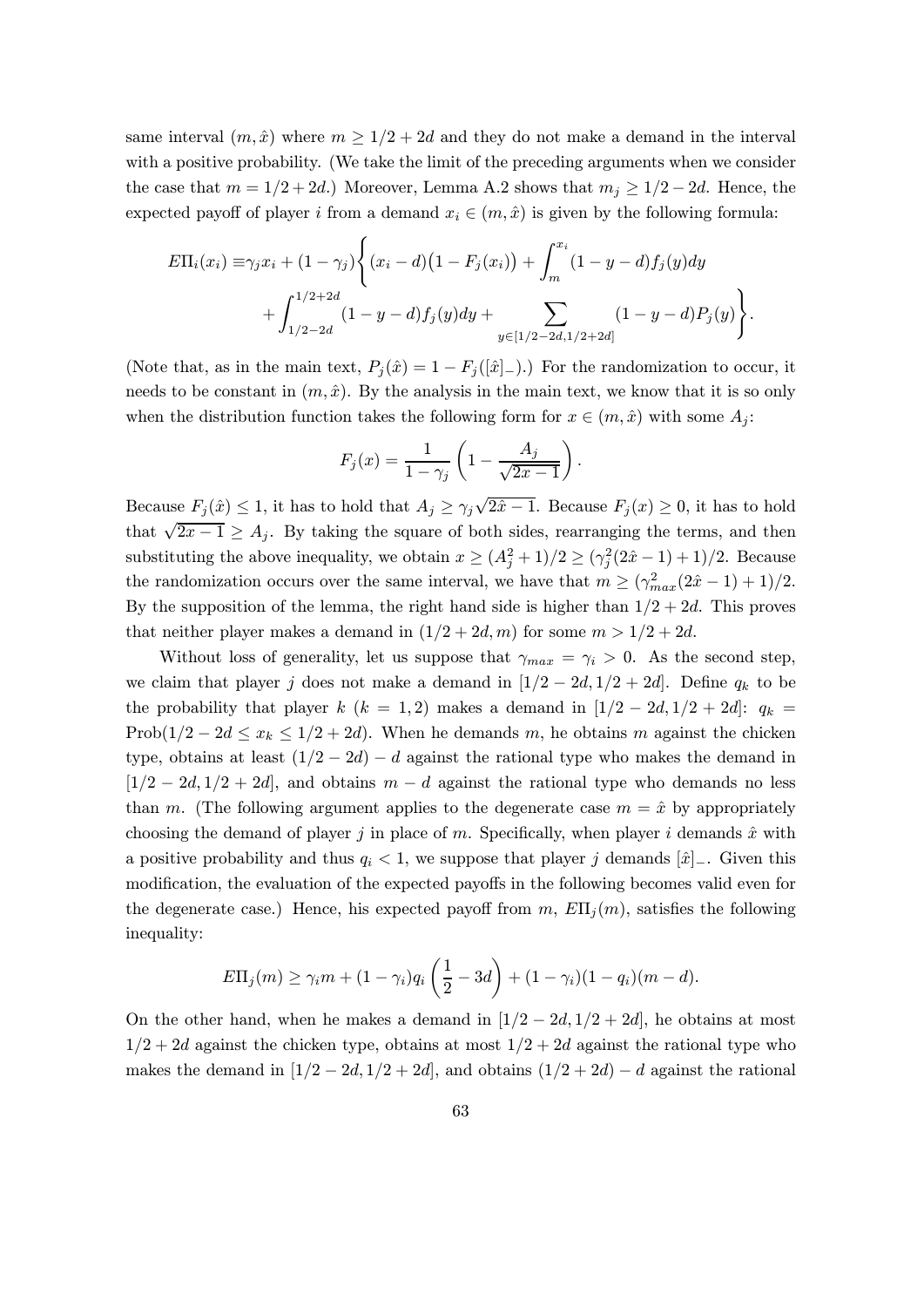type who demands no less than m. (Note that  $m > 1/2 + 2d$ .) Hence, his expected payoff from a demand  $x_i \in [1/2 - 2d, 1/2 + 2d]$ ,  $E\Pi_i(x_i)$ , satisfies the following inequality:

$$
E\Pi_j(x_j) \leq \gamma_i\left(\frac{1}{2}+2d\right)+(1-\gamma_i)q_i\left(\frac{1}{2}+2d\right)+(1-\gamma_i)(1-q_i)\left(\frac{1}{2}+d\right).
$$

We now compare these two strategies:

$$
E\Pi_j(m) - E\Pi_j(x_j)
$$
  
\n
$$
\geq \gamma_i m + (1 - \gamma_i)q_i \left(\frac{1}{2} - 3d\right) + (1 - \gamma_i)(1 - q_i)(m - d)
$$
  
\n
$$
- \left[\gamma_i \left(\frac{1}{2} + 2d\right) + (1 - \gamma_i)q_i \left(\frac{1}{2} + 2d\right) + (1 - \gamma_i)(1 - q_i) \left(\frac{1}{2} + d\right)\right]
$$
  
\n
$$
\geq \gamma_i \left(m - \frac{1}{2}\right) - (5 - 3\gamma_i)d.
$$

Because  $m \ge (\gamma_{max}^2(2\hat{x}-1)+1)/2$ , the last expression is positive by the supposition of the lemma. It implies that player  $j$  is better off by demanding  $m$  than by making any demand in  $[1/2 - 2d, 1/2 + 2d]$ .

As the third and final step, we show that player  $i$  does not want to make a demand in  $[1/2 - 2d, 1/2 + 2d]$ , either. Such a demand causes the incompatibility and moreover it underbids player  $j$ 's demand because the above argument shows that player  $j$  demands more than  $1/2+2d$ . For player i, it is, however, dominated by the demand of m because the latter is larger than  $1/2+2d$  and still underbids any of player j's demand. It implies that player *i* does not make a demand in  $[1/2 - 2d, 1/2 + 2d]$ . Q.E.D.

The combination of the preceding lemmas and the derivation following Proposition 8 shows that, if there is an equilibrium, it is unique and the equilibrium distributions of demands are given by the formula derived in the main text. To conclude the proof of Proposition 8, we show that the derived distribution functions form an equilibrium.

First, note that the players' payoffs are constant over the interval  $[m, \hat{x}]$  by construction. Thus, there is no incentive to deviate to a demand in  $[m, \hat{x}]$ ,

Second, by using the argument in the proof of Lemma A.2, we can show that any demand less than  $1/2 - 2d$  is dominated by the demand of  $1/2$ .

Third, any deviation to a demand less than m but no less than  $1/2+2d$  leads to the incompatibility because  $m > 1/2 + 2d$ . Thus, such demand is dominated by the demand of  $m$  because either will underbid the demand of the other with the probability of one and. under the equitable rule, the latter attains a higher payoff.